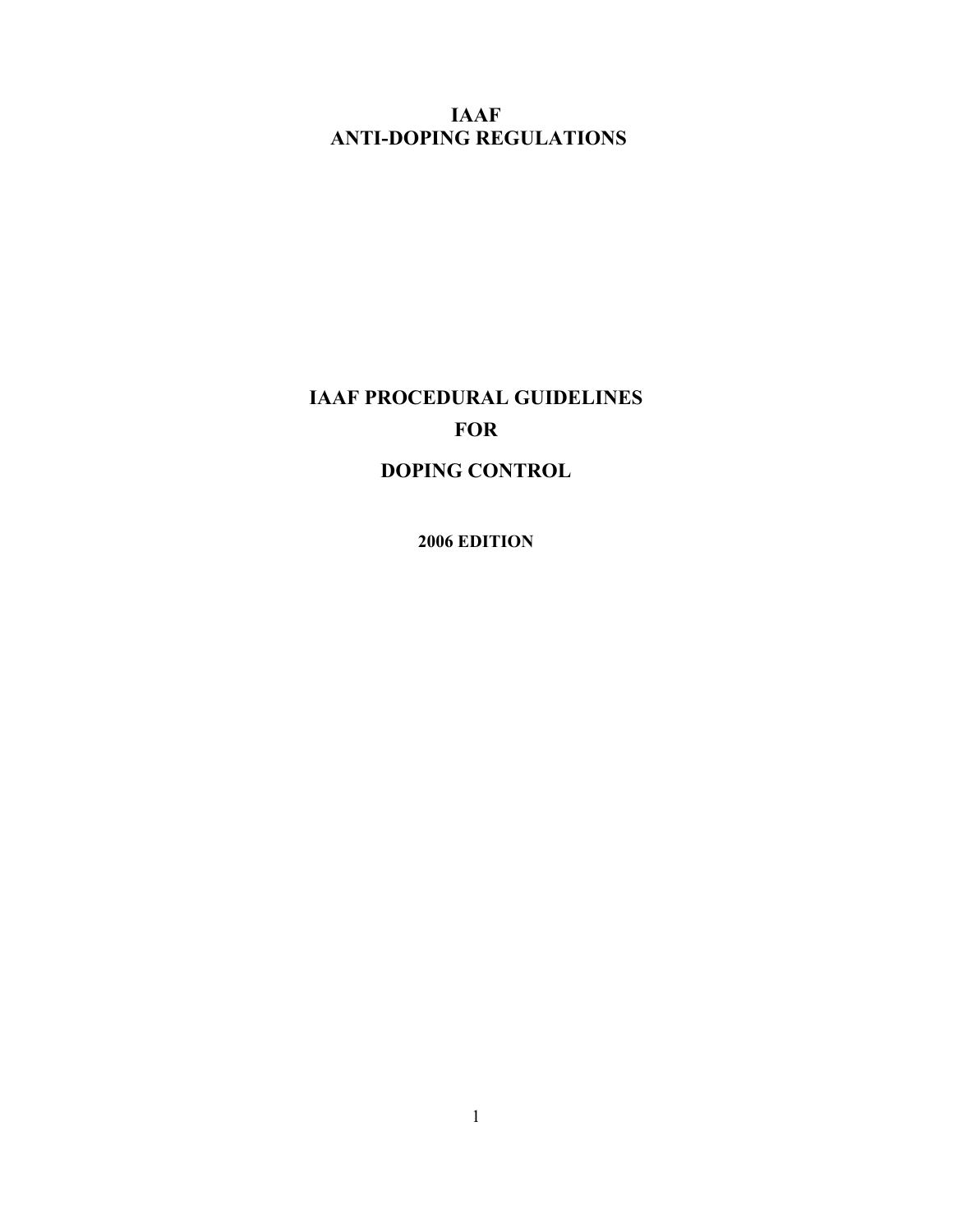#### **INTERNATIONAL ASSOCIATION OF ATHLETICS FEDERATIONS**

#### **IAAF COUNCIL**

President Lamine Diack (SEN)

Vice-Presidents Arne Ljungqvist (SWE) Amadeo Francis (PUR) Dapeng Lou (CHN) Helmut Digel (GER)

**Treasurer** Jean Poczobut (FRA)

General Secretary Istvan Gyulai (HUN)

Members Dahlan Jumaan Al-Hamad (QAT) William Bailey (AUS)\* Sergey Bubka (UKR) Sebastian Coe (GBR) Leonard Chuene (RSA)\* Nawal El Moutawakel (MAR) Roberto Gesta De Melo (BRA)\* Robert Hersh (USA) Abby Hoffman (CAN) Alberto Juantoreno Danger (CUB) Ilkka Kanerva (FIN) Isaiah Kiplagat (KEN) Minos Kyriakou (GRE) Shri Suresh Kalmadi (IND) Neville McCook (JAM)\* César Moreno Bravo (MEX) José-Maria Odriozola (ESP) Jung-Ki Park (KOR) Jamel Simohamed (ALG) Taizo Watanabe (JPN) Hansjörg Wirz (SUI)\* Irena Szewinska (POL)

\* Area Representatives/Représentants Continentaux

17, Rue Princesse Florestine BP 359. MC-98007 Monaco Tel (377) 93 10 88 88 Fax (377) 93 15 95 15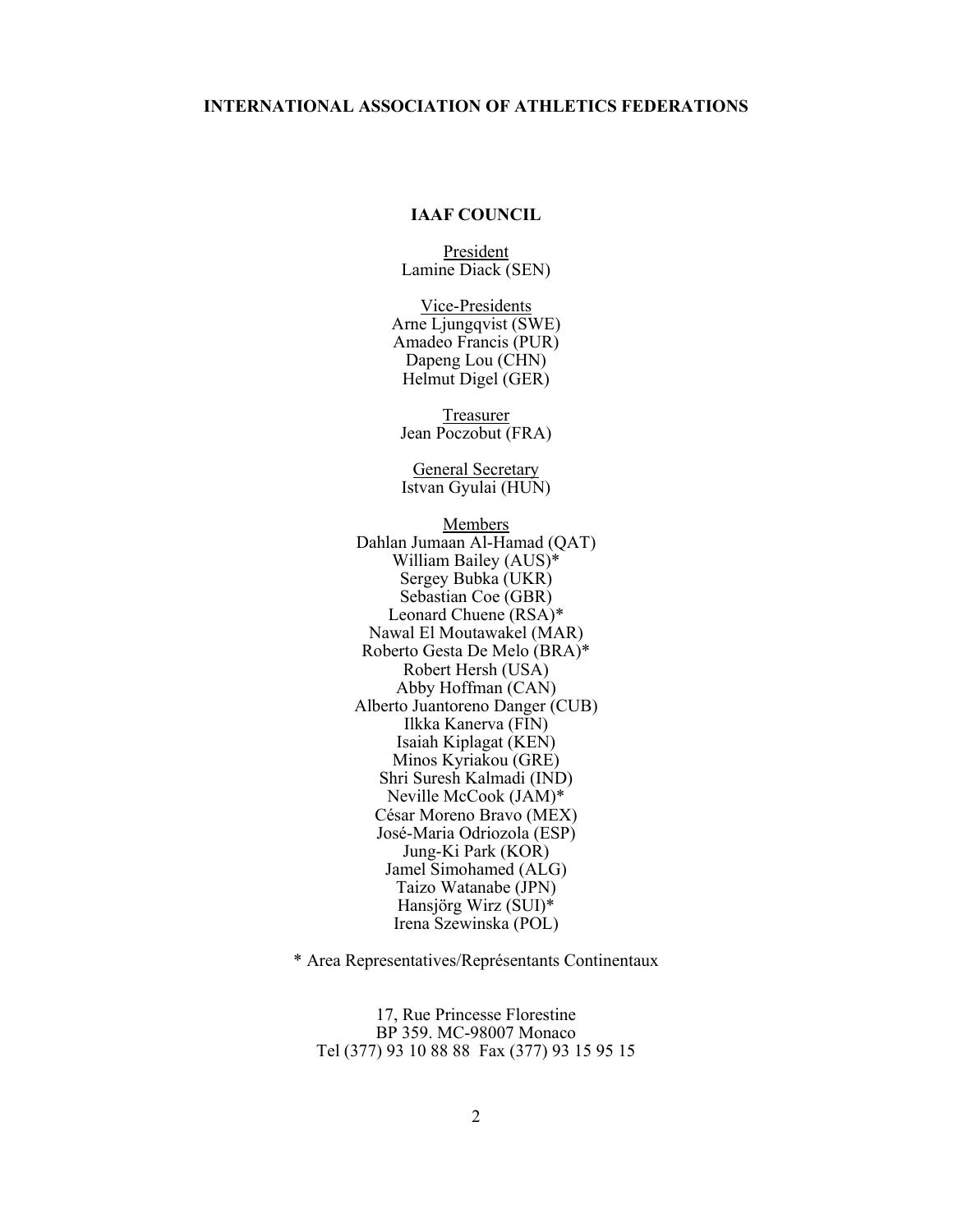#### **IAAF MEDICAL AND ANTI-DOPING COMMISSION**

#### Chairman

Dr. Juan Manuel Alonso (ESP)

#### **Members**

Prof. Christiane Ayotte (CAN) Dr. Brahim Baba (ALG) Dr. Stéphane Bermon (MON) Dr. Harmon Brown (USA) Dr. Louise Burke (AUS) Dr. Frédéric Depiesse (FRA) Prof. Eduardo Henrique De Rose (BRA) Dr. Richard Edmund (NZL) Dr. Herbert Elliott (JAM) Dr. Giuseppe Fischetto (ITA) Dr. Birgir Gudjonsson (ISL) Dr. Dato Manikavasagam Jegathesan (MAL) Dr. Karoly Piko (HUN) Dr. Fumihiro Yamasawa (JPN)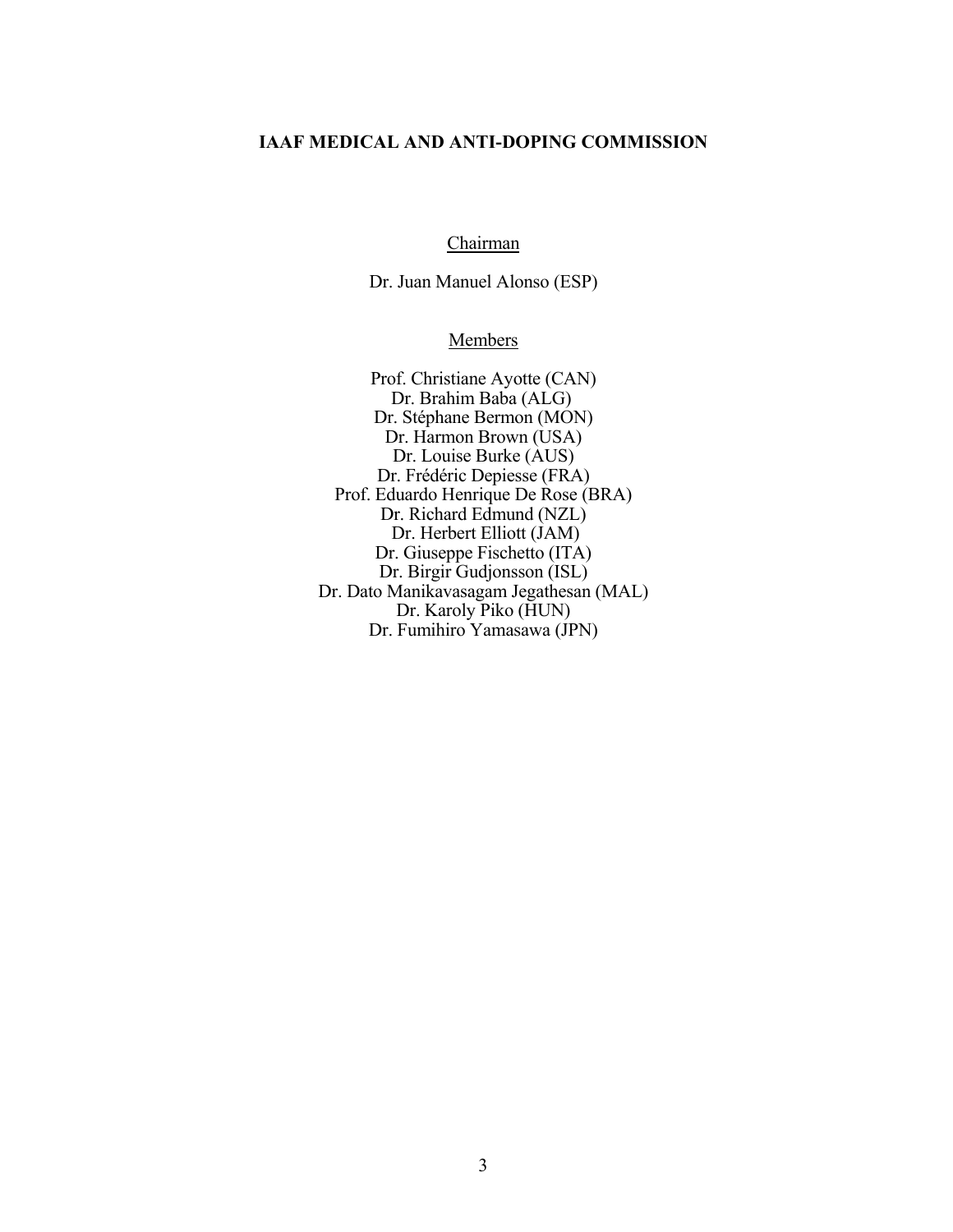# **IAAF PROCEDURAL GUIDELINES FOR DOPING CONTROL**

# **CONTENTS**

| Preface     |    |
|-------------|----|
| Definitions |    |
| Chapter     |    |
|             | 8  |
|             | 9  |
|             | 11 |
|             | 23 |
|             | 31 |
|             |    |
|             |    |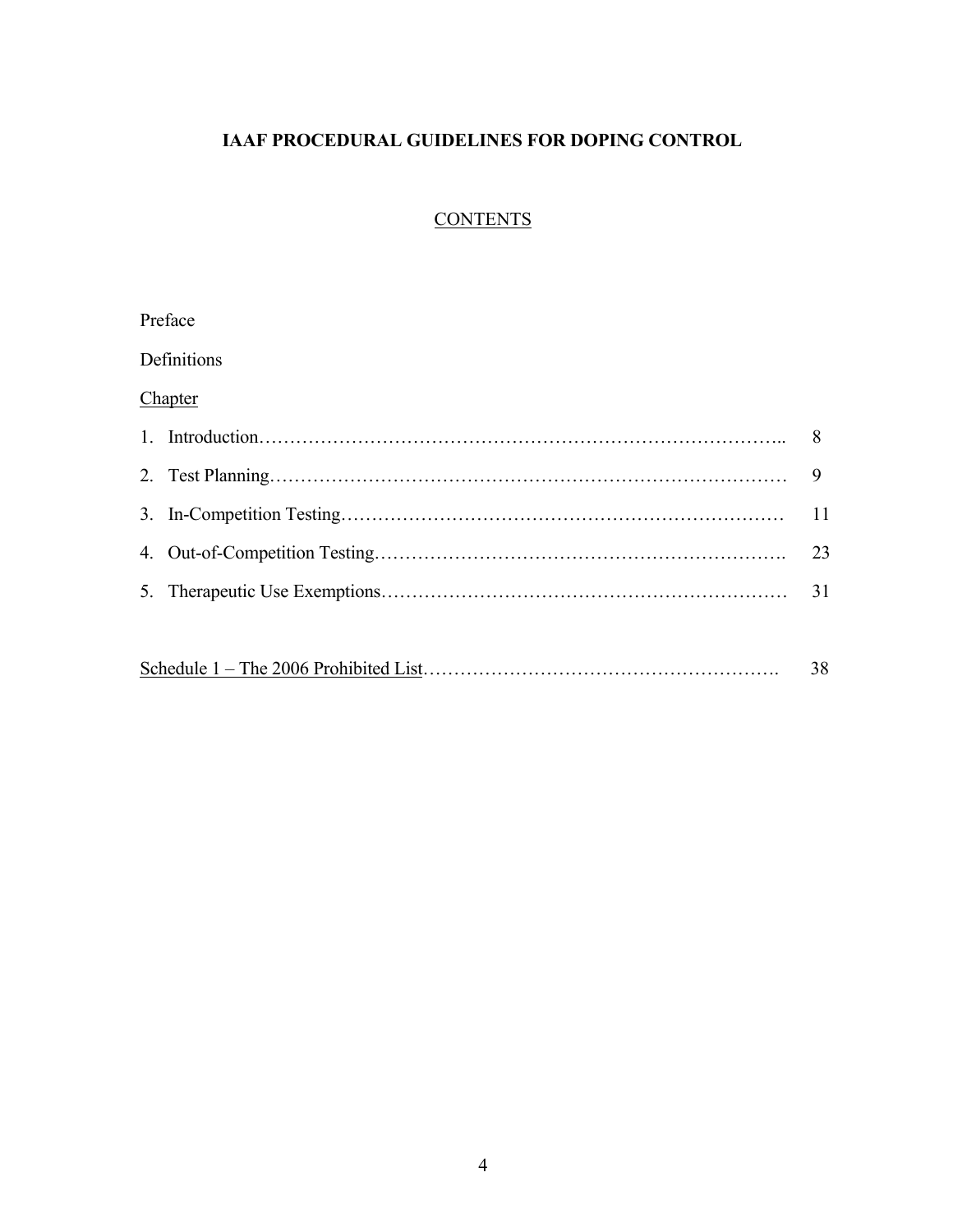#### **PREFACE**

It is a sad fact of life that doping has become a deadly threat to sport. The IAAF recognises this threat and I can reassure you we are sparing no expense or effort to keep the situation in Athletics under control.

Indeed, since the introduction of the World Anti-Doping Code, the IAAF has re-evaluated every aspect of its anti-doping policy and has heavily invested in additional resources to ensure that it can meet the modern day requirements of the fight against doping. The IAAF is committed to fight this plague and I can promise you, with the continuing support of the IAAF Council, will take whatever measures are necessary to keep itself at the forefront of the fight in the future.

The IAAF Medical and Anti-Doping Commission ("the Commission") has been mandated by the IAAF Council to oversee, under my Chairmanship, all aspects of the IAAF's antidoping programme. One of the Commission's main tasks is to keep the IAAF Anti-Doping Rules and the IAAF Anti-Doping Guidelines in the form of these Procedural Guidelines for Doping Control ("the Procedural Guidelines") under constant review and, where necessary, to recommend amendments for the approval of the IAAF Council.

These Procedural Guidelines should be read, understood and followed by everybody who has an involvement with doping control in Athletics or is involved with athletes who may find themselves subject to doping control.

Athletes who do not use doping substances need have nothing to fear from testing, whether conducted in or out-of-competition, but, by familiarising themselves with these Procedural Guidelines, they will have a better understanding of the procedures involved. Member Federations and support personnel can also serve the needs of their athletes better if they are fully conversant with these Procedural Guidelines.

Whilst these Guidelines are intended to be closely followed, practical conditions/issues may sometimes make this difficult or impossible to achieve and other solutions to the procedural problems of testing may have to be found.

May I please ask you, no matter whether you are an athlete, doctor, administrator, organiser, or simply a fan, to assist us in our objective to eradicate doping in Athletics in any way you can. We need your constant support and, with teamwork, I believe that this important fight can be won.

> Dr Juan-Manuel Alonso Chairman of IAAF Medical and Anti-Doping Commission Monaco, December 2005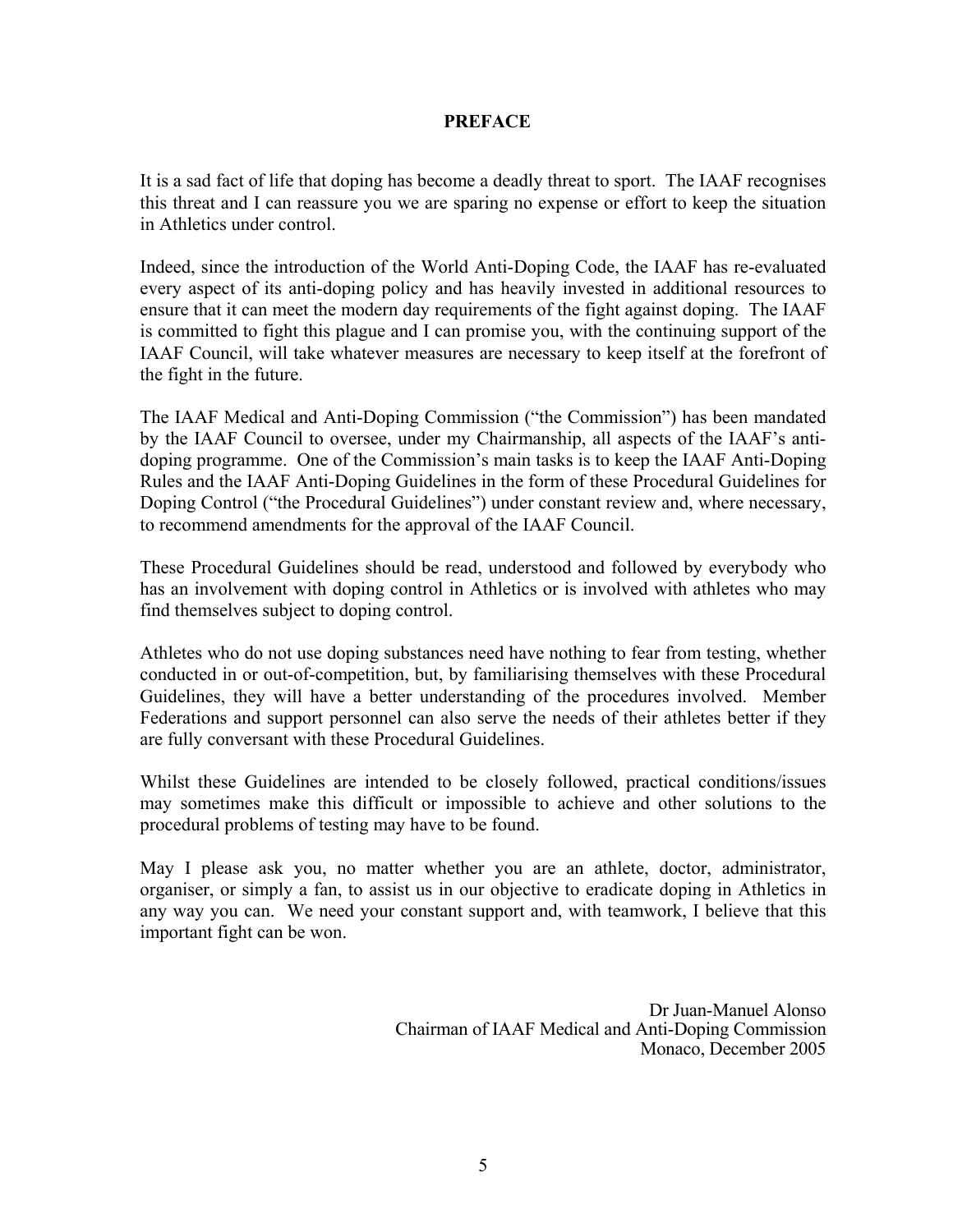## **DEFINITIONS**

Adverse Analytical Finding: a report from a laboratory or other approved testing entity that identifies in a sample the presence of a prohibited substance or its metabolites or markers or evidence of the use of a prohibited method.

Athlete Support Personnel: any coach, trainer, manager, authorised athlete representative, agent, team staff, official, medical or para-medical personnel or any other person working with, or treating athletes participating in, or preparing for, competition in Athletics.

Blood Collection Official: an official who is qualified to collect a blood sample from an athlete.

Blood Testing Protocol: the IAAF's agreed protocol for blood testing as it may be amended from time to time.

Chain of Custody: the sequence of individuals or organisations who have the responsibility for a sample/specimen from the provision of the sample/specimen until the sample/specimen has been received for analysis.

Chaperone: an official who is authorised to carry out specific duties as part of the Sample Collection Session, including notification of the selected athlete for testing, accompanying and observing the athlete until his arrival at the Doping Control Station and, where applicable, witnessing and verifying the provision of the athlete's sample.

Code: the World Anti-Doping Code.

Competition: an event or series of events held over one or more days (e.g., the World Championships, the World Athletics Final or an individual Golden League meeting).

Doping Control Officer (DCO): an official with delegated responsibility for the management of a Sample Collection Session or any part of it.

Doping Control Station: the location where the sample will be collected from the athlete.

Event: a single race or contest in a competition (e.g. the 100 metres or the Javelin Throw).

In-competition Testing: means testing where an athlete is selected for testing in connection with a specific event.

International-Level athlete: an athlete who is in the Registered Testing Pool for out-ofcompetition testing or who is competing in an International Competition under IAAF Rule 35.7 (see IAAF website for a definitive list of such International Competitions).

International Standard: a standard adopted by WADA in support of the Code.

Minor: a person who has not reached the age of majority as established by the applicable laws of his country of residence.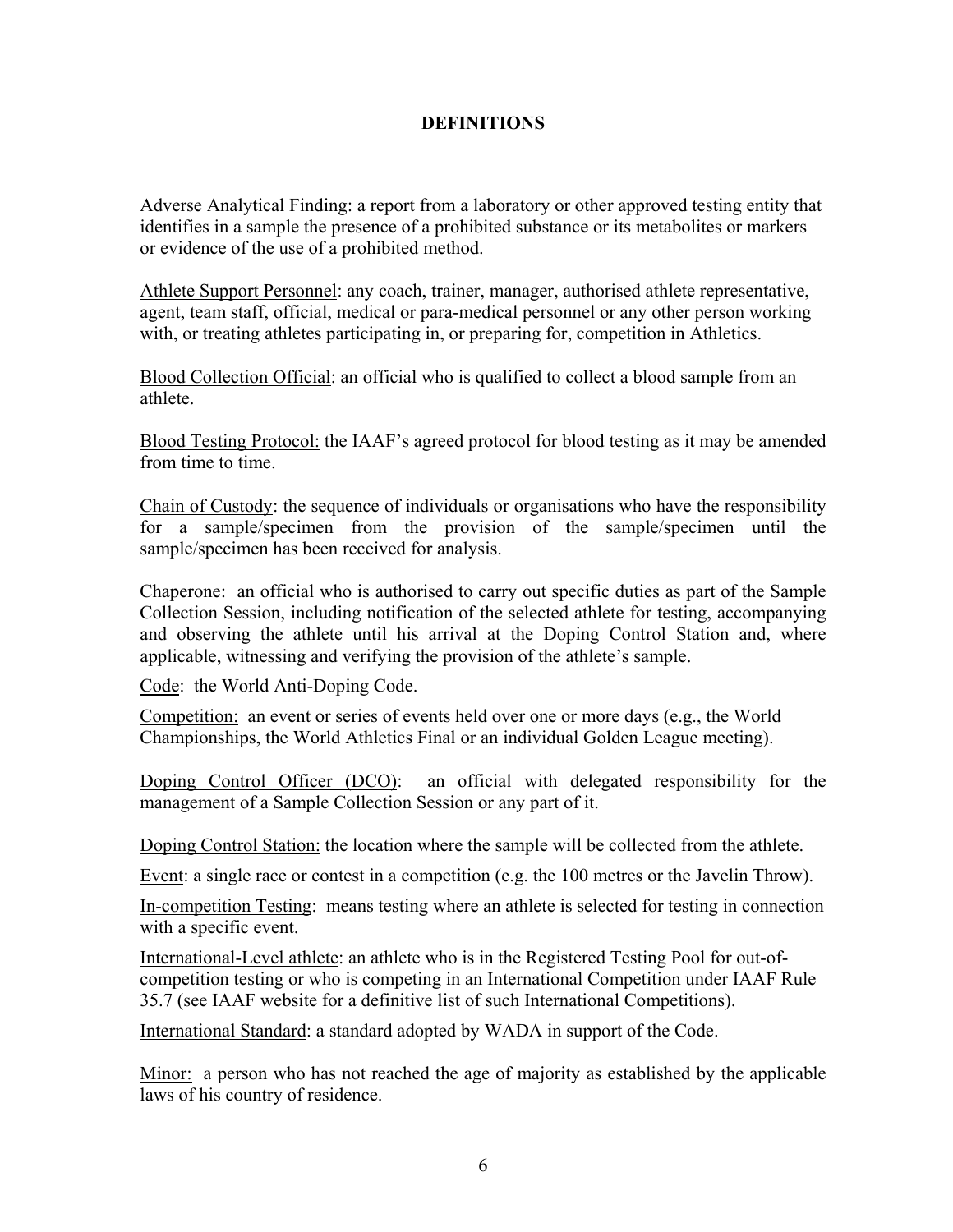National Anti-Doping Organisation: the entity designated by each Country or Territory as possessing the primary authority and responsibility to adopt and implement anti-doping rules, direct the collection of doping control samples, the management of test results, and the conduct of hearings, all at the national level.

Out-of-competition testing: means any doping control which is not in-competition.

Prohibited List: the list at Schedule 1 of these Procedural Guidelines (as may be amended by WADA from time to time) identifying the Prohibited Substances and Prohibited **Methods** 

Prohibited Method: a method so described on the Prohibited List.

Prohibited Substance: a substance so described on the Prohibited List.

Registered Testing Pool: the pool of top-ranked athletes established by the IAAF who are subject to both in-competition and out-of-competition testing as part of the IAAF's testing programme.

Sample/Specimen: any biological material collected for the purposes of doping control.

Sample Collection Equipment: Equipment used to collect or hold the athlete's sample/specimen at any time during the sample collection process.

Sample Collection Personnel: A collective term for officials who have been authorised to carry out or assist with duties during the Sample Collection Session.

Sample Collection Session: All activities that directly involve the athlete from notification for testing until the athlete leaves the Doping Control Station after having provided his sample(s).

Target Testing: the selection of athletes for testing where specific athletes or groups of athletes are selected on a non-random basis for testing at a specified time.

TUE: Therapeutic Use Exemption.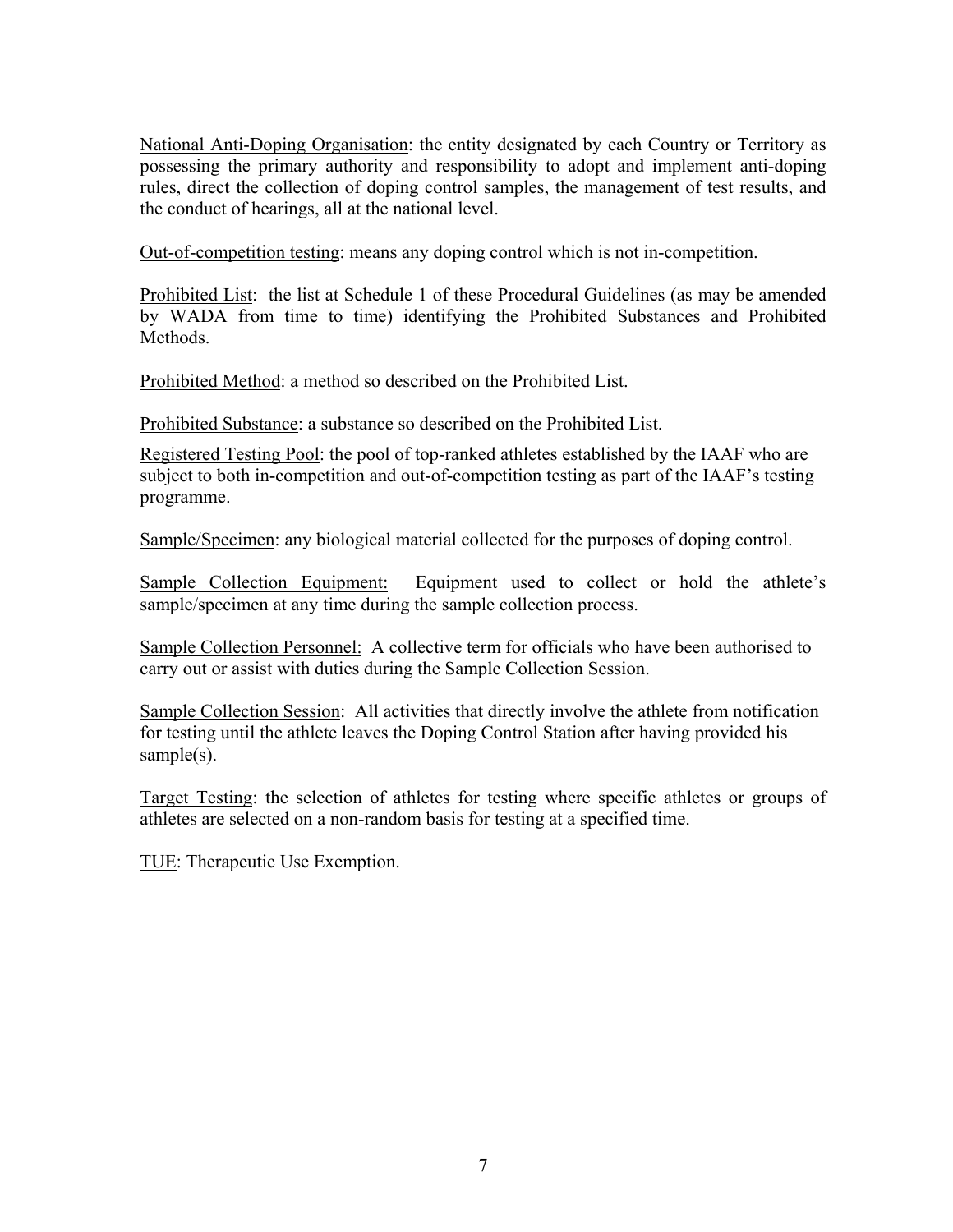## **1. INTRODUCTION**

- 1.1 All athletes and athlete support personnel should acquaint themselves fully with the IAAF Anti-Doping Rules (IAAF Rules 30-45) and the IAAF Anti-Doping Guidelines in the form of these Procedural Guidelines.
- 1.2 These Procedural Guidelines have been prepared by the IAAF Medical and Anti-Doping Commission and approved by the IAAF Council. They shall be effective as from 1 January 2006 i.e., in relation to all samples collected, or any other anti-doping rule violation committed, on or after that date.
- 1.3 The Anti-Doping Rules and Procedural Guidelines shall apply to all doping controls over which the IAAF and respectively its Members and Area Associations have jurisdiction. References in the Procedural Guidelines below to the IAAF shall therefore, where applicable, include references to the relevant Member or Area Association.
- 1.4 The Procedural Guidelines must be followed as far as is reasonably practicable. However, in accordance with IAAF Rule 33.4(b), a departure or departures from the Procedural Guidelines shall not invalidate a finding that a prohibited substance was present in a sample or that a prohibited method was used, or that any other antidoping rule violation was committed under the Anti-Doping Rules, unless the departure(s) was of such a nature as to undermine the validity of the finding in question.
- 1.5 Under IAAF Rule 32.2(a), an anti-doping rule violation is committed when a prohibited substance or its metabolites or markers is present in an athlete's body tissues or fluids. For the purposes of the Anti-Doping Rules and these Procedural Guidelines, the body fluids currently analysed are urine and blood. The IAAF Council however reserves the right to authorise testing to be conducted on any other body tissues or fluids if advances made in the detection of prohibited substances or prohibited methods indicate that the analysis of such other body tissues or fluids would be useful and appropriate.
- 1.6 In the course of a hearing, disciplinary process or anticipated disciplinary process before the relevant tribunal of a National Federation, or as the case may be, before the IAAF or the Court of Arbitration for Sport (CAS), neither the IAAF, nor a National Federation, nor an athlete, nor an athlete support personnel shall be obliged to disclose:
	- (i) the contents of any legal advice obtained by that person or organisation in connection with the issues arising from the case; or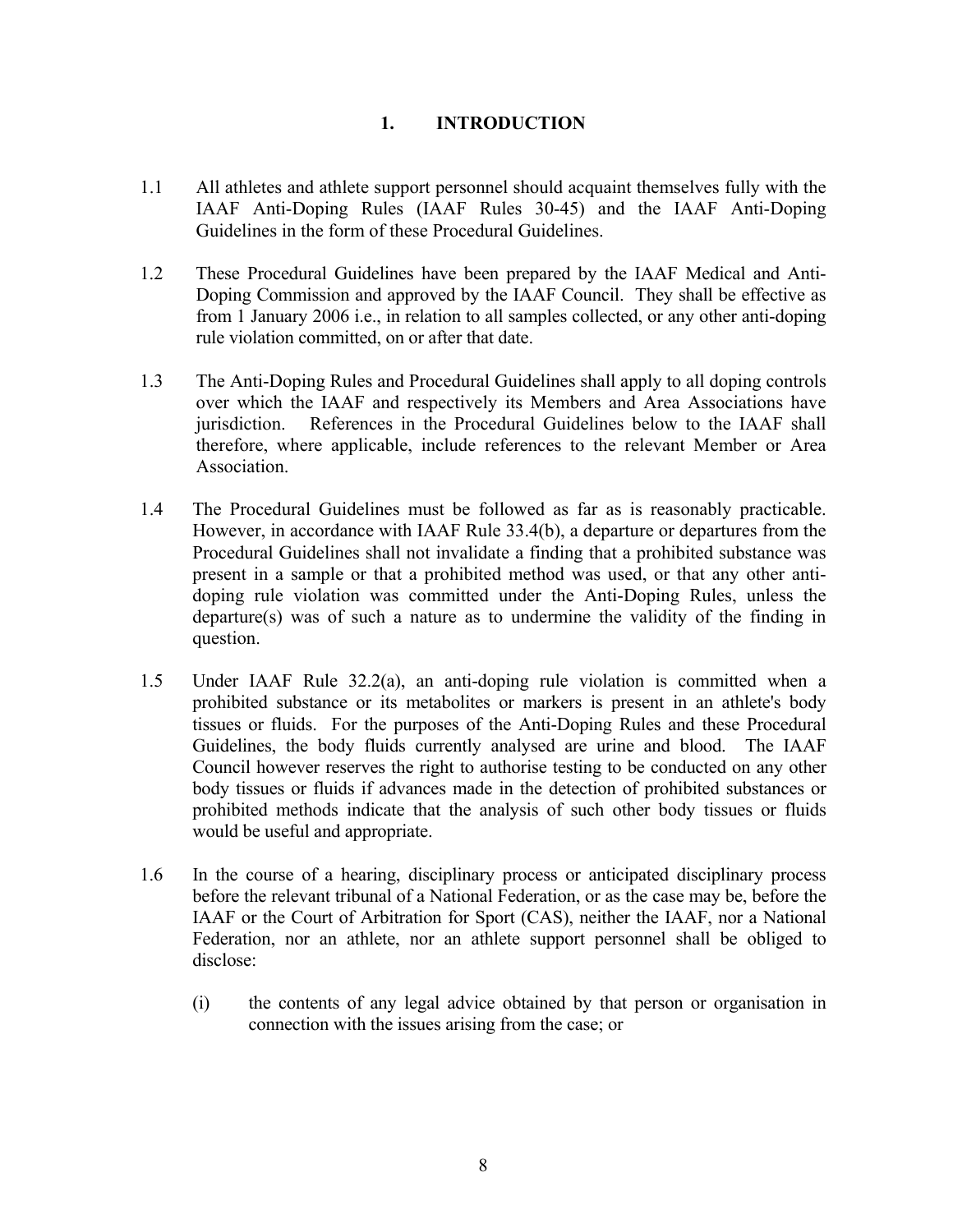- (ii) any communications between any parties made or created for the sole or dominant purpose of giving or receiving advice or preparing evidence with regard to any impending or anticipated disciplinary action.
- 1.7 In the event of any differences between these Procedural Guidelines and the WADA International Standards, the Procedural Guidelines shall prevail.
- 1.8 Where appropriate, all references to the masculine gender in these Procedural Guidelines shall include references to the feminine and all references to the singular shall include references to the plural.
- 1.9 All communications and correspondence intended for the IAAF Medical and Anti-Doping Commission should be sent to the IAAF Office in Monaco.
- 1.10 This Introduction and the Definitions shall form an integral part of these Procedural Guidelines.

## **2. TEST PLANNING**

2.1 The IAAF shall plan for the effective testing of athletes both in and out-ofcompetition. Test planning shall include information gathering, evaluation of the potential risk of doping in Athletics and developing, monitoring, evaluating and modifying a test distribution plan.

## Test Distribution Plan

- 2.2 The IAAF Medical and Anti-Doping Commission shall prepare, as part of the IAAF's annual anti-doping programme, a test distribution plan of the IAAF's incompetition and out-of-competition testing.
- 2.3 In preparing such a test distribution plan, the Medical and Anti-Doping Commission shall, as a minimum, evaluate the potential risk of doping and possible doping pattern(s) in Athletics based on the following criteria:
	- (a) the physical demands of the sport and possible performance enhancing effect that doping may elicit;
	- (b) any available doping analysis statistics;
	- (c) any available research on doping trends; and
	- (d) the training periods and competition seasons of the athletes.
- 2.4 The Medical and Anti-Doping Commission shall develop and document the IAAF's test distribution plan based on all relevant considerations, including, but not limited to, any information obtained as a result of its evaluation under 2.3 above, the number of athletes in the Registered Testing Pool (see further Chapter 4 below) and the evaluation of previous test distribution planning cycles.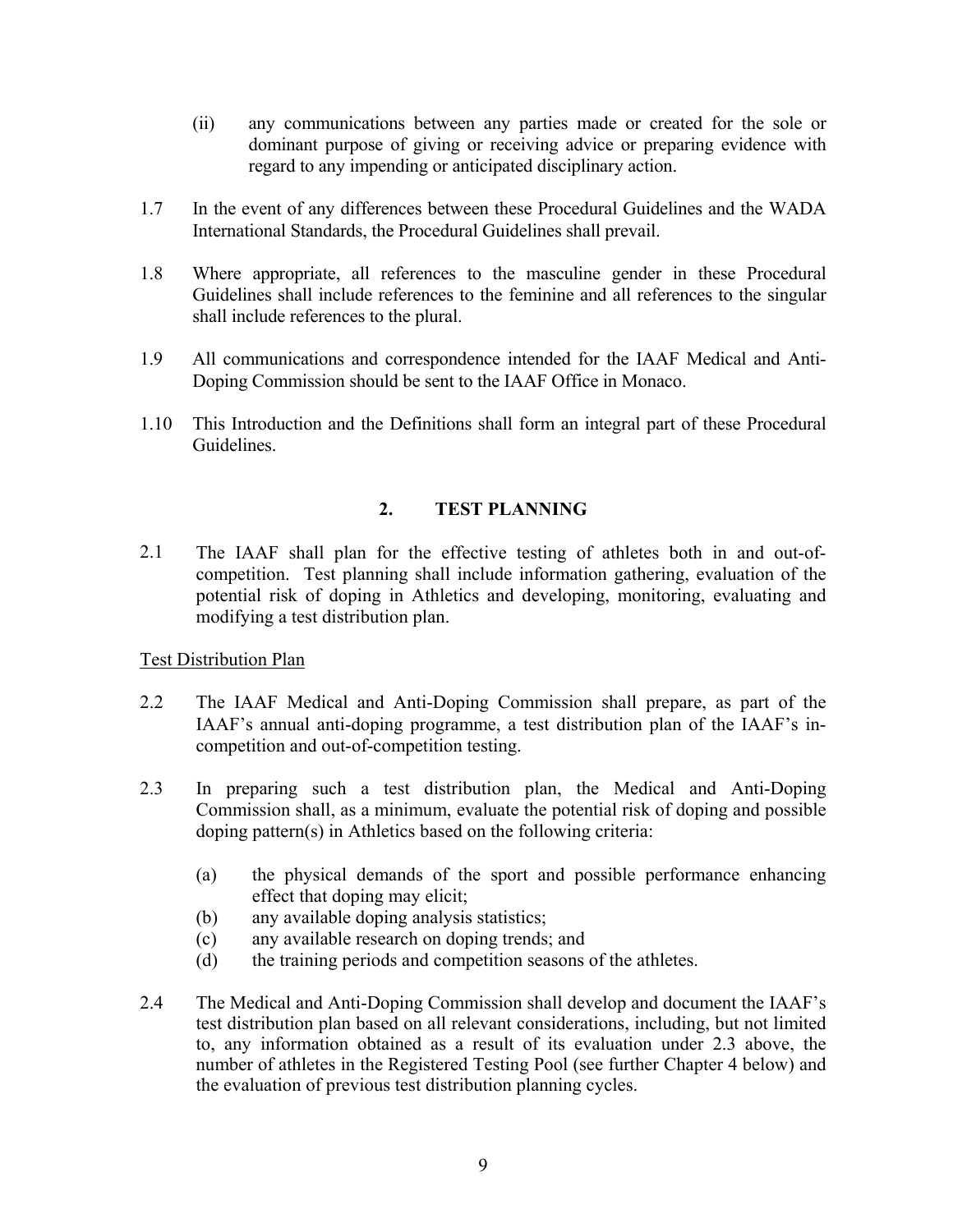- 2.5 As part of the test distribution plan, the Medical and Anti-Doping Commission shall allocate the number of sample collections by type of sample collection, including out-of-competition, in-competition, blood and urine sample collection, as may be required in order to achieve effective deterrence.
- 2.6 The test distribution plan prepared by the Medical and Anti-Doping Commission shall be submitted for the approval of the IAAF Council.
- 2.7 The Medical and Anti-Doping Commission shall establish a system whereby the test distribution plan is reviewed and, if necessary, updated on a regular basis in order to incorporate new information and to take into account, where appropriate, sample collections that may have been conducted on athletes by other anti-doping organisations recognised by the IAAF.
- 2.8 The IAAF Medical and Anti-Doping Department shall establish a system for maintaining a record of relevant test distribution planning data. Such data shall be used to assist the Medical and Anti-Doping Commission in determining whether modifications to the test distribution plan are necessary. This data shall include as a minimum:

For each test:

- (a) the athlete's full name
- (b) the athlete's event(s);
- (c) the nationality of the athlete;
- (d) the type of sample collection;
- (e) the date of sample collection;
- (f) the country in which the sample collection occurred; and
- (g) any TUE granted (or denied) to the tested athlete.

In addition, for each adverse analytical finding:

- (a) the date of the sample collection, the laboratory and the analytical procedures;
- (b) the class of prohibited substance(s) found;
- (c) the actual prohibited substance(s) detected;
- (d) the sanction for any anti-doping rule violation and relevant periods of ineligibility;
- (e) the reinstatement status of athletes under ineligibility.
- 2.9 The IAAF shall ensure that athlete support personnel are not involved in, and have no access to, the test distribution planning for their athletes.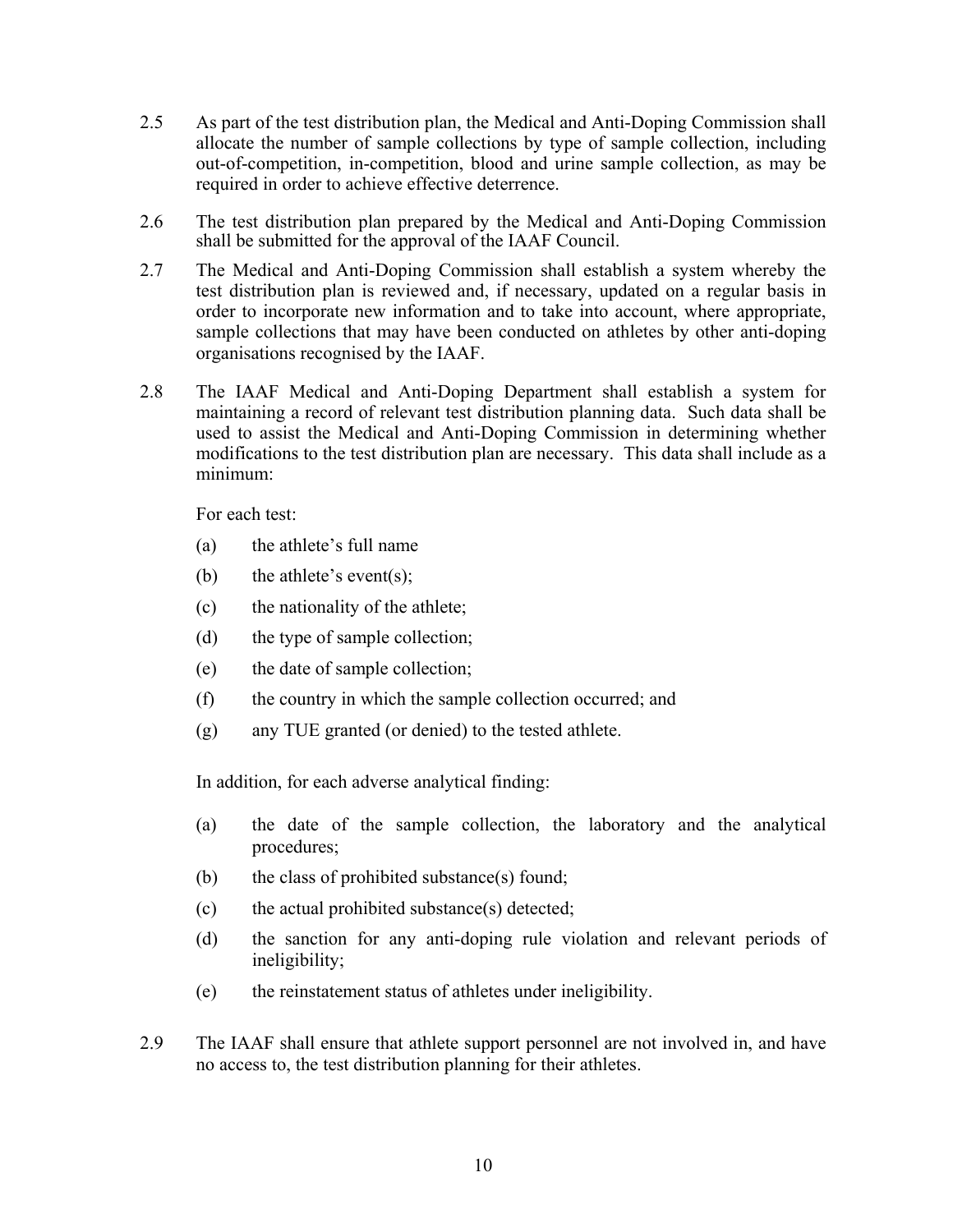## **3. IN-COMPETITION TESTING**

#### The Doping Control Station

- 3.1 A Doping Control Station shall be provided for in-competition testing which ensures the athlete's privacy when providing a sample and which is used solely as a Doping Control Station for the duration of the Sample Collection Session.
- 3.2 The Doping Control Station should be clearly identified. The Doping Control Station should consist of a waiting room, working room and WCs (men and women). It should be equipped with all necessary IAAF-approved materials, including collection vessels, bottles and sealing equipment. Sealed non-alcoholic drinks shall be available for the athletes should they need to re-hydrate after competing. The competition organiser and/or the DCO(s) should ensure that the facilities are clean and adequate and that the materials are acceptable prior to the start of the competition.
- 3.3 Only the following persons should be allowed in the Doping Control Station:
	- (a) the Official in charge of the Doping Control Station;
	- (b) the IAAF Delegate or Medical and Anti-Doping Delegate (if appointed);
	- (c) the  $DCO(s)$ ;
	- (d) the Blood Collection Official(s);
	- (e) other Sample Collection Personnel;
	- (f) the athletes to be tested and their representatives, if any; and
	- (g) any other person who might be authorised by the IAAF Delegate or Medical and Anti-Doping Delegate (if appointed) or the Official in charge of the Doping Control Station to be allowed in the Doping Control Station (for example, a WADA official in connection with the WADA Independent Observer Programme).
- 3.4 It is recommended, though not compulsory, that a security person be positioned outside the Doping Control Station to monitor the flow of people in and out and to keep unauthorised persons from entering the Doping Control Station.

#### Sample Collection Personnel

3.5 Sample Collection Personnel may be appointed to conduct or assist with the Sample Collection Sessions.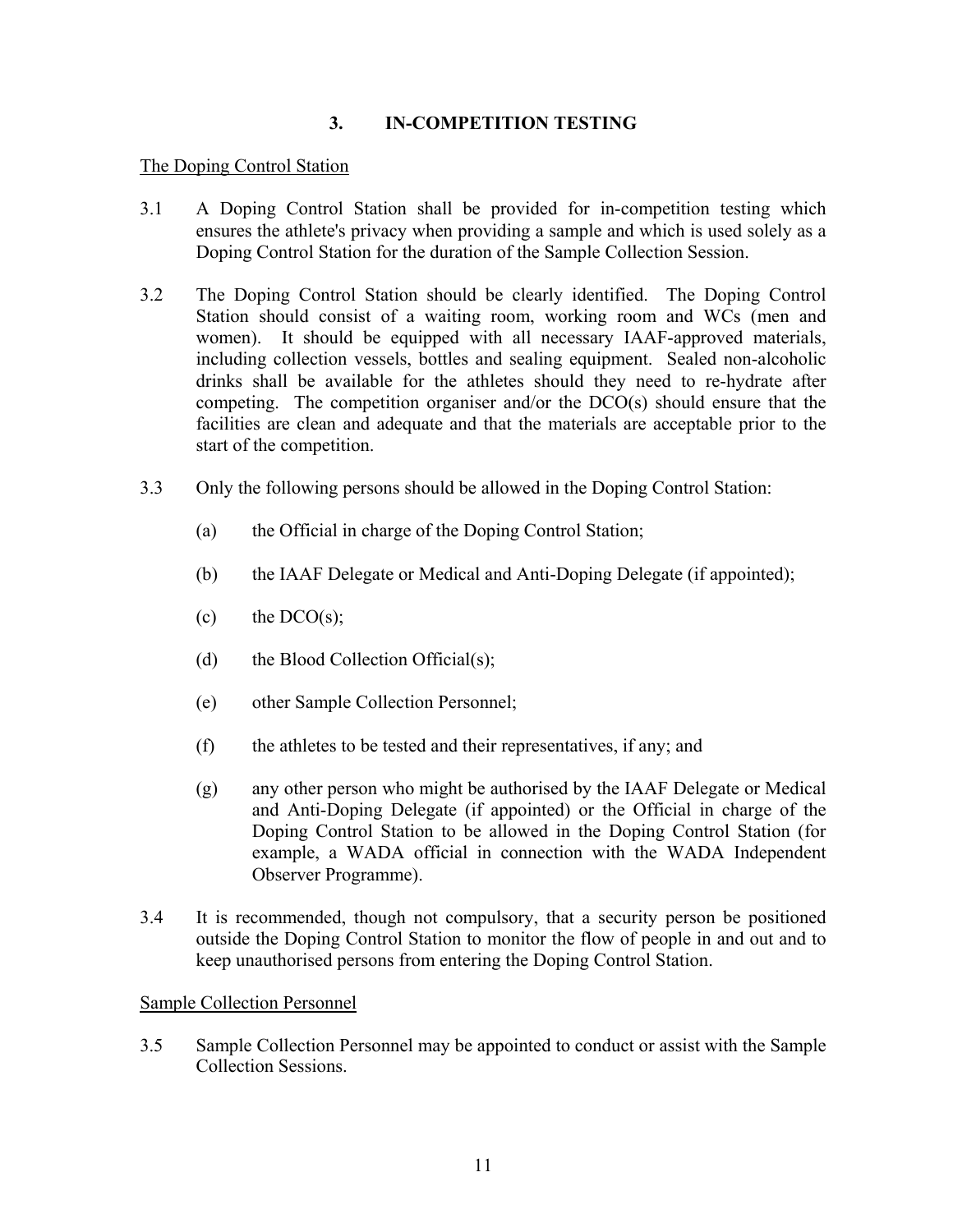3.6 Sample Collection Personnel should have official identification that is provided and controlled by the IAAF or by such other organising body which has been delegated to conduct the testing at a competition. The minimum identification requirement for Sample Collection Personnel is an official card/document naming the IAAF or other organising body by which they have been authorised to act. For DCOs, additional identification requirements shall include their name and photograph. For Blood Collection Officials, additional identification requirements shall include their name and photograph and evidence of their qualification in the collection of blood samples.

#### Selection of Athletes to be tested

- 3.7 The selection of athletes for testing shall be done on a final position basis and/or random basis, where applicable in accordance with the number of sample collections allocated in the test distribution plan.
- 3.8 In addition, further athletes may be selected for testing at the discretion of the IAAF, the Official in charge of the Doping Control Station, the IAAF Delegate or Medical and Anti-Doping Delegate (if appointed), by any method that it or he shall choose, including the use of target testing.
- 3.9 Sample collection shall also be conducted on any athlete who has broken or equalled a World Record, in accordance with the relevant IAAF Competition Rules. Any athlete who has broken or equalled a World Record in a running event, a race walking event or combined events, shall be tested for rh-EPO. In such cases, a blood sample shall be taken if it is practicable to do so.

#### Notification of Athletes

- 3.10 The DCO and/or Chaperone, as applicable, shall establish the location of the selected athlete and plan the approach and timing of the notification, taking into consideration the specific circumstances of the situation in question. For this purpose, the DCO and/or Chaperone shall be given all necessary information and assistance by the competition organiser, including unrestricted access to the areas where the athletes may be located.
- 3.11 The DCO or Chaperone, as applicable, shall consider whether a third party is required to be notified prior to notification of the athlete, for example, when the athlete is a minor. Otherwise, the athlete should be the first one notified that he has been selected for sample collection.
- 3.12 When initial contact has been made with the athlete, the DCO or Chaperone, as applicable, shall as discreetly as possible:
	- (a) identify himself to the athlete by showing him his official identification; and
	- (b) if necessary, confirm the athlete's identity to ensure that the athlete to be notified is the same athlete who has been selected for doping control. Any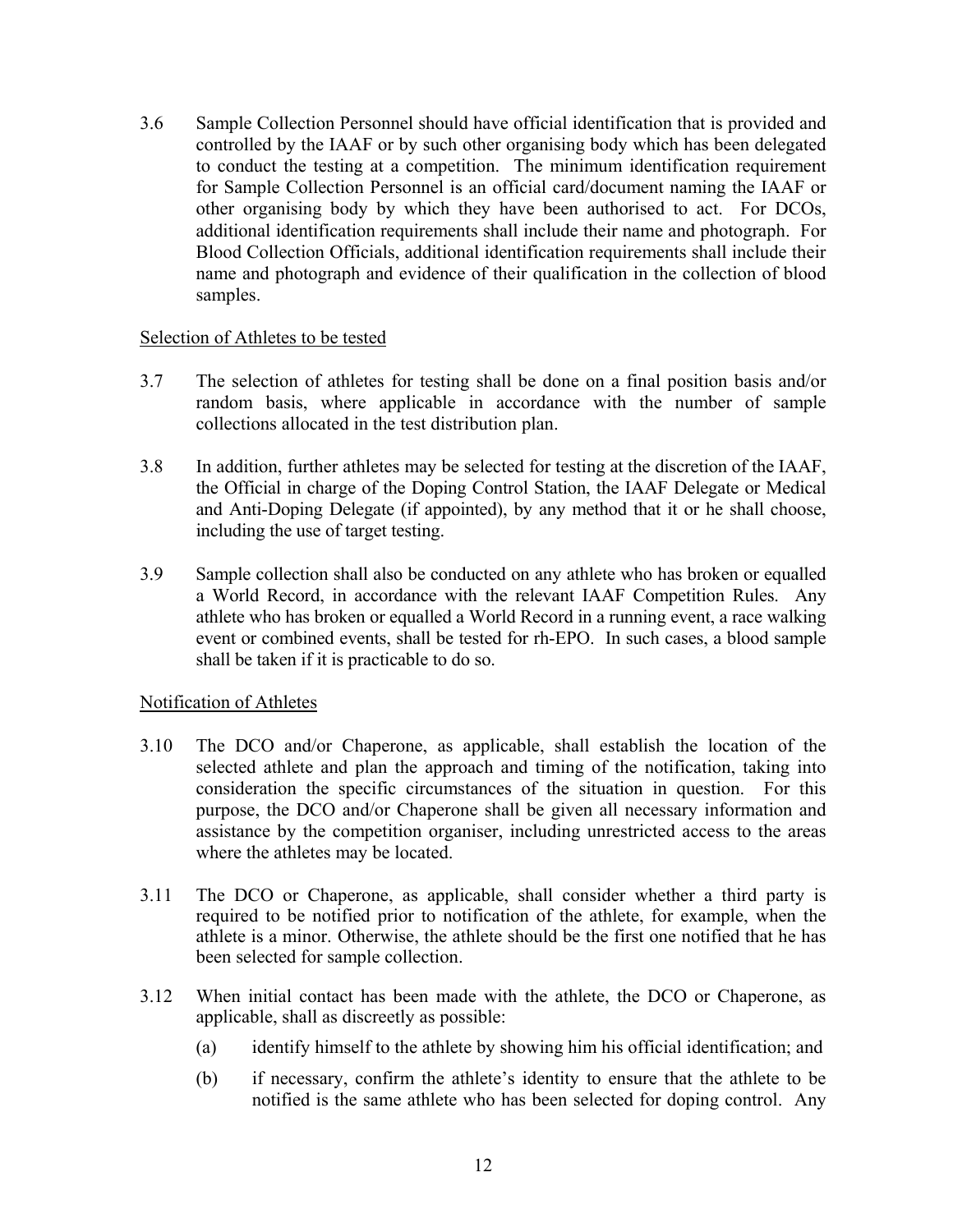failure by the athlete to confirm his identity on request to do so shall be documented. In such cases, the DCO responsible for conducting the Sample Collection Session shall decide whether it is appropriate to report the situation as a failure to comply.

- 3.13 The DCO or Chaperone, as applicable, shall ensure that the athlete is informed:
	- (a) that he is required to undergo a sample collection;
	- (b) of the authority on behalf of which the sample collection is to be conducted;
	- (c) of the type of sample collection to be conducted and, where appropriate, any conditions that need to be adhered to prior to the sample collection;
	- (d) of the athlete's rights, including the right to:
		- (i) have a representative and, if required, an interpreter accompany him to the Doping Control Station;
		- (ii) ask for additional information about the sample collection process;
		- (iii) request a delay in reporting to the Doping Control Station where valid reasons for a delay exist (see 3.16 below);
	- (e) of the athlete's responsibilities, including the requirement to:
		- (i) remain within sight of the DCO/Chaperone at all times from the time of notification by the DCO/Chaperone until the completion of the sample collection procedure;
		- (ii) comply with sample collection procedures and the possible consequences of a refusal or failure to comply; and
		- (iii) report to the Doping Control Station, unless delayed for valid reasons agreed with the DCO or other responsible official in advance, as soon as possible and, in any event, within 60 minutes of the time of acknowledgement and acceptance of notification.
	- (f) of the location of the Doping Control Station.
- 3.14 The DCO or Chaperone shall then have the athlete sign an appropriate form to acknowledge and accept the notification. If the athlete refuses to sign the notification form or otherwise seeks to evade the notification, the DCO/Chaperone shall (if possible) inform the athlete of the consequences of his refusal or failure to submit to doping control. If the notification is being performed by a Chaperone, he shall immediately report all relevant facts to a DCO or other responsible official. The DCO or other responsible official shall then attempt to contact the athlete and inform him of his obligation to undergo doping control and of the consequences of his refusal or failure to do so. If the athlete still refuses to sign the notification form, the DCO or other responsible official shall report the position as a refusal or failure to submit to doping control for the purpose of IAAF Rule 32.2(c).
- 3.15 Once the athlete has signed the notification form, he must report to the Doping Control Station as soon as possible but no later than the time stipulated on the form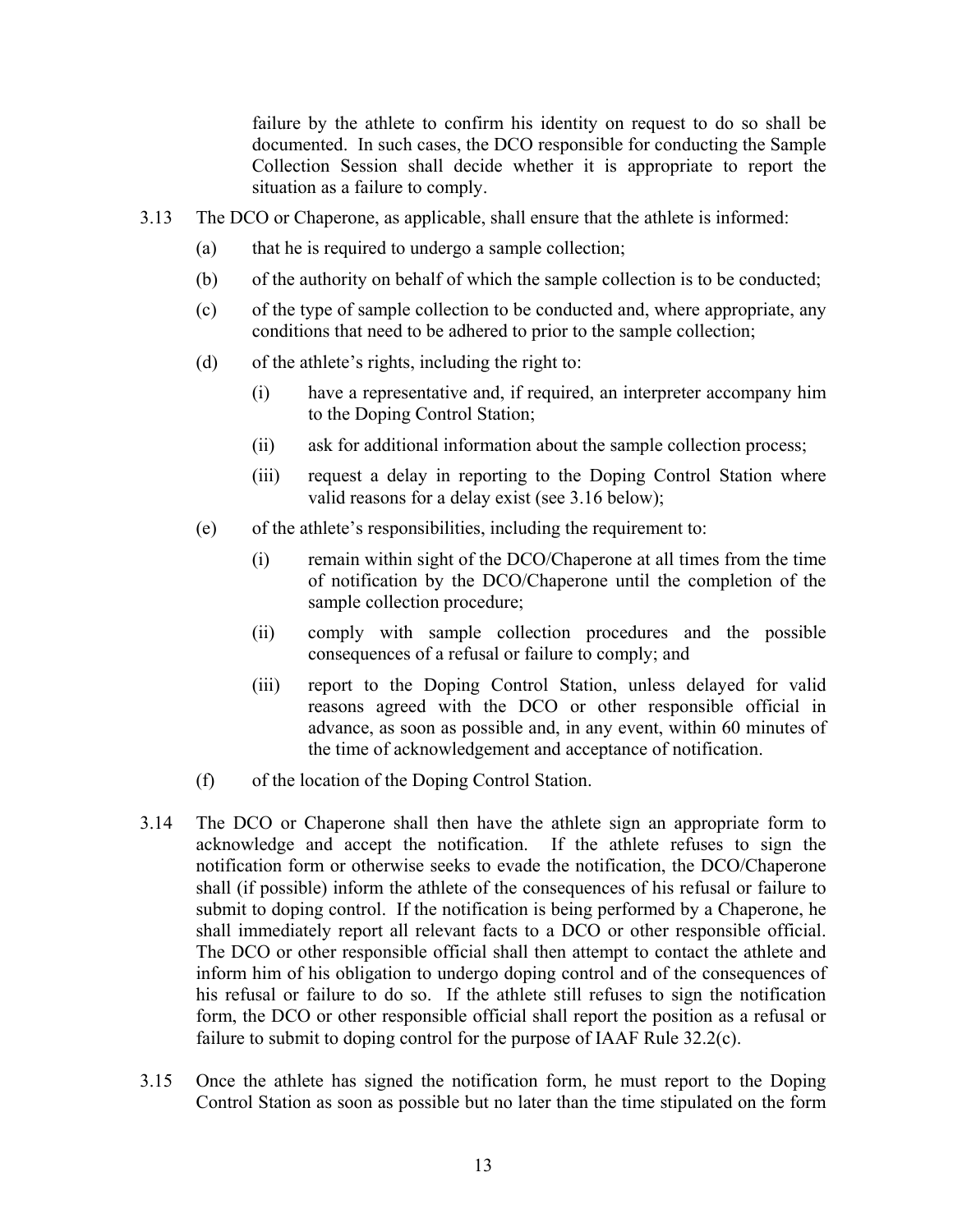(being 60 minutes after the time of acknowledgement and acceptance of notification). From the time of notification until the athlete leaves the Doping Control Station at the end of his Sample Collection Session, the athlete should be kept under observation at all times.

- 3.16 The DCO or other responsible official shall consider any reasonable request by the athlete to delay reporting to the Doping Control Station beyond the 60 minute period or to leave the Doping Control Station after he has reported for testing, but only for valid reasons relating to the following activities:
	- (a) participation in a medals ceremony;
	- (b) fulfilment of pressing media commitments;
	- (c) competing in further events;
	- (d) performing a warm down;
	- (e) obtaining necessary medical treatment;
	- (f) locating a representative and/or interpreter.
- 3.17 The DCO shall reject a request from an athlete under 3.16 above in any case where it will not be possible for the athlete to be continuously chaperoned during the period in question.
- 3.18 The DCO shall always document the reasons for any delay in an athlete reporting to the Doping Control Station and/or for an athlete leaving the Doping Control Station after reporting for testing. These reasons shall be submitted to the IAAF for further investigation, if necessary.
- 3.19 If the DCO gives approval for the athlete to leave the Doping Control Station after reporting for testing, he shall agree either the time of his return or his return upon completion of an agreed activity. The DCO shall document this information and then the actual time of the athlete's departure and return.
- 3.20 If, while keeping an athlete under observation, Sample Collection Personnel observe any matter which, in their opinion, has the potential to compromise the athlete's test, the circumstances shall be reported to, and documented by, the DCO. Where appropriate, the DCO shall notify the athlete that he is reporting a failure by the athlete to comply and that a further investigation may be carried out and appropriate follow up action taken. If possible, the athlete's Sample Collection Session shall still be completed.

## Collection of Urine Samples

3.21 Following completion of the notification procedures and the athlete's arrival at the Doping Control Station, the DCO shall ensure that the athlete is informed of the requirements of the urine sample collection before the sample collection begins.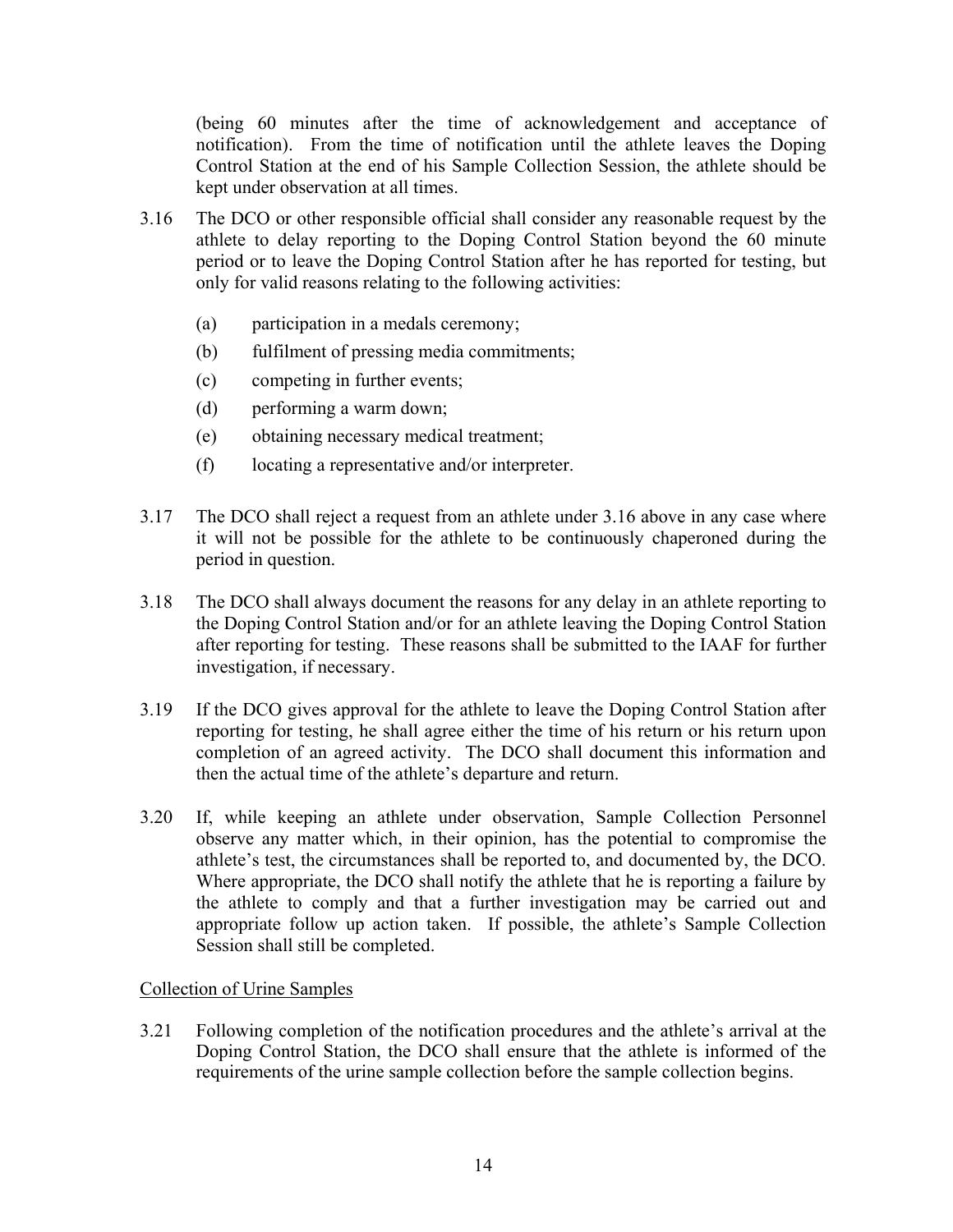- 3.22 The DCO shall ensure that the athlete is offered a choice of Sample Collection Equipment for collecting the sample.
- 3.23 When the athlete feels he is ready to provide a sample, the DCO shall instruct the athlete to select a collection vessel from a choice of at least two clean, unused vessels.
- 3.24 Whenever an athlete selects Sample Collection Equipment, the DCO will instruct the athlete to check that all the seals on the selected equipment are intact and that the equipment has not been tampered with. If the athlete is not satisfied with the selected equipment, he may select another. If the athlete is not satisfied with any of the equipment available for selection, this fact shall be recorded by the DCO. If the DCO does not agree with the athlete's opinion that all the equipment available for selection is unsatisfactory, the DCO shall instruct the athlete to proceed with the Sample Collection Session. If the DCO agrees with the reasons put forward by the athlete that all the equipment for selection is unsatisfactory, the DCO shall terminate the collection of the athlete's urine sample and this shall be recorded by the DCO.
- 3.25 Once the collection vessel has been selected, the DCO/Chaperone and the athlete shall proceed to a WC to commence the sample collection. No person other than the athlete and the DCO/Chaperone should be present in the WC when the urine sample is collected. The DCO/Chaperone who witnesses the passing of the sample shall be of the same gender as the athlete providing the sample.
- 3.26 The DCO/Chaperone shall take all necessary steps to satisfy himself as to the origin and authenticity of the sample being collected. To ensure the origin of the sample, the athlete may be required to disrobe as far as is necessary to confirm that the urine has been produced by him. This usually means the exposure of the body from the middle of the back to below the knees. The DCO/Chaperone shall witness the sample leaving the athlete's body and shall record the witnessing in writing. If there are any doubts as to the origin or authenticity of the sample, the athlete shall be asked to provide an additional sample. If the athlete refuses to provide an additional sample, the DCO shall report a refusal or failure to submit to doping control.
- 3.27 Athletes shall be required to provide as much urine as possible and no less than a minimum of 75ml of urine. The DCO shall verify, in full view of the athlete, that the required volume of urine has been provided. Where the volume of the urine is insufficient, the athlete shall be required to add to or "top up" the urine to the required amount in accordance with the procedure set out below (see Urine Samples – insufficient volume).
- 3.28 The athlete shall retain control of the collection vessel containing the urine until the sample is sealed.
- 3.29 The DCO shall instruct the athlete to select one sample collection kit (containing two bottles marked "A" and "B") from a selection of sealed kits.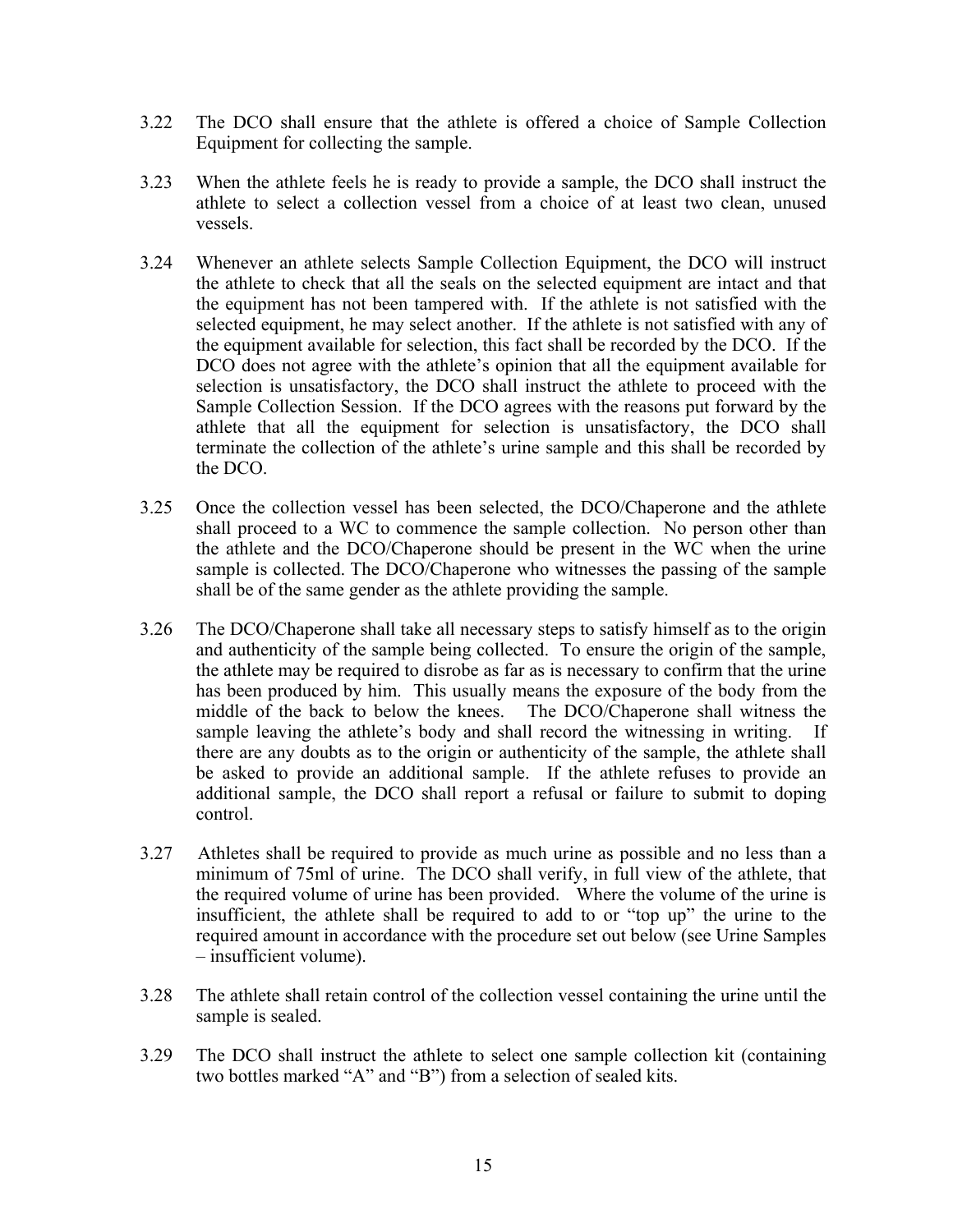- 3.30 Once a sample collection kit has been selected, the DCO and the athlete shall check that the code numbers match and that this code number is recorded accurately by the DCO.
- 3.31 If the athlete or DCO finds that the code numbers are not the same, the DCO shall instruct the athlete to choose another sample collection kit. The DCO shall record the matter.
- 3.32 The athlete shall pour the minimum volume of urine into the "B" bottle (30ml) as directed by the DCO, and shall then fill the "A" bottle as much as possible. Once the "A" bottle has been filled, the athlete shall use any remaining urine to fill the "B" bottle as much as possible, whilst ensuring that a small amount of urine is retained in the collection vessel in order to measure the sample's specific gravity.
- 3.33 The athlete shall seal the bottles as directed by the DCO. The DCO shall check, in full view of the athlete, that the bottles have been properly sealed.
- 3.34 The DCO shall test the specific gravity of the sample using the residual urine in the collection vessel. A specific gravity of 1.010 or higher is recommended (or 1.005 where a refractometer is used). If the sample does not meet this specification, the athlete shall be required to provide a further sample in accordance with the procedure set out below (see Urine Samples – samples that do not meet the required specific gravity). The DCO shall ensure that any residual urine that will not be sent for analysis is discarded.

#### Urine Samples – insufficient volume

- 3.35 Where the volume of urine is insufficient (see 3.27 above), the DCO shall inform the athlete that he will be required to add to the urine provided in order to meet the required minimum amount.
- 3.36 The DCO shall instruct the athlete to select a partial sample container or kit from a selection of sealed containers or kits and to check that all the seals on the selected equipment are intact and that the equipment has not been tampered with.
- 3.37 The DCO shall then instruct the athlete to open the relevant equipment, pour the insufficient sample into the partial sample container and seal it as directed by the DCO. The DCO shall check, in full view of the athlete, that the partial sample container has been properly sealed.
- 3.38 The DCO and the athlete shall check that the equipment code number and the volume and identity of the insufficient sample are recorded accurately by the DCO. The DCO shall retain control of the sealed partial sample container.
- 3.39 While waiting to provide an additional sample, the athlete shall remain under continuous observation and be given the opportunity to hydrate if necessary.
- 3.40 When the athlete is able to provide an additional sample, the procedures for collection of the sample shall be repeated as set out above until a sufficient volume of urine has been provided by combining the initial and additional sample(s).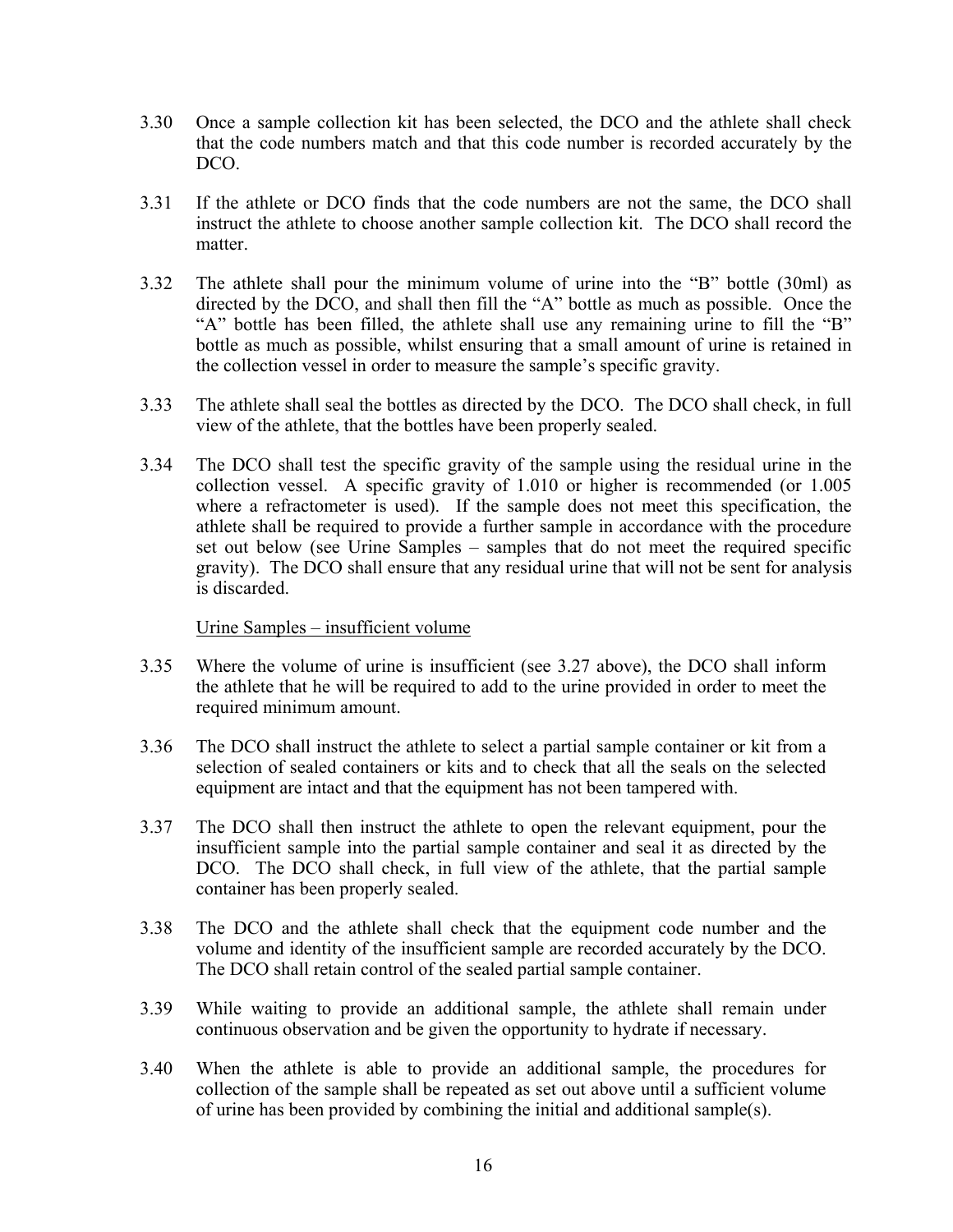- 3.41 When the DCO is satisfied that a sufficient volume of urine has been provided, the DCO and athlete shall check the integrity of the seal(s) of the partial sample container(s) containing the previously provided insufficient sample(s). Any irregularity with the integrity of such seal(s) will be recorded by the DCO in writing and may be subject to further investigation, as appropriate.
- 3.42 The DCO shall then direct the athlete to break the seal(s) of the partial sample container and combine the samples, ensuring that the additional sample is added sequentially to the first sample collected until the required volume of the urine (or more) is met. The DCO shall ensure that any residual urine not to be sent for analysis is discarded.
- 3.43 The athlete shall have fulfilled his duty to submit to doping control only after having delivered the required volume of urine, irrespective of the time necessary for this. The DCO and the athlete shall then continue with the sample collection process as described in 3.28 and following.

Urine Samples - samples that do not meet the required specific gravity

- 3.44 If the sample does not meet the required specific gravity, then the DCO shall inform the athlete that he is required to provide a further sample. This further sample shall not be collected for at least one hour after the time of the first.
- 3.45 While waiting to provide the further sample, the athlete shall remain under continuous observation. He shall refrain from hydrating during this period.
- 3.46 When the athlete is able to provide the further sample, the procedures for collection of the urine samples shall be repeated as set out above.
- 3.47 The DCO shall record the fact that the samples collected belong to the same athlete and the order in which the samples were provided.
- 3.48 The DCO shall ensure that any residual urine not to be sent for analysis is discarded.
- 3.49 The athlete shall have fulfilled his duty to submit to doping control only after having delivered the required volume of acceptable urine, irrespective of the time and the number of attempts necessary for this. The DCO and the athlete shall then continue with the sample collection process as described in 3.28 and following.

#### Collection of Blood Samples

3.50 Following completion of the notification procedures (see 3.10 - 3.20 above) and the athlete's arrival at the Doping Control Station, the BCO/other responsible official shall ensure that the athlete is informed of the requirements of the blood sample collection before the sample collection begins. The BCO/other responsible official shall ask the athlete whether he has been tested before and whether he requires an explanation of the blood sample collection procedure. If the athlete has not been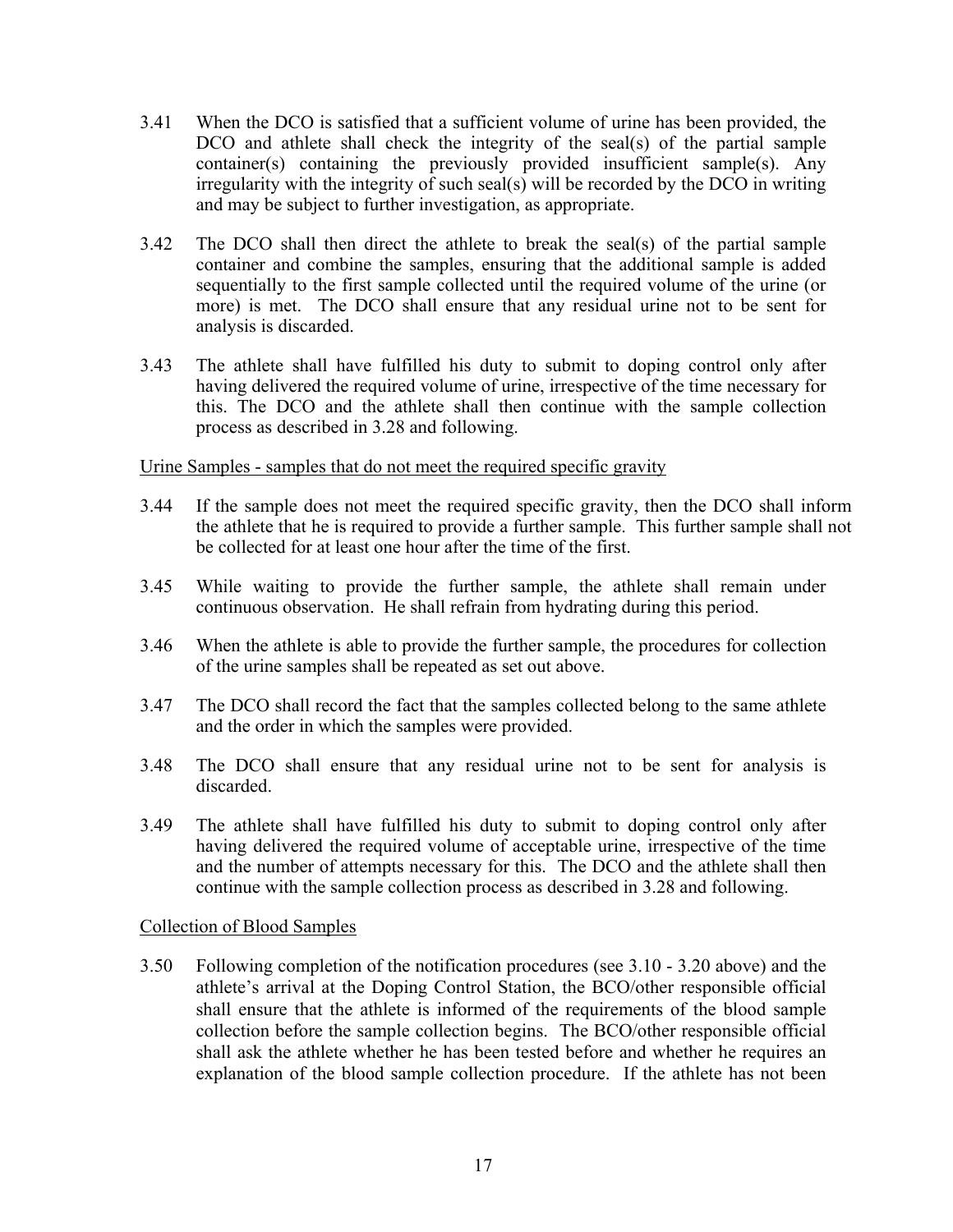tested before, or requests an explanation of the procedure, the BCO/other responsible official shall explain the blood collection procedure to him.

- 3.51 No blood sample shall be taken from an athlete unless the athlete has given his consent to blood testing. If an athlete refuses to give his consent, a blood sample shall not be taken from him. Such a failure, other than in the circumstances set out in 3.61 below, shall however be regarded as a refusal to submit to doping control under IAAF Rule 32.2(c). In the event of a refusal to provide a blood sample, the athlete may nevertheless be required to provide a urine sample which shall be analysed for the full range of prohibited substances.
- 3.52 The BCO/other responsible official and the athlete shall proceed to the area where the sample will be provided.
- 3.53 The BCO/other responsible official shall ensure the athlete is offered as comfortable conditions for the sample collection as possible, including being in a relaxed position for a reasonable length of time prior to providing the sample.
- 3.54 The BCO/other responsible official shall instruct the athlete to choose a blood sampling kit from a selection of at least two sealed kits. Blood sampling kits shall normally contain either a single tube or two tubes ("A" sample tube and a "B" sample) depending on the purpose of the sampling as follows.

#### Blood screening for haematological parameters

 Number of samples: 1 Volume required: 1 x 3ml Number of tubes: 1 (containing an anti-coagulant such as EDTA)

Blood analysis for prohibited substances and prohibited methods

 Number of samples: 2 ("A" sample and "B" sample) Volume required: 2 x 3ml (or as specified by the relevant laboratory) Number of tubes: 2 (containing an anti-coagulant such as EDTA)

Analysis of serum for prohibited substances and methods

Number of samples: 2 ("A" and "B" sample) Volume required: 2 x 3ml (or as specified by the relevant laboratory) Number of tubes: 2

The athlete shall check that all the seals on the selected equipment are intact and that the equipment has not been tampered with. Sterile needles and syringes may be made available separately if required. If the athlete is not satisfied with the selected equipment, he may select another. If the athlete is not satisfied with any of the equipment available for selection, this fact shall be recorded by the BCO/other responsible official. If the BCO/other responsible official does not agree with the athlete's opinion that all the equipment available for selection is unsatisfactory, the BCO/other responsible official shall instruct the athlete to proceed with the Sample Collection Session. If the BCO/other responsible official agrees with the reasons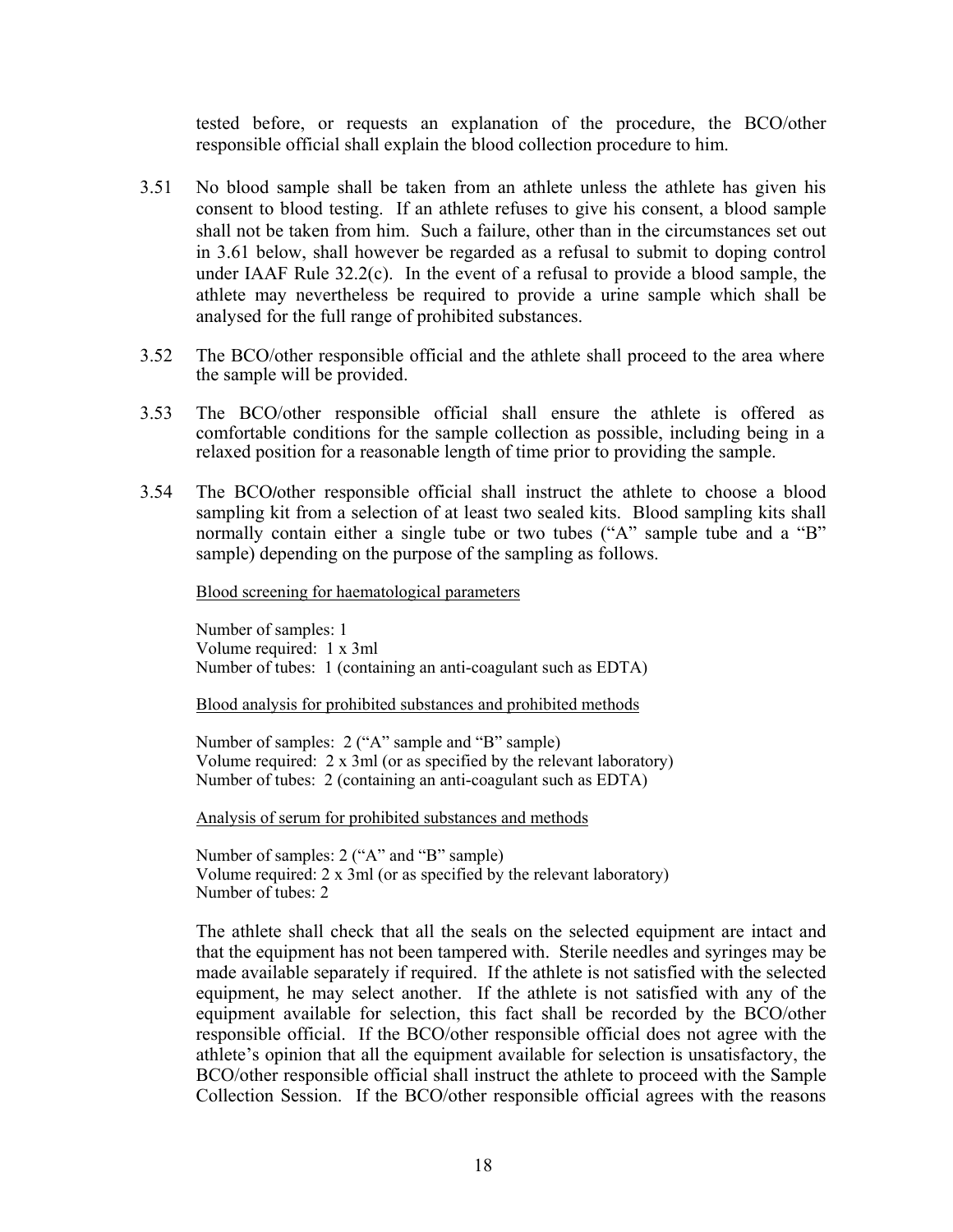put forward by the athlete that all the equipment for selection is unsatisfactory, the BCO/other responsible official shall terminate the collection of the athlete's blood sample and this shall be recorded by the BCO/other responsible official.

- 3.55 When a blood sample collection kit has been selected, the BCO/other responsible official and the athlete shall check that all code numbers match and that this code number is recorded accurately by the DCO.
- 3.56 If the athlete or BCO/other responsible official finds that the numbers are not the same, the BCO/other responsible official shall instruct the athlete to choose another kit. The BCO/other responsible official shall record the matter.
- 3.57 The BCO shall provide the athlete with evidence of his qualification before the blood sample collection takes place. Blood sample collections shall only be conducted by medically qualified personnel or by a qualified phlebotomist.
- 3.58 The BCO shall clean the skin with a sterile disinfectant wipe or swab and, if necessary, apply a tourniquet. The BCO shall take the blood sample from a superficial vein. No blood sample shall be taken from any part of the athlete's body other than from the arm or hand. The tourniquet, if applied, shall be immediately removed after the venipuncture has been made.
- 3.59 The amount of blood removed shall be adequate to satisfy analytical requirements for the sample analysis to be performed. The blood shall be collected into one or more tubes depending on the purpose of the sampling. No more than 25 millilitres of blood shall be withdrawn.
- 3.60 If the amount of blood that can be removed from the athlete at the first attempt is insufficient, the BCO shall repeat the procedure. The maximum number of attempts however shall be three. Should all attempts fail, then the BCO shall inform the DCO/other responsible official. The DCO/other responsible official shall terminate the collection of the blood sample and record this and the reasons for terminating the collection.
- 3.61 An athlete shall be entitled to refuse to provide a blood sample if:
	- (a) the BCO purporting to conduct the blood sampling is unable to provide the athlete with evidence of his qualification;
	- (b) none of the blood sampling kits available for use are sealed and intact;
	- (c) the BCO seeks to withdraw more than 25 mls of blood from the athlete;
	- (d) the BCO seeks to take more than three attempts to withdraw the required amount of blood;
	- (e) the BCO seeks to withdraw blood otherwise than from one of the specified sites set out above.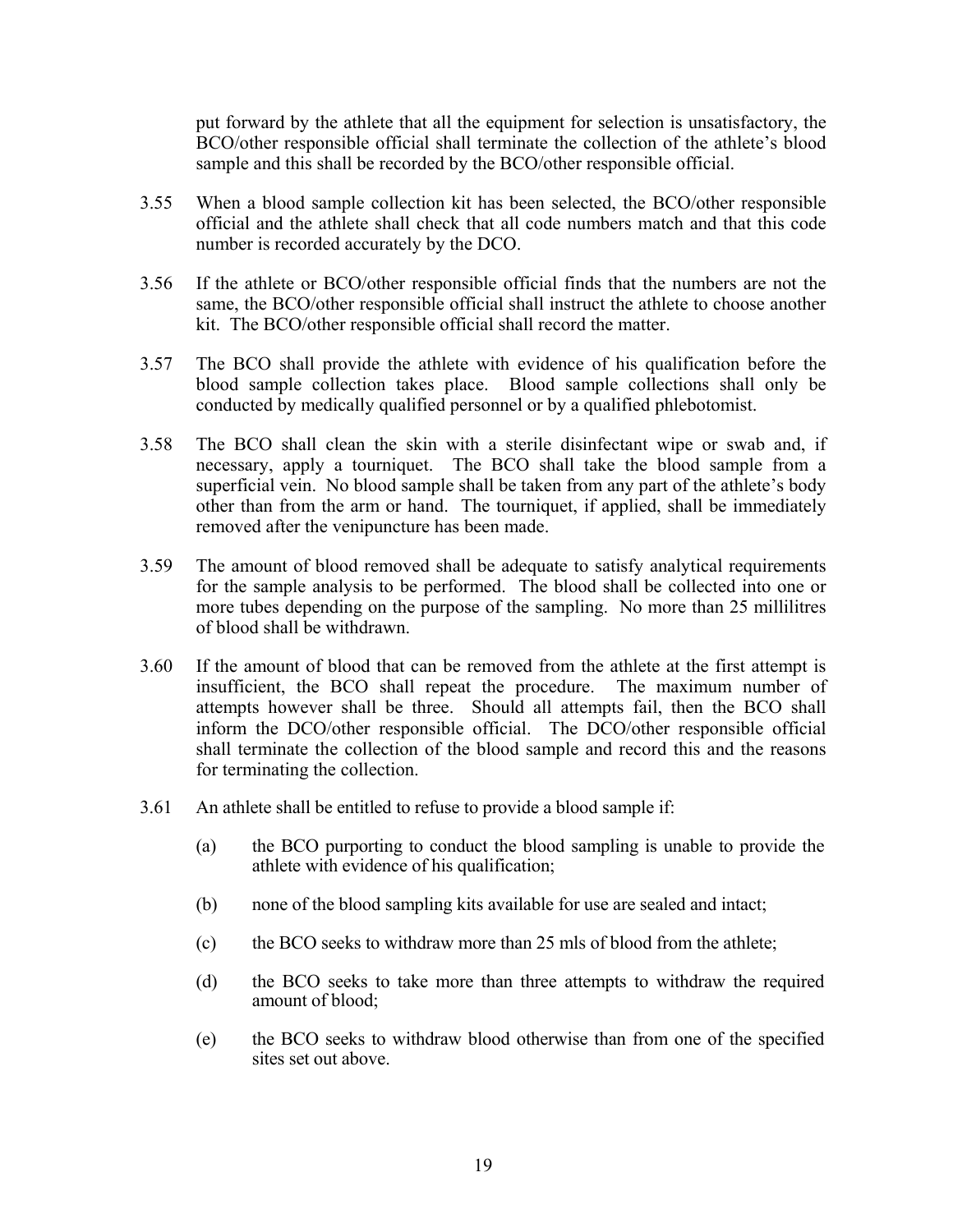- 3.62 The BCO shall apply a dressing to the puncture site(s).
- 3.63 The BCO shall dispose of any used blood sampling equipment not required for completing the Sample Collection Session.
- 3.64 The blood shall be withdrawn from the athlete into a tube (or tubes).
	- (a) where blood has been taken for the purpose of blood screening or for the analysis of whole blood, the tube(s) shall be inverted gently to mix the blood with the anti-coagulant contained in the tube(s);
	- (b) where blood has been taken for the analysis of serum, the tubes shall be inverted gently 5 times to accelerate clotting. Clotting and centrifugation procedures shall then be carried out on the samples in accordance with the requirements of the Blood Testing Protocol.

Each tube shall be marked with a code number. This code number should be recorded by the relevant official on the athlete's Doping Control Form and the athlete should ensure that the code number on the tube(s) corresponds to that entered by the official on the form. The tube (or tubes) shall be re-inserted into the original sample collection kit for storage prior to transportation. The kit shall be sealed. The athlete and the DCO/other responsible official shall check that the sealing of the kit is satisfactory.

- 3.65 The sealed sample shall be kept in secure conditions at a cool, but not freezing, temperature prior either to analysis at a mobile testing unit situated at the Doping Control Station itself or dispatch to a WADA-accredited laboratory or hematological laboratory which has been approved by the IAAF for the conduct of the analysis.
- 3.66 Where the IAAF carries out blood sampling, it may also require that the athlete provides a urine sample. If an athlete refuses to provide a urine sample, he shall be deemed to have refused to submit to doping control and may be subject to sanctions under IAAF Rule 32.2(c). The urine sample shall be collected in accordance with paragraphs 3.21 - 3.49 of these Procedural Guidelines.

#### Post-Sample collection procedures for Urine/Blood Samples

- 3.67 Any behaviour by the athlete and/or persons associated with the athlete or anomalies arising with the potential to compromise the sample collection shall be recorded and reported to the IAAF. If appropriate, on receipt of the report, the IAAF shall investigate the athlete's failure to comply.
- 3.68 The DCO/other responsible official shall provide the athlete with the opportunity to document any concerns he may have about how the session was conducted.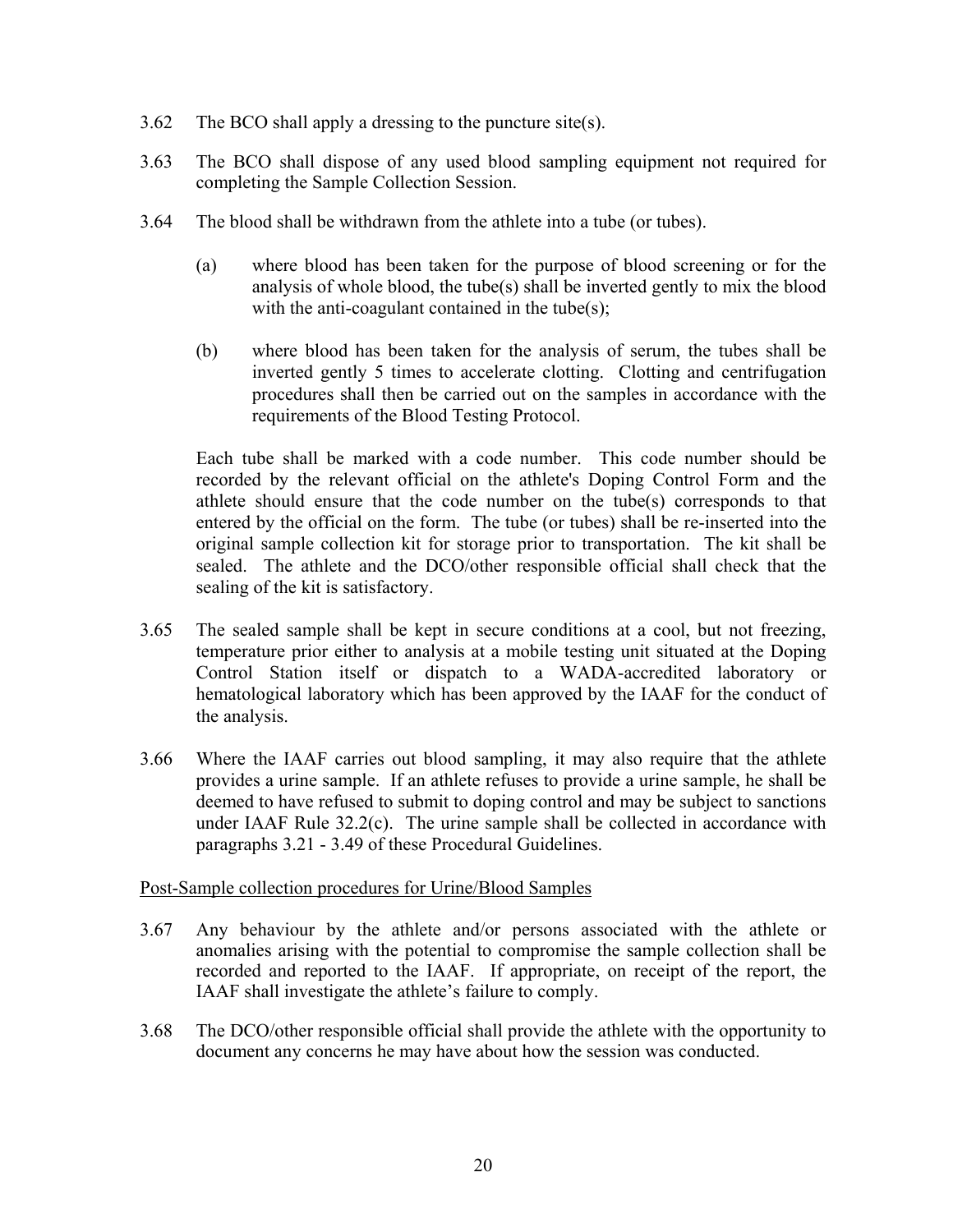- 3.69 In conducting the Sample Collection Session, it is recommended that the following information shall be recorded on the Doping Control Form as a minimum:
	- (a) date and time of notification;
	- (b) date, time and type of sample provision;
	- (c) the name of the athlete;
	- (d) the date of birth of the athlete;
	- (e) the gender of the athlete;
	- (f) the athlete's home address and telephone number;
	- (g) the athlete's discipline;
	- (h) the sample(s) code number(s);
	- (i) the name and signature of the Chaperone, where applicable, who witnessed the urine sample provision;
	- (j) the name and signature of the BCO who collected the blood sample;
	- (k) required laboratory information on the sample;
	- (l) medications and supplements taken and recent blood transfusion details, if applicable;
	- (m) any irregularities in procedures;
	- (n) athlete comments or concerns regarding the conduct of the session, if such are provided;
	- (o) the name and signature of the athlete;
	- (p) the name and signature of the athlete's representative, if any; and
	- (q) the name and signature of the DCO/other responsible official.
- 3.70 The athlete and the DCO/other responsible official shall sign the Doping Control Form to indicate their satisfaction that details of the athlete's Sample Collection Session have been accurately recorded, including any concerns voiced by the athlete. The athlete's representative shall sign on behalf of the athlete if the athlete is a minor. Other persons present who had a formal role during the athlete's Sample Collection Session may also sign the documentation as a witness of the proceedings.
- 3.71 The Doping Control Form used for the Sample Collection Session shall be devised so that duplicate copies are produced at the same time. These should be dealt with as follows:
	- (a) the original to be retained by or sent to the IAAF;
	- (b) a copy to be retained by the representative of the relevant testing authority;
	- (c) a copy to be given to the athlete;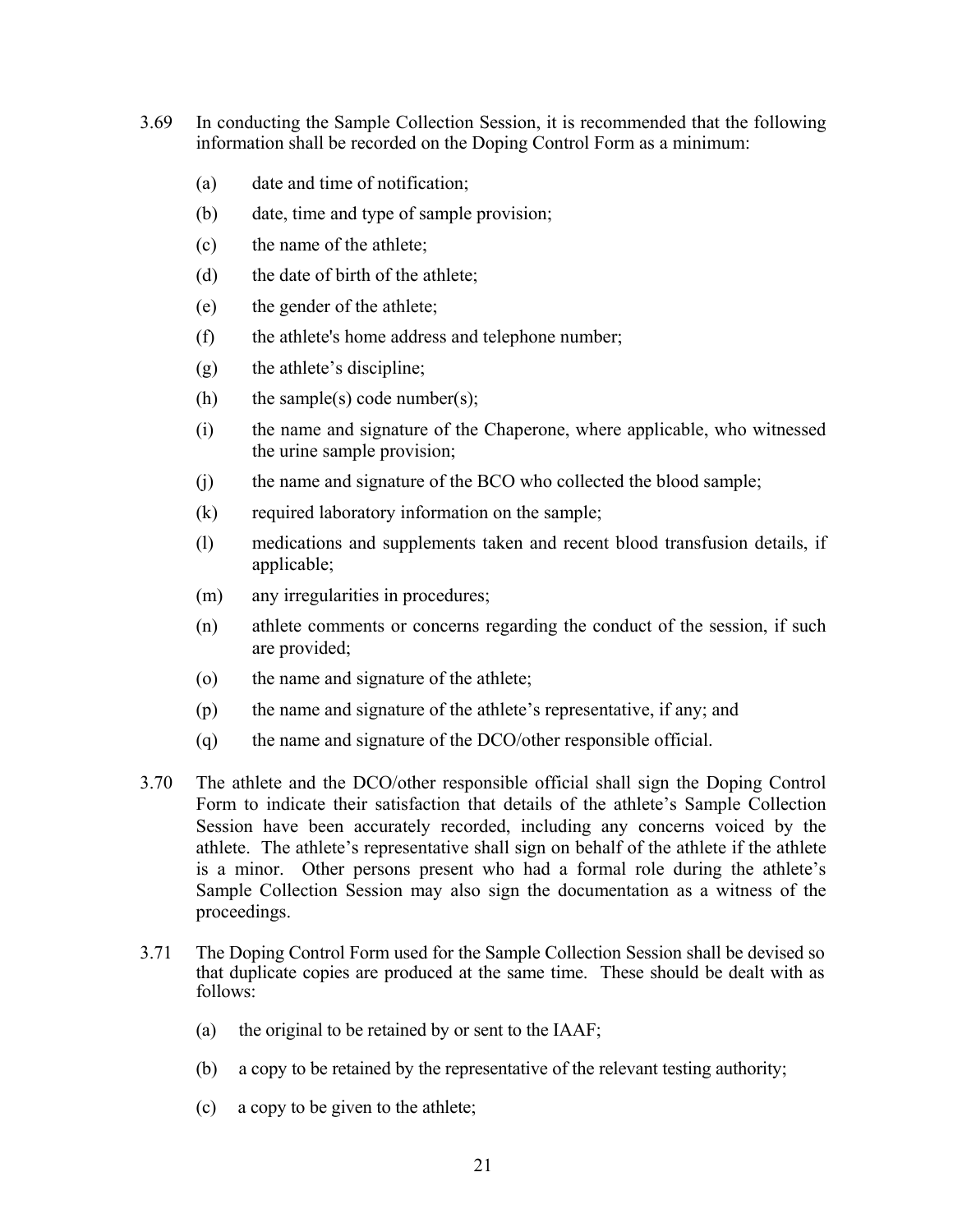(d) a special copy to be sent to the laboratory or, where applicable, retained by the mobile testing unit which is to conduct the analysis. The copy that is sent to the laboratory should not contain any information that can identify the athlete who has provided the sample.

#### Sample storage

- 3.72 Following collection, the sealed samples should be stored in appropriate conditions in a manner that protects their integrity, identity and security prior to transportation from the Doping Control Station. Blood samples and/or urine samples collected for the purposes of testing an athlete for rh-EPO should be stored in accordance with the requirements set out in the Blood Testing Protocol.
- 3.73 Before the bottles containing the urine samples and/or the tubes containing the blood samples are packed for transportation, it should be confirmed that all samples that have been taken are present and that the number of samples is in accordance with the list of code numbers.
- 3.74 The DCO or other responsible official shall ensure that a Doping Control Form for each sealed sample is completed and securely handled.

#### Transportation of Samples

- 3.75 A transportation system shall be used that ensures that samples are transported to the laboratory in a manner that protects their integrity, identity and security. Blood samples and/or urine samples collected for the purposes of testing an athlete for rh-EPO should be transported in accordance with the requirements set out in the Blood Testing Protocol.
- 3.76 Sealed samples shall be transported using the authorised transport method as soon as practicable after the completion of the Sample Collection Session. The samples should, at a minimum, be placed in a suitable outer container for despatch to the laboratory.
- 3.77 All information relating to the Chain of Custody of the samples collected should be recorded, including confirmation that the samples have arrived at their intended destination.
- 3.78 Documentation identifying the athletes shall not be included with the samples sent to the laboratory.
- 3.79 The DCO shall send all relevant Sample Collection Session documentation to the IAAF as soon as practicable after the completion of the Sample Collection Session.
- 3.80 The Chain of Custody shall be checked by the IAAF either in circumstances where the receipt of the samples and accompanying documentation has not been confirmed at the intended destination or if a sample's integrity or identity may have been compromised during transportation. In such a case, the IAAF shall consider whether the sample in question should be voided but the opening of the outer container will not, of itself, invalidate the sample.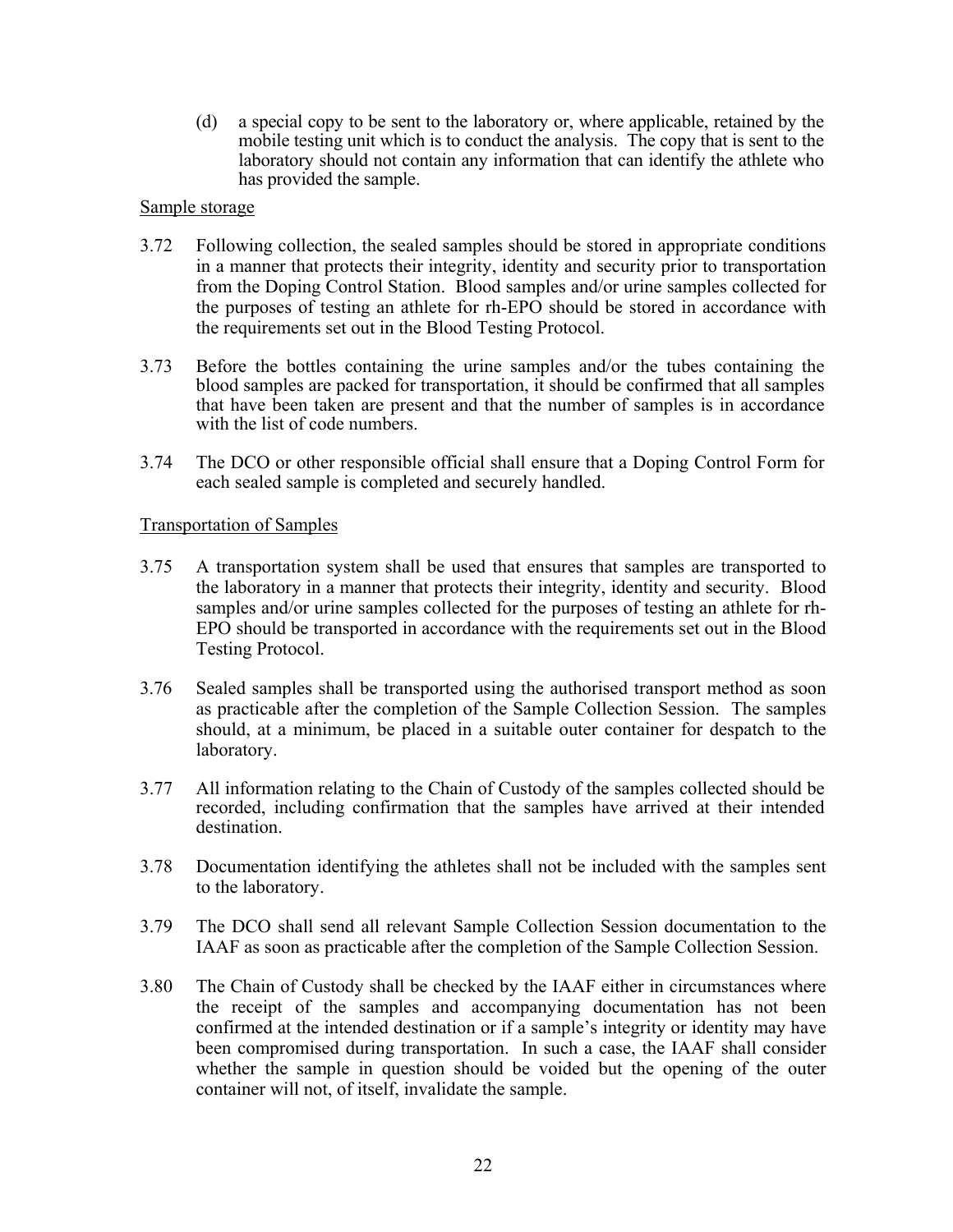#### Analysis of Samples

- 3.81 Without exception, all samples shall be sent for analysis to a WADA-accredited laboratory (or, where applicable, to a hematological laboratory or mobile testing unit) which has been approved by the IAAF. Where required, instructions for the type of analysis to be conducted shall be provided to the laboratory concerned.
- 3.82 Samples shall be analysed, and the results of the analyses communicated, in accordance with IAAF Rule 36, the International Standard for Laboratory Analysis and these Procedural Guidelines.

## **4. OUT-OF-COMPETITION TESTING**

- 4.1 The IAAF Medical and Anti-Doping Department may, on the advice of the Medical and Anti-Doping Commission, appoint DCOs and Sample Collection Personnel to conduct or assist with out-of-competition testing on athletes. It may also appoint any third party as an IAAF authorised out-of-competition collection agency which may, in turn, appoint DCOs and Sample Collection Personnel to conduct or assist with out-of-competition testing on the IAAF's behalf.
- 4.2 All Sample Collection Personnel appointed under 4.1 shall have been trained for their assigned responsibilities, shall not have a conflict of interest in the outcome of the sample collection for which they are appointed and shall not be minors.
- 4.3 The IAAF Medical and Anti-Doping Department shall maintain a register of all DCOs/BCOs appointed by the IAAF, or by an IAAF authorised collection agency, to conduct or assist with out-of-competition testing on its behalf. However, the fact that a DCO/BCO's name has not yet been added to the IAAF register shall not affect his competence to carry out this function.
- 4.4 Sample Collection Personnel appointed for out-of-competition testing shall have official identification that is provided and controlled by the IAAF or by the IAAF authorised collection agency. The minimum identification requirement is an official card/document naming the IAAF or IAAF authorised collection agency by which the person has been authorised. For DCOs, additional identification requirements shall include the person's name and photograph and the card's/document's expiry date. For Blood Collection Officials, additional identification requirements shall include the person's name and photograph and evidence of his qualification in the collection of blood samples.

## Registered Testing Pool

4.5 The IAAF shall establish a Registered Testing Pool of athletes who may be subject to no advance notice out-of-competition testing by the IAAF at any time. The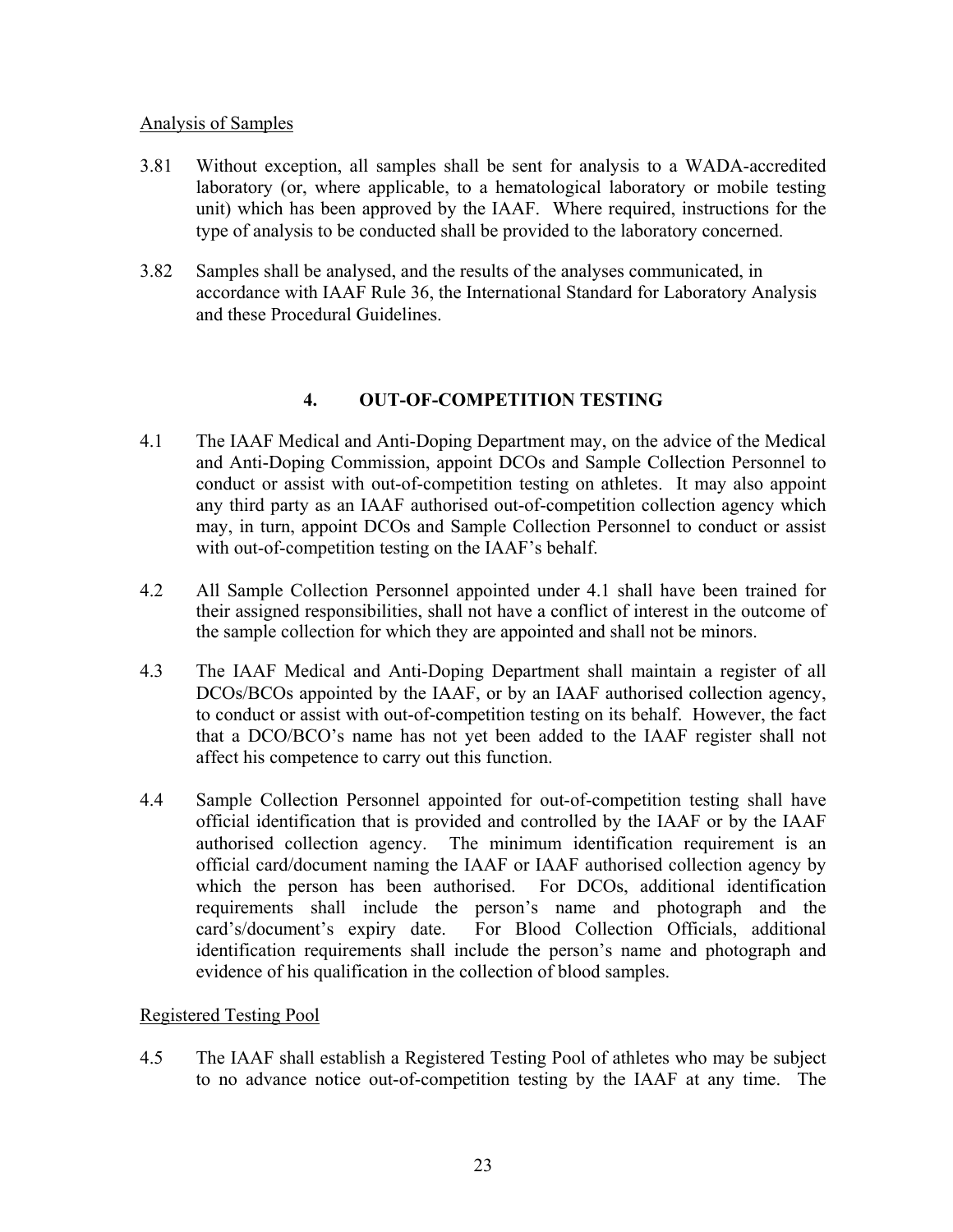IAAF shall consider athletes for inclusion in the Registered Testing Pool based upon the following criteria:

- (i) the top-ranked athletes according to the official IAAF World Rankings Lists in Athletics; and
- (ii) the top-performing athletes according to the official IAAF Top Performance Lists in Athletics.

For the avoidance of doubt, the above criteria shall be for guideline purposes only and the IAAF may at its sole discretion include any athlete in the Registered Testing Pool which it considers to be appropriate. The IAAF's determination of the composition of the Registered Testing Pool shall be final and shall not be subject to challenge by any athlete or other person.

- 4.6 The Registered Testing Pool shall be published on the IAAF website. It shall be reviewed and updated on a monthly basis to reflect changes in athletes' competing levels and to ensure such other additions to it as may be considered appropriate. Once an athlete has been added to the Registered Testing Pool, he shall remain in the Pool until notice of his removal by the IAAF.
- 4.7 National Federations conducting their own no advance notice out-of-competition testing programmes may establish their own registered testing pools. These shall include as a minimum athletes who are part of national teams. A copy of any registered testing pool established by a National Federation shall be forwarded to the IAAF for information.
- 4.8 The IAAF shall collect athlete whereabouts information for the athletes in the IAAF Registered Testing Pool in accordance with IAAF Rule 35.16. Under such Rule, athletes shall be required to keep their whereabouts information on file on a quarterly basis and shall be required to notify the IAAF immediately that there is any change to such information to ensure that it is kept current at all times. The responsibility for providing whereabouts information rests in each case with the athlete.
- 4.9 If an athlete in the IAAF Registered Testing Pool fails on request to provide the IAAF with his whereabouts information, or fails to provide the IAAF with adequate whereabouts information, or is unable to be located at the updated whereabouts information retained on file for the athlete, he shall be subject to an evaluation by the IAAF Anti-Doping Administrator for a missed test. If an athlete is evaluated as having 3 missed tests in any period of 5 years beginning with the date of the first test, he shall have committed an anti-doping rule violation in accordance with IAAF Rule 32.2(d).
- 4.10 As a minimum, the following athlete whereabouts information shall be collected from athletes in the IAAF Registered Testing Pool: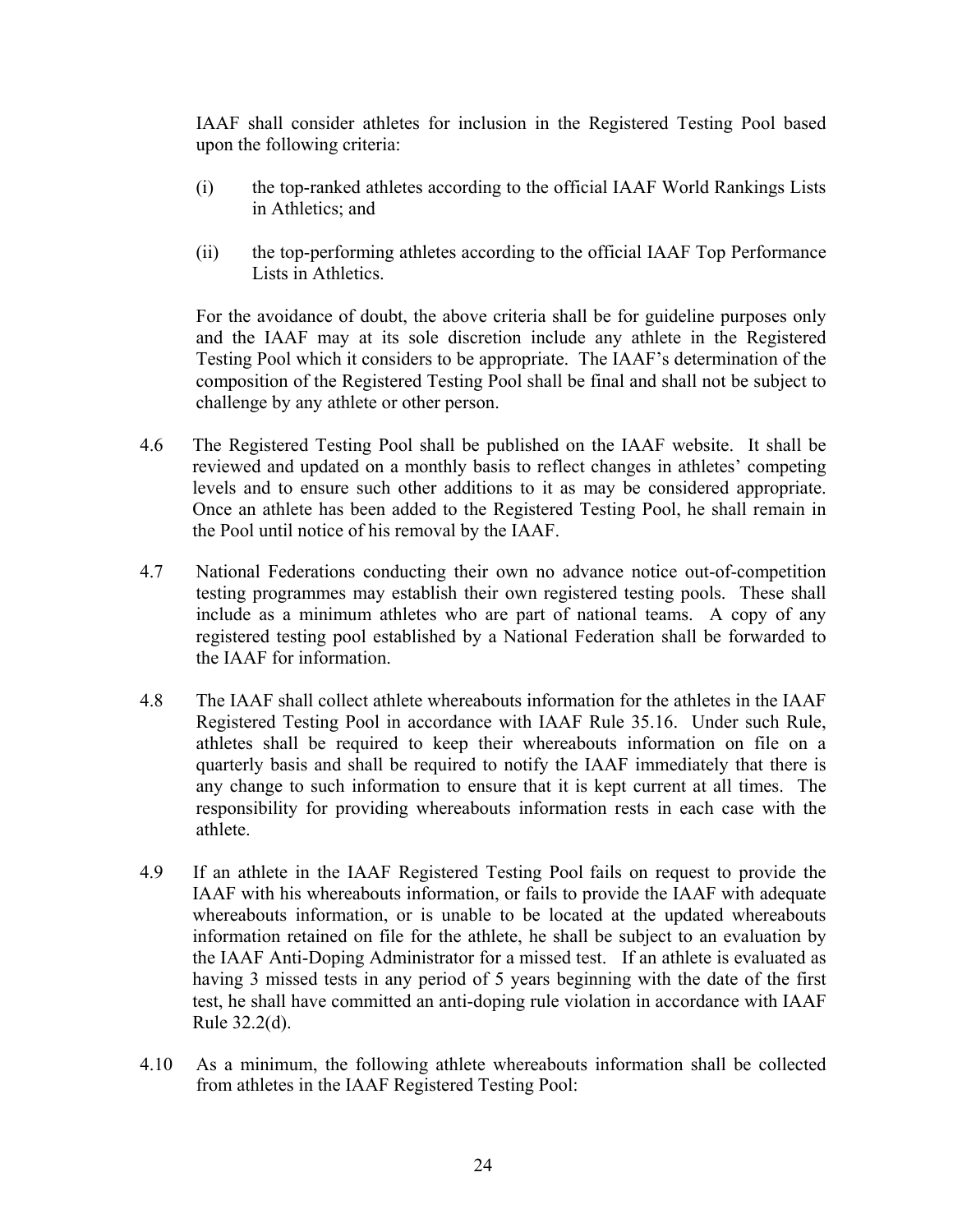- (a) full name;
- (b) event;
- (c) current home address;
- (d) separate mailing address, if appropriate;
- (e) contact phone number(s);
- (f) regular training times, schedules and venues;
- (g) temporary training times, schedules and venues (e.g., training camps);
- (h) travel plans; and
- (i) competition schedule.

#### Selection of Athletes for Testing

- 4.11 Athletes in the IAAF Registered Testing Pool shall be selected for no advance notice out-of-competition testing by the IAAF using random selection methods and by target testing. Selection shall be made having regard to the number of sample collections allocated in the IAAF test distribution plan.
- 4.12 The IAAF may consider target testing athletes based on any of the following information:
	- (a) injury;
	- (b) withdrawal or absence from expected competition;
	- (c) going into or coming out of retirement;
	- (d) behaviour indicating suspected doping;
	- (e) sudden major improvements in performance;
	- (f) changes in athlete whereabouts information that can indicate a potential increase in the risk of doping, including moving to a remote location;
	- (g) athlete sport performance history;
	- (h) details of past doping controls;
	- (i) athlete reinstatement after a period of ineligibility; and
	- (j) reliable information obtained from a third party.
- 4.13 The IAAF may also select athletes for no advance notice out-of-competition testing who are not included in the IAAF Registered Testing Pool defined in 4.5 above.
- 4.14 Where the IAAF delegates its authority to an IAAF authorised collection agency to select athletes for no advance notice out-of-competition testing, the IAAF shall provide selection criteria to the IAAF authorised collection agency for this purpose in accordance with the test distribution plan.
- 4.15 Following the selection of an athlete for no advance notice out-of-competition testing and prior to the notification of the athlete concerned, the decision to select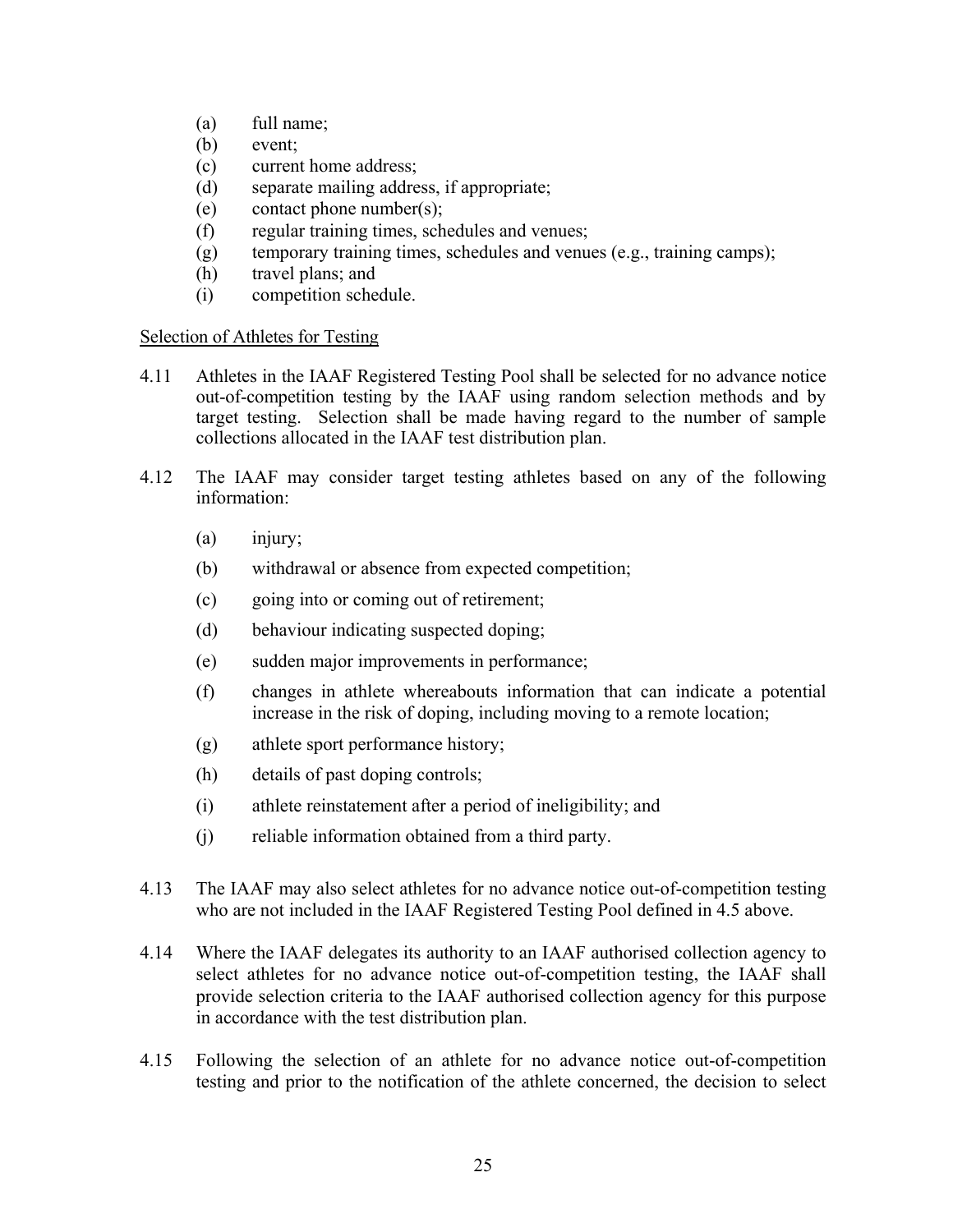the athlete for testing shall be disclosed only to those who need to know in order to ensure that the athlete can be notified and tested on a no advance notice basis.

#### Notification of Athletes

- 4.16 No advance notice shall be the notification method for out-of-competition testing by the IAAF. Advance notice testing shall only be conducted in exceptional cases (see paragraph 4.20 below).
- 4.17 The DCO or Chaperone, as applicable, shall seek to establish the location of the selected athlete by reference to the athlete whereabouts information provided and shall plan the approach and timing of the notification accordingly.
- 4.18 For no advance notice out-of-competition sample collection, reasonable attempts should be made to notify athletes of their selection for sample collection using the most up-to-date whereabouts provided. The DCO should record all notification attempts that were made by him in such period.
- 4.19 If the athlete cannot be contacted by the DCO or Chaperone after reasonable attempts have been made using the whereabouts information provided by the athlete, the matter shall be reported to the IAAF as soon as possible and the IAAF shall proceed to evaluate whether there has been a missed test for the athlete concerned.
- 4.20 The DCO shall not re-schedule or change a sample collection from no advance notice to advance notice except where an unexpected situation forces the need for an advance notice sample collection. Any such decision shall be recorded by the DCO. Notification for advance notice sample collection shall be by any means that indicates that the athlete received the notice.
- 4.21 Where, in exceptional cases, a sample collection is to proceed on an advance notice basis, the DCO shall arrange with the athlete a time and place for the testing to take place. The DCO and the athlete shall seek to agree on a time and place that is convenient to both parties. If they are unable to agree, the final decision as regards the time and place of the test shall be taken by the DCO.
- 4.22 Where an arrangement has been made between a DCO and an athlete for advance notice testing, it is the athlete's responsibility to check prior to the arranged meeting that there is no possible confusion over the agreed time and precise location for the testing to take place.
- 4.23 When initial contact is made with the athlete, the DCO or Chaperone, as applicable, shall as discreetly as possible:
	- (a) identify himself to the athlete by showing him his official identification (see 4.4 above); and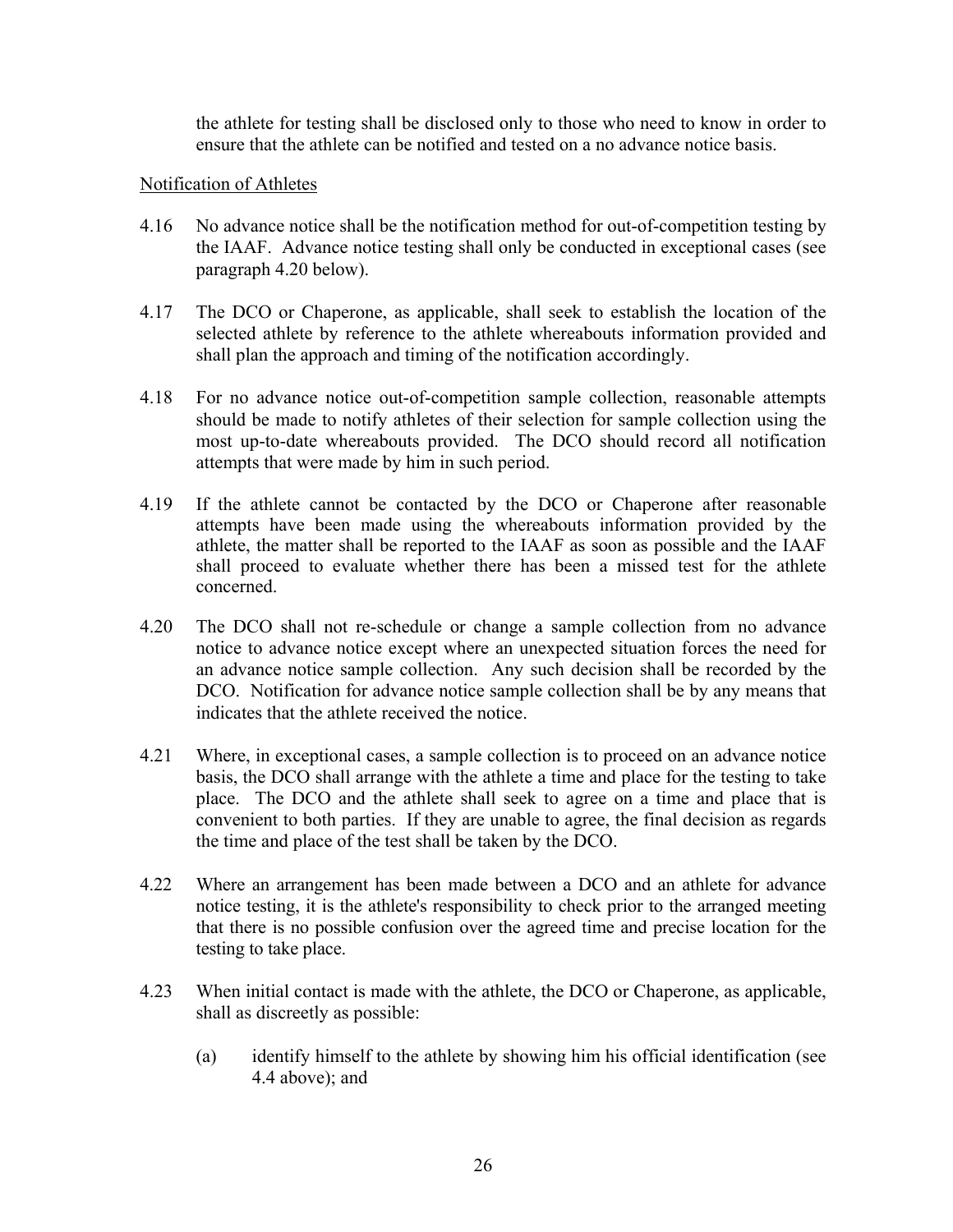- (b) if necessary, confirm the athlete's identity to ensure that the athlete who is to be notified is the same athlete who has been selected for doping control. Any failure by the athlete to confirm his identity on request to do so shall be documented. In such a case, the DCO responsible for conducting the Sample Collection Session shall decide whether it is appropriate to report the situation as a failure to comply.
- 4.24 The DCO or Chaperone, as applicable, shall ensure that the athlete is informed:
	- (a) that he is required to undergo a sample collection;
	- (b) of the authority under which the sample collection is to be conducted;
	- (c) of the type of sample collection to be conducted and, where appropriate, any conditions that need to be adhered to prior to the sample collection;
	- (d) of the athlete's rights, including the right to:
		- (i) have a representative and, if required, an interpreter accompany him to the Doping Control Station;
		- (ii) ask for additional information about the sample collection process;
		- (iii) request a delay in reporting to the Doping Control Station where valid reasons for a delay exist (see 4.27 below);
	- (e) of the athlete's responsibilities, including the requirement to:
		- (i) remain within sight of the DCO/Chaperone at all times from the first moment of notification in person by the DCO/Chaperone until the completion of the sample collection procedure;
		- (ii) produce a document confirming his identification on request;
		- (iii) comply with the sample collection procedure;
		- (iv) report to the Doping Control Station, unless delayed for valid reasons (see 4.27 below) as soon as possible and within 60 minutes of the time of notification for a no advance notice sample collection or within 12 hours of receipt of the time of notification for an advance notice sample collection.
	- (f) of the location of the Doping Control Station.
- 4.25 The DCO or Chaperone shall then have the athlete sign an appropriate form to acknowledge and accept the notification. If the athlete refuses to sign the notification form or otherwise seeks to evade the notification, the DCO/Chaperone shall (if possible) inform the athlete of the consequences of his refusal or failure to submit to doping control. If the notification is being performed by a Chaperone, he shall immediately report all relevant facts to the DCO. The DCO shall then inform the athlete of his obligation to undergo doping control and of the consequences of his refusal or failure to do so. If the athlete still refuses to sign the notification form, the DCO shall report the position to the IAAF as a refusal or failure to submit to doping control for the purpose of IAAF Rule 32.2(c).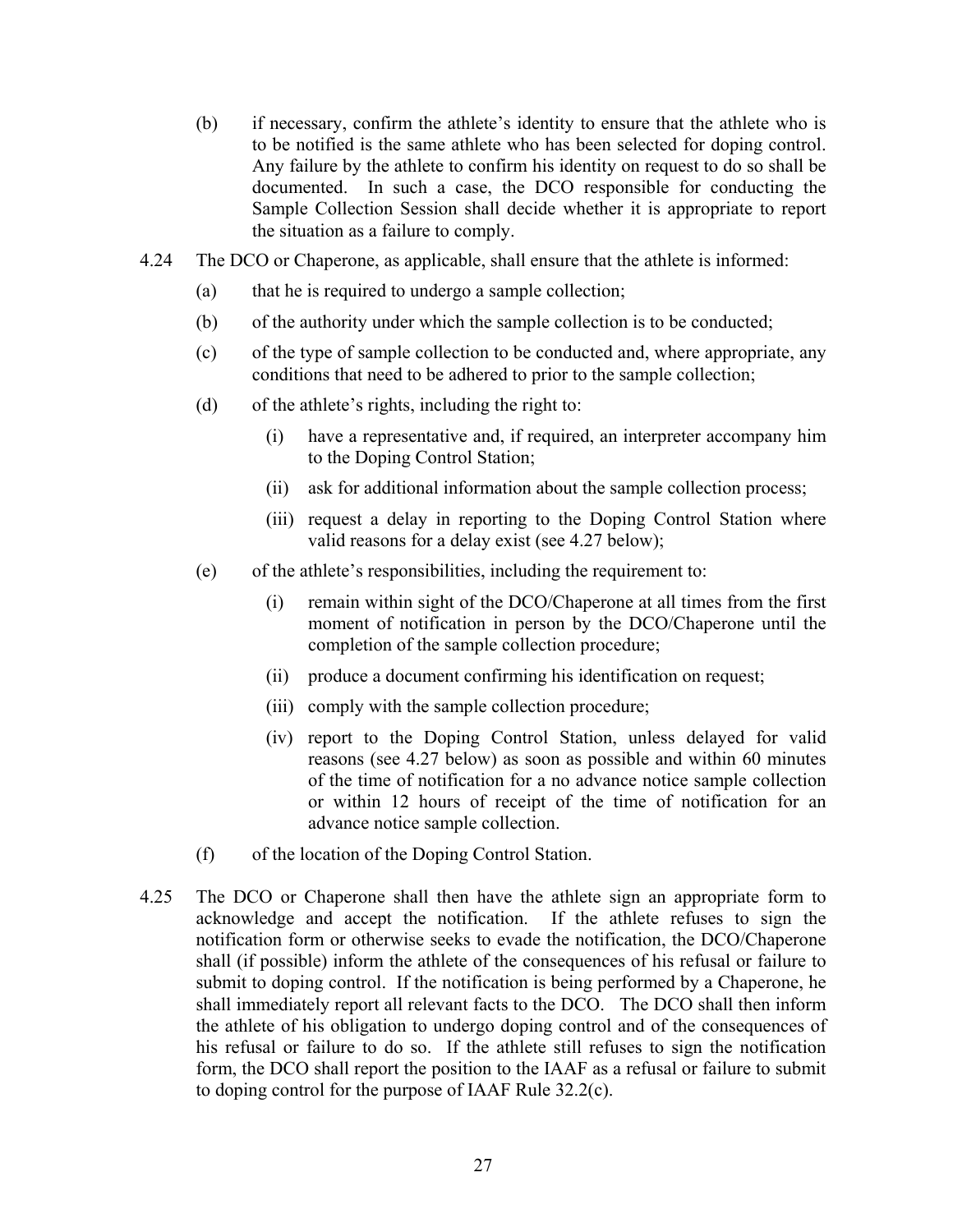- 4.26 Once the athlete has signed the notification form, he must report to the Doping Control Station as soon as possible but no later than the time stipulated on the form (being 60 minutes after the time of acknowledgement and acceptance of notification). From the time of notification until the athlete leaves the Doping Control Station at the end of his Sample Collection Session, the athlete should be kept under observation at all times.
- 4.27 The DCO shall consider any reasonable request by the athlete to delay reporting to the Doping Control Station beyond the 60 minute period or to leave the Doping Control Station after he has reported for testing, but only for valid reasons relating to the following activities:
	- (a) obtaining necessary medical treatment;
	- (b) locating a representative and/or interpreter; or
	- (c) some other valid and justifiable reason.
- 4.28 A DCO shall reject a request from an athlete under 4.27 above if it will not be possible for the athlete to be continuously chaperoned during the period in question.
- 4.29 The DCO shall always document the reasons for any delay in an athlete reporting to the Doping Control Station and/or for an athlete leaving the Doping Control Station after reporting for testing. These reasons shall be submitted to the IAAF for further investigation, if necessary.
- 4.30 If the DCO gives approval for the athlete to leave the Doping Control Station after reporting for testing, he shall agree either the time of his return or his return upon completion of an agreed activity. The DCO shall document this information and then the actual time of the athlete's departure and return.
- 4.31 If, while keeping an athlete under observation, Sample Collection Personnel observe any matter which, in their opinion, has the potential to compromise the athlete's test, the circumstances shall be reported to, and documented by, the DCO. Where appropriate, the DCO shall notify the athlete that he is reporting a failure by the athlete to comply and that a further investigation may be carried out and appropriate follow up action taken. If possible, the athlete's Sample Collection Session shall still be completed.
- 4.32 When an athlete notified of an advance notice sample collection does not report to the Doping Control Station at the designated time, the DCO shall use his judgment whether to attempt to contact the athlete further but shall be under no obligation to do so. At a minimum, the DCO shall wait 30 minutes after the designated time before departing the Doping Control Station, at which time the athlete will be declared absent from testing. A subsequent appeal by an athlete on the grounds that he did not fully understand where to go, or that he went at the wrong time, will not be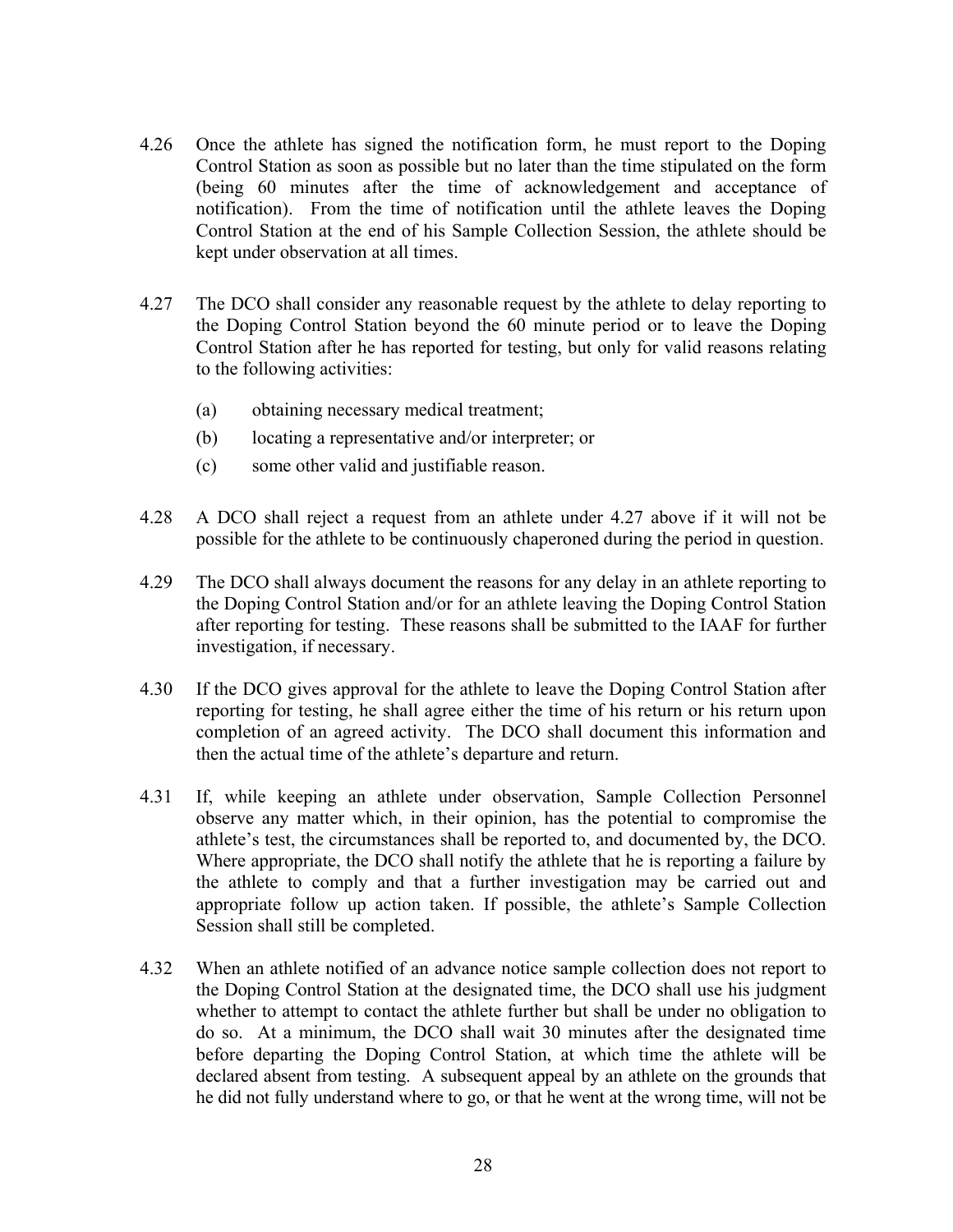considered. An athlete who is absent from testing will be deemed to have refused to submit to doping control in accordance with IAAF Rule 32.2(c).

- 4.33 If the athlete reports to the Doping Control Station after the minimum waiting time for advance notice testing, but prior to the DCO's departure, the DCO shall decide whether to process a failure to comply for doping control. If at all possible, the DCO shall proceed with collecting a sample from the athlete and shall document the details of the delay in the athlete reporting for testing.
- 4.34 If, while keeping the athlete under observation, the DCO or Chaperone observes any matter which has the potential to compromise the sample collection, the relevant circumstances shall be reported to and documented by the DCO. Where appropriate, the DCO shall report a failure to comply.

#### Collection of samples

- 4.35 The DCO shall select an appropriate site for the Doping Control Station where the out-of-competition testing is to take place.
- 4.36 The DCO will make every effort to collect the required sample from the athlete as discreetly as possible and with the maximum of privacy but the circumstances may impose difficulties on the DCO that cannot be overcome.
- 4.37 The DCO shall use the same procedures for the collection of urine and blood samples out-of-competition as for the collection of urine samples (see 3.21 – 3.49 above) and blood samples (see  $3.50 - 3.66$  above) in-competition.
- 4.38 The post-sample collection procedures to be applied in-competition (see 3.67 3.71 above) shall, where appropriate, also be applied to urine and blood samples collected out-of-competition.

#### Storage of samples

- 4.39 Following collection, the sealed samples should be stored in appropriate conditions in a manner that protects their integrity, identity and security prior to transportation from the Doping Control Station. Blood samples and/or urine samples collected for the purposes of testing an athlete for rh-EPO should be stored in accordance with the requirements set out in the Blood Testing Protocol.
- 4.40 Before the bottles containing the urine samples and/or the tubes containing the blood samples are packed for transportation, it should be confirmed that all samples that have been taken are present and that the number of samples is in accordance with the list of code numbers.
- 4.41 The DCO or Chaperone, as applicable, shall ensure that a Doping Control Form for each sealed sample is completed and securely handled.
- 4.42 Without exception, all samples shall be sent to WADA-accredited laboratories (or, where applicable, to hematological laboratories) which have been approved by the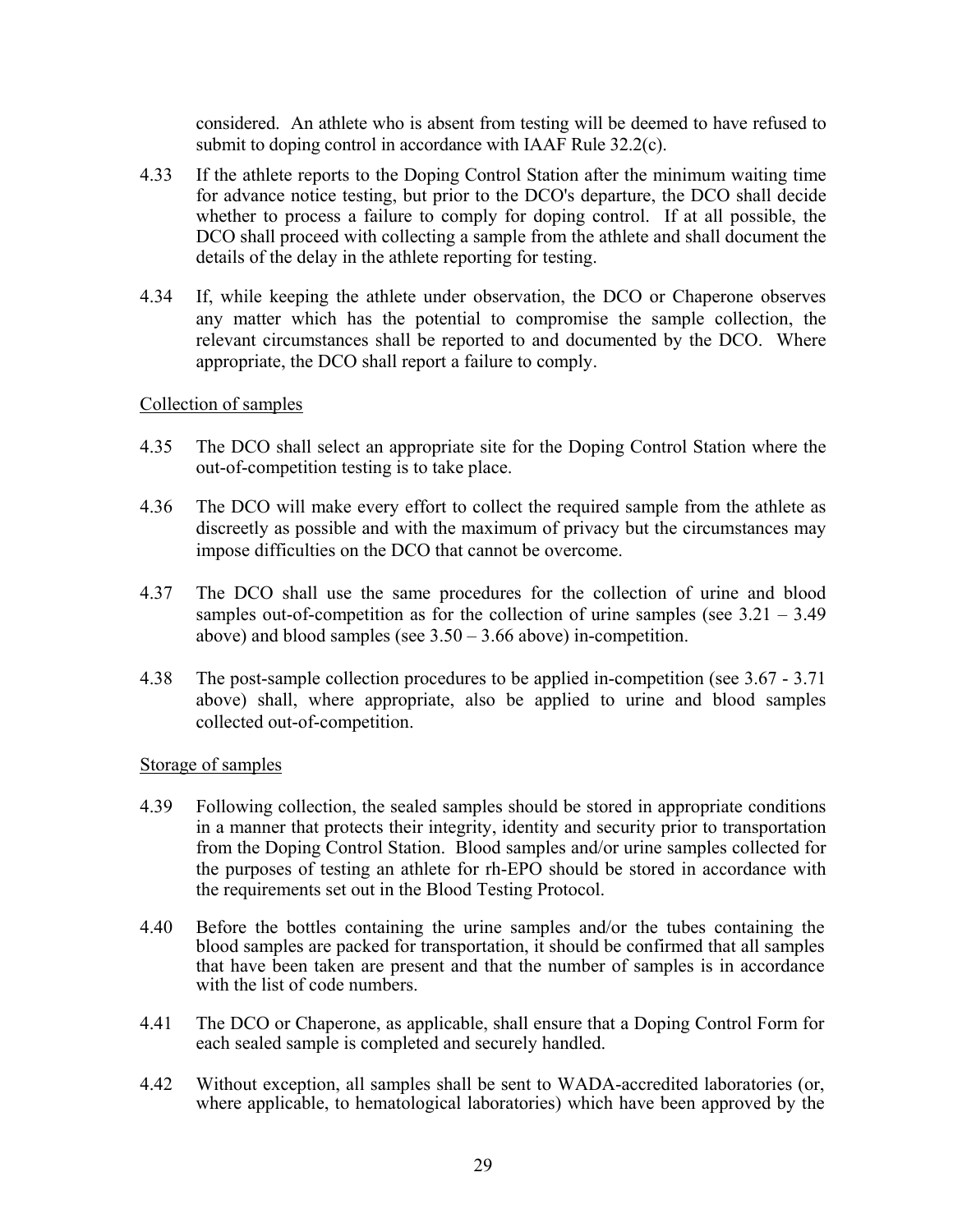IAAF. Where required, instructions for the type of analysis to be conducted shall be provided.

### Transportation of Samples

- 4.43 A transportation system shall be used that ensures that the samples and accompanying documentation will be transported to the laboratory in a manner that protects their integrity, identity and security. Blood samples and/or urine samples collected for the purposes of testing an athlete for rh-EPO should be transported in accordance with the requirements set out in the Blood Testing Protocol.
- 4.44 Sealed samples shall be transported using an authorised transport method as soon as practicable after the completion of the Sample Collection Session. The samples should, at a minimum, be placed in a suitable outer container for despatch to the laboratory.
- 4.45 All information relating to the Chain of Custody of the samples and accompanying documentation should be recorded, including confirmation that the samples and accompanying documentation have arrived at their intended destination.
- 4.46 Documentation identifying the athletes shall not be included with the samples or accompanying documentation sent to the laboratory.
- 4.47 The DCO shall send all relevant Sample Collection Session documentation to the IAAF as soon as practicable after the completion of the Sample Collection Session.
- 4.48 The Chain of Custody shall be checked by the IAAF either if receipt of the samples and accompanying documentation is not confirmed at their intended destination or if a sample's integrity or identity may have been compromised during transportation. In such a case, the IAAF shall consider whether the sample in question should be voided but the opening of the outer container will not, of itself, invalidate the sample.

#### Waiver

4.49 The nature of no advance notice out-of-competition testing makes it inevitable that no or little advance warning is given to the athlete. Every effort will be made by the DCO/BCO to collect the sample speedily and efficiently with the minimum of interruption to the athlete's training plans and/or social or work arrangements. If there is an interruption, however, no athlete may take action to gain compensation for any inconvenience caused.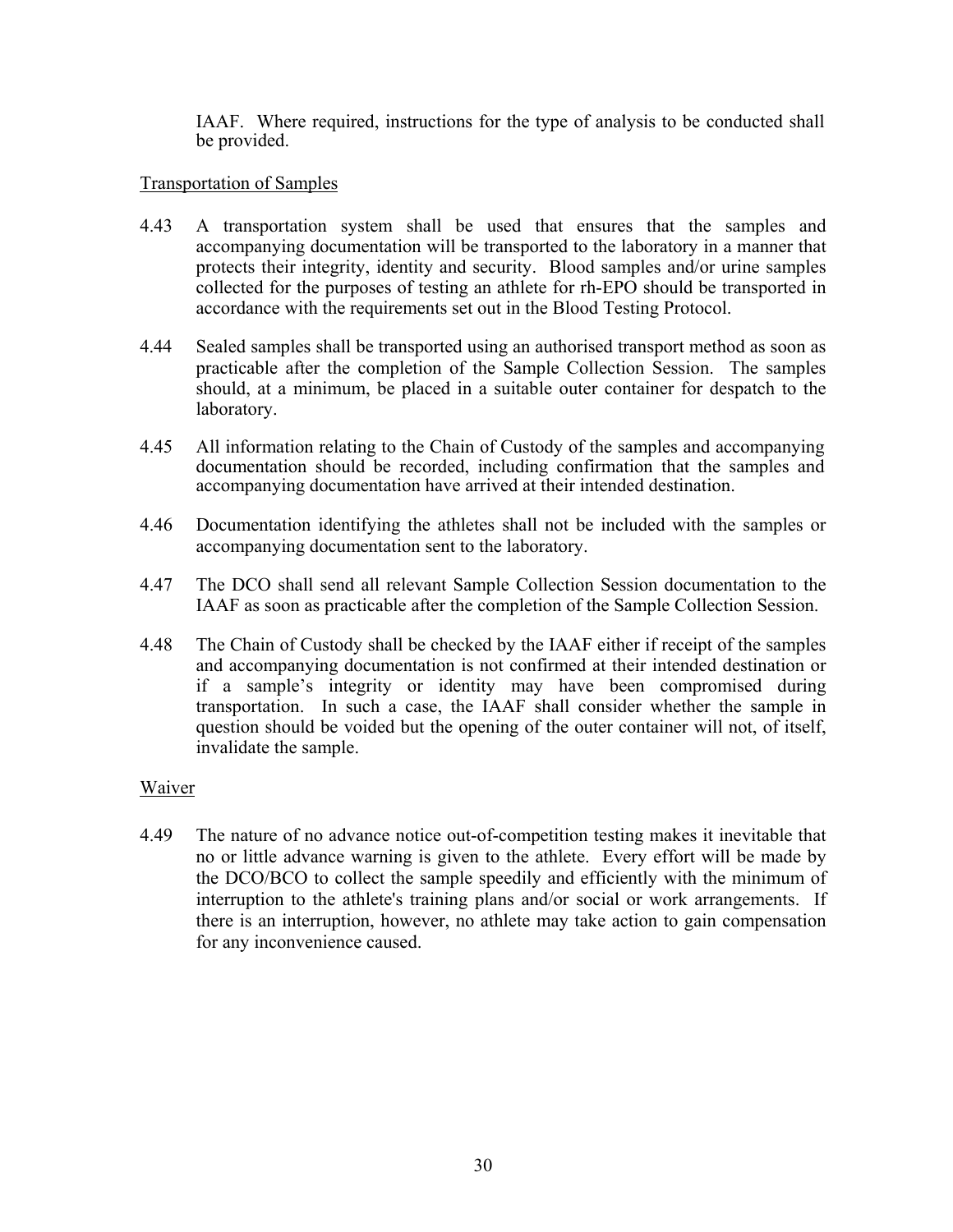## **5. THERAPEUTIC USE EXEMPTIONS**

#### Introduction

- 5.1 In accordance with IAAF Rule 34.5, athletes with a documented medical condition requiring the use of a prohibited substance or prohibited method in the Prohibited List must first obtain a TUE.
- 5.2 An application for a TUE for the use of a prohibited substance or a prohibited method is required:
	- (a) out-of-competition for the use of the substances and methods listed in the Prohibited List as being prohibited at all times (see S1-S5 and M1-M3 of the Prohibited List); and
	- (b) in-competition for the use of the substances and methods listed in the Prohibited List as being prohibited at all times (see S1-S5 and M1-M3) and for the use of the substances and methods listed as being prohibited incompetition only (see S6-S9).
- 5.3 Applications for a TUE which are made by International-Level athletes must be submitted to the IAAF in accordance with the procedures set out below.
- 5.4 Applications for a TUE in all other cases must be submitted to the appropriate TUE body established within the athlete's National Federation, or by such other body as may be designated by the athlete's National Federation to review TUE cases, or which otherwise has competent authority to grant TUEs in the Country or Territory of the National Federation. All such applications should be reviewed in accordance with the principles set out in this Chapter 5 below. An athlete may not apply for a TUE to more than one body at a time.

## The IAAF TUE Sub-Commission

- 5.5 The IAAF Council shall appoint a specific body to review TUE applications submitted to the IAAF that are referred to it in accordance with IAAF Rules and with these Procedural Guidelines. This body shall be established as a Sub-Commission of the IAAF Medical and Anti-Doping Commission (the "IAAF TUESC"). The Chairman of the Medical and Anti-Doping Commission shall also be the Chairman of the IAAF TUESC.
- 5.6 The IAAF TUESC shall include, in addition to the Chairman, at least two physicians with experience in the care and treatment of athletes and with a sound knowledge of clinical, sports and exercise medicine.The Chairman of the Medical and Anti-Doping Commission shall have authority at any time to appoint an additional person or persons to the IAAF TUESC, as may be required, on a temporary basis. A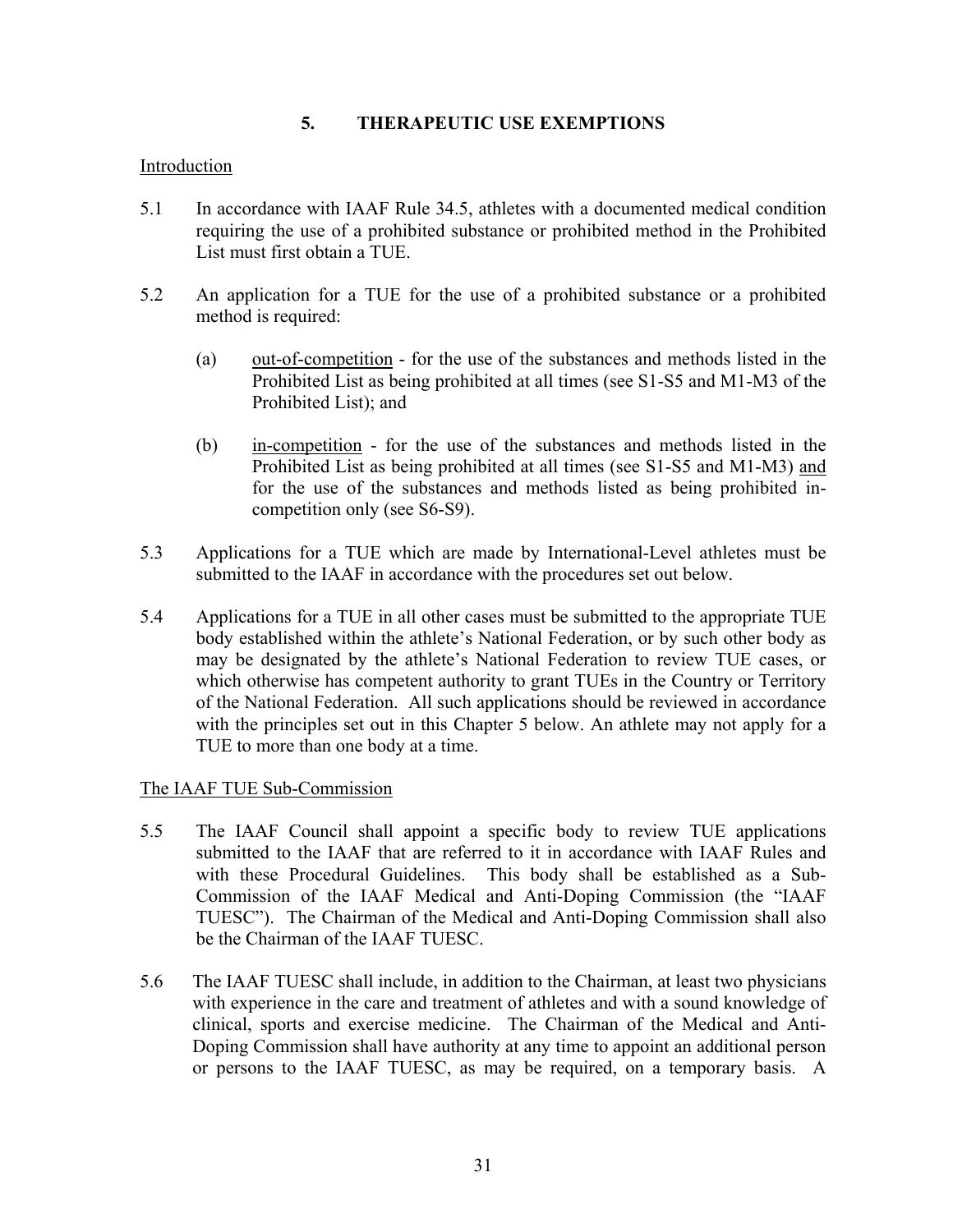minimum of three members of the IAAF TUESC shall review each TUE application that is specifically referred to it.

- 5.7 In order to ensure a level of independence of decision-making, a majority of the members of the IAAF TUESC reviewing a TUE application should not have any official day to day responsibility within the IAAF. All members of the IAAF TUESC will in any event sign a conflict of interest agreement. No member of the IAAF TUESC shall adjudicate on a TUE application submitted by an athlete from (or representing) his own country.
- 5.8 The members of the IAAF TUESC may exchange views on TUE applications by any appropriate means, including by e-mail, telephone, facsimile or in person.
- 5.9 The IAAF TUESC may, in the course of reviewing a TUE application, seek from external, independent experts (including, where appropriate, from the WADA TUE Committee and/or the IOC TUE Committee) any additional medical or scientific advice as it may deem to be necessary.
- 5.10 The IAAF TUESC may, in the course of exercising its function, refer to the Council for its opinion or guidance, either in relation to a particular case or on any matter of general policy that may arise.

## Confidentiality of Information

- 5.11 The members of the IAAF TUESC and all IAAF staff involved in the administration of TUE applications under these Procedural Guidelines shall conduct their activities in strict confidence. All members of the IAAF TUESC and all IAAF staff involved will sign confidentiality agreements. In particular, the following information shall be kept confidential:
	- (a) all medical information and data provided by the athlete and physician(s) involved in the athlete's care;
	- (b) all details of the application including the name of the physician(s) involved in the process.
- 5.12 Should the assistance of external, independent experts be required, all details of the application will be circulated without identifying the athlete involved.
- 5.13 Should the athlete wish to revoke the right of the IAAF TUESC to obtain any health information on his behalf, the athlete must notify his medical practitioner in writing of the fact. As a consequence of such a decision, the athlete will not receive approval for a TUE or renewal of an existing TUE.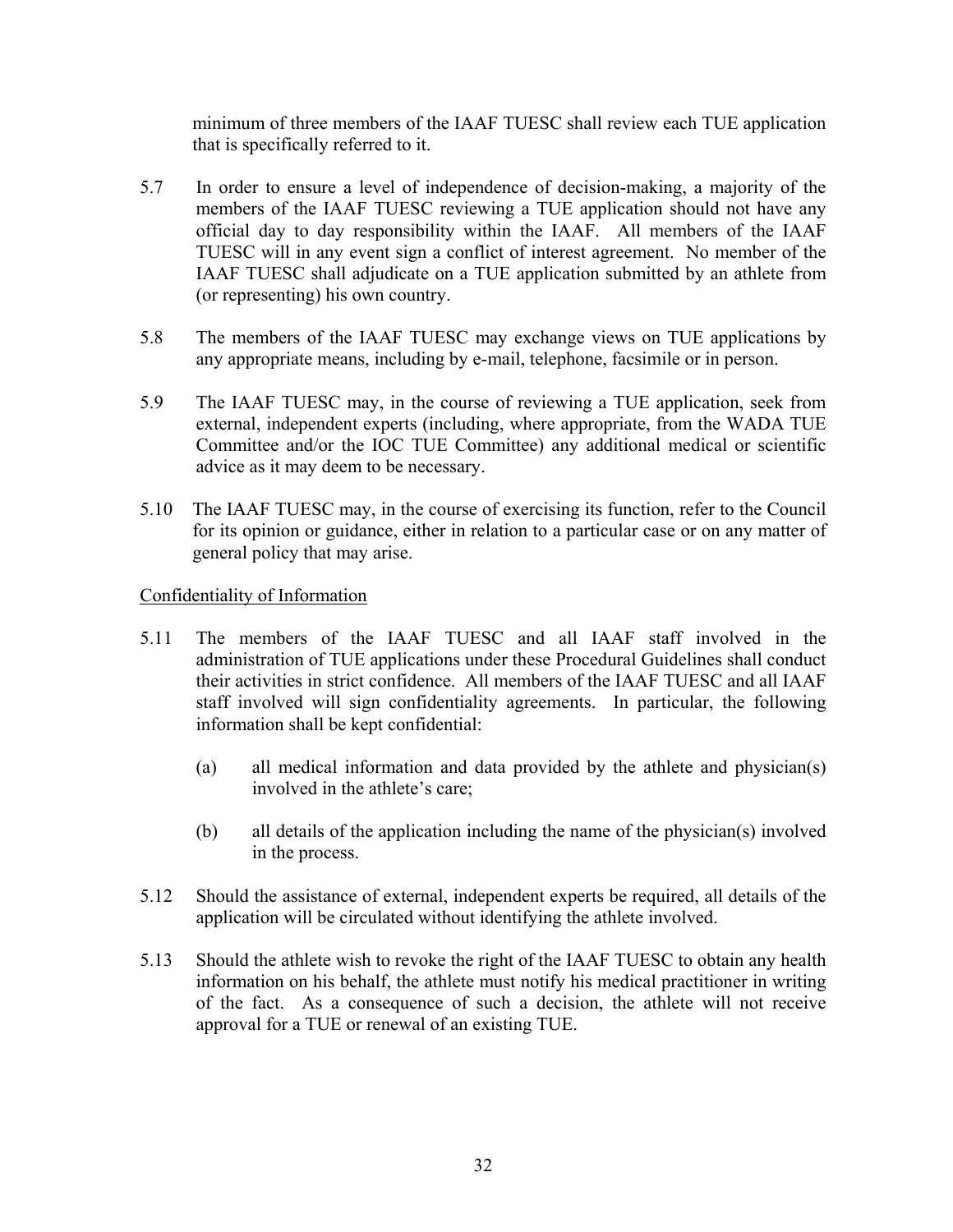#### Standard TUE Application Process

- 5.14 For TUE applications for the use of beta-2 agonists by inhalation and glucocorticosteroids by non-systemic routes (as listed in 5.28 (b) below), an abbreviated application process has been established (see 5.28 below). For TUE applications for the use of all other prohibited substances and prohibited methods, a standard TUE application process is to be used as set out below.
- 5.15 A standard TUE application to the IAAF must be submitted on the IAAF's TUE Standard Application form.
- 5.16 A standard TUE application for the use of a prohibited substance or a prohibited method in-competition must be submitted to the IAAF no less than 21 days before the athlete participates in the competition in question.
- 5.17 A standard TUE application will not be considered for retroactive approval except in cases where:
	- (a) emergency treatment or treatment of an acute medical condition was necessary, or
	- (b) due to exceptional circumstances, there was insufficient time or opportunity for an applicant to submit an application, or for an application to be reviewed, prior to the athlete submitting to doping control.
- 5.18 The standard TUE application must be legible and complete. It will only be considered to be complete if all boxes on the TUE Standard Application Form have been properly filled in and if it is accompanied by all supporting medical documents as follows:
	- (a) a comprehensive medical history and the results of all examinations, laboratory investigations and imaging studies relevant to the application;
	- (b) a statement by an appropriately qualified physician attesting to the necessity of the otherwise prohibited substance or prohibited method in the treatment of the athlete and describing why an alternative, permitted medication cannot, or could not, be used in the treatment of such condition; and
	- (c) the dose, frequency, route and duration of administration of the otherwise prohibited substance or prohibited method in question must be specified in the application.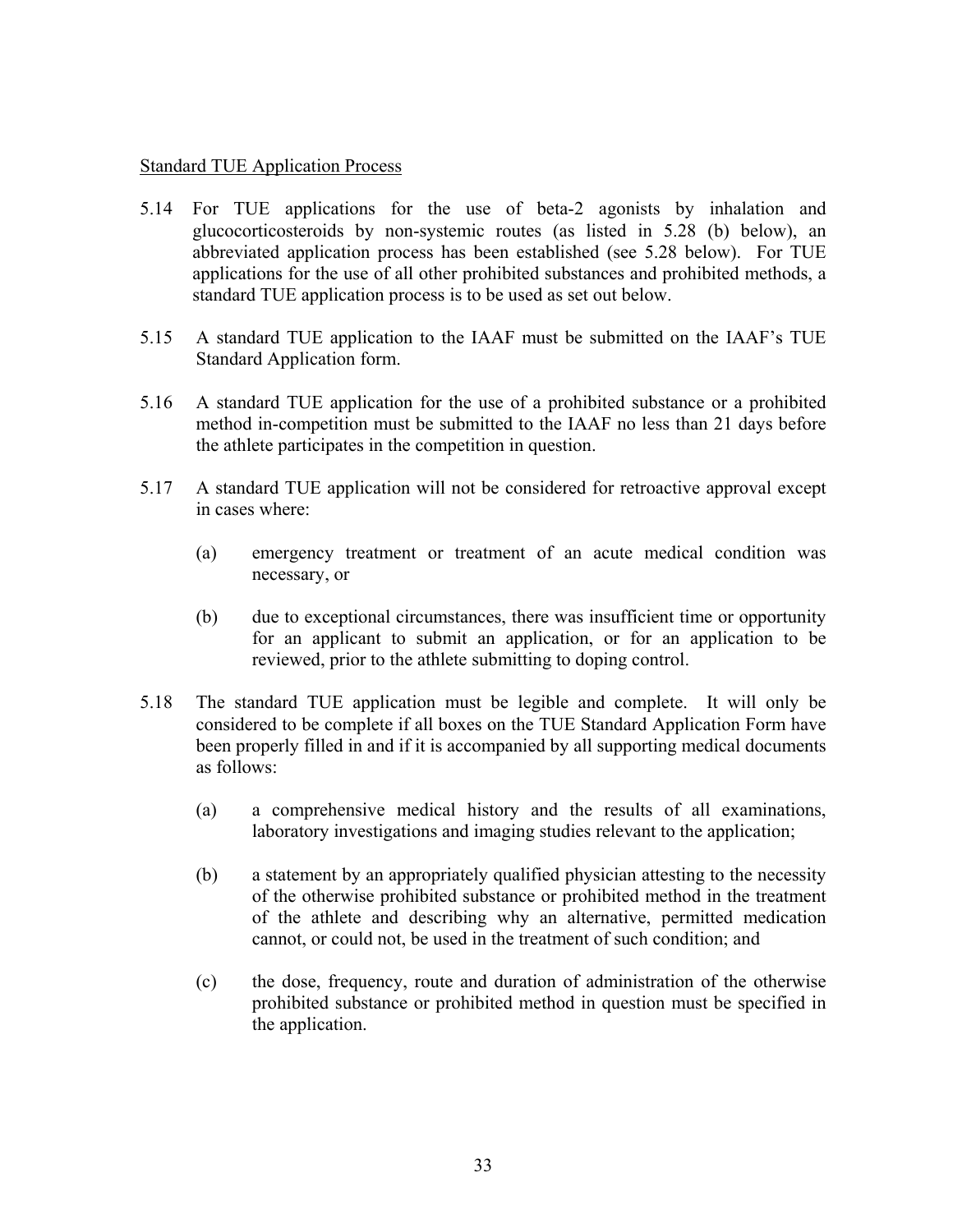- 5.19 The athlete's standard TUE application must list any previous and/or current requests for permission to use an otherwise prohibited substance or prohibited method, the body to whom that request was made, and the decision of that body.
- 5.20 Any additional relevant investigations, examinations or imaging studies that may be requested will be undertaken at the expense of the applicant or his National Federation.
- 5.21 The applicant for a standard TUE must provide written consent in his application for the transmission of all information concerning the application to members of the IAAF TUESC and, as required, other independent medical or scientific experts, and to all necessary staff involved in the management, review or administration of TUEs.
- 5.22 The applicant must also provide written consent for the decision of the IAAF TUESC as regards his TUE application to be notified to other relevant organisations pursuant to IAAF Rule 34.5.

#### *Criteria for granting Standard TUE Applications*

- 5.23 All standard TUE applications, providing that they are legible and complete, shall be referred for adjudication by the IAAF TUESC.
- 5.24 Standard TUE applications will be granted by the IAAF TUESC only in cases of clear and compelling need in strict accordance with the following criteria:
	- (a) that the athlete would experience a significant impairment to his health if the prohibited substance or prohibited method was to be withheld in the course of treating an acute or chronic medical condition.
	- (b) that the therapeutic use of the prohibited substance or prohibited method would produce no additional enhancement of performance other than that which might be anticipated by a return to a state of normal health following the treatment of a legitimate medical condition. The use of any prohibited substance or prohibited method to increase "low-normal" levels of any endogenous hormone or physiological blood parameter is not considered an acceptable therapeutic intervention.
	- (c) that it is possible without undue difficulty to monitor or control the dose, frequency, method of administration or other aspect of the use of a prohibited substance or prohibited method that may otherwise permit an enhancement of performance other than a return to a state of normal health;
	- (d) that there is no reasonable therapeutic alternative to the use of the otherwise prohibited substance or prohibited method.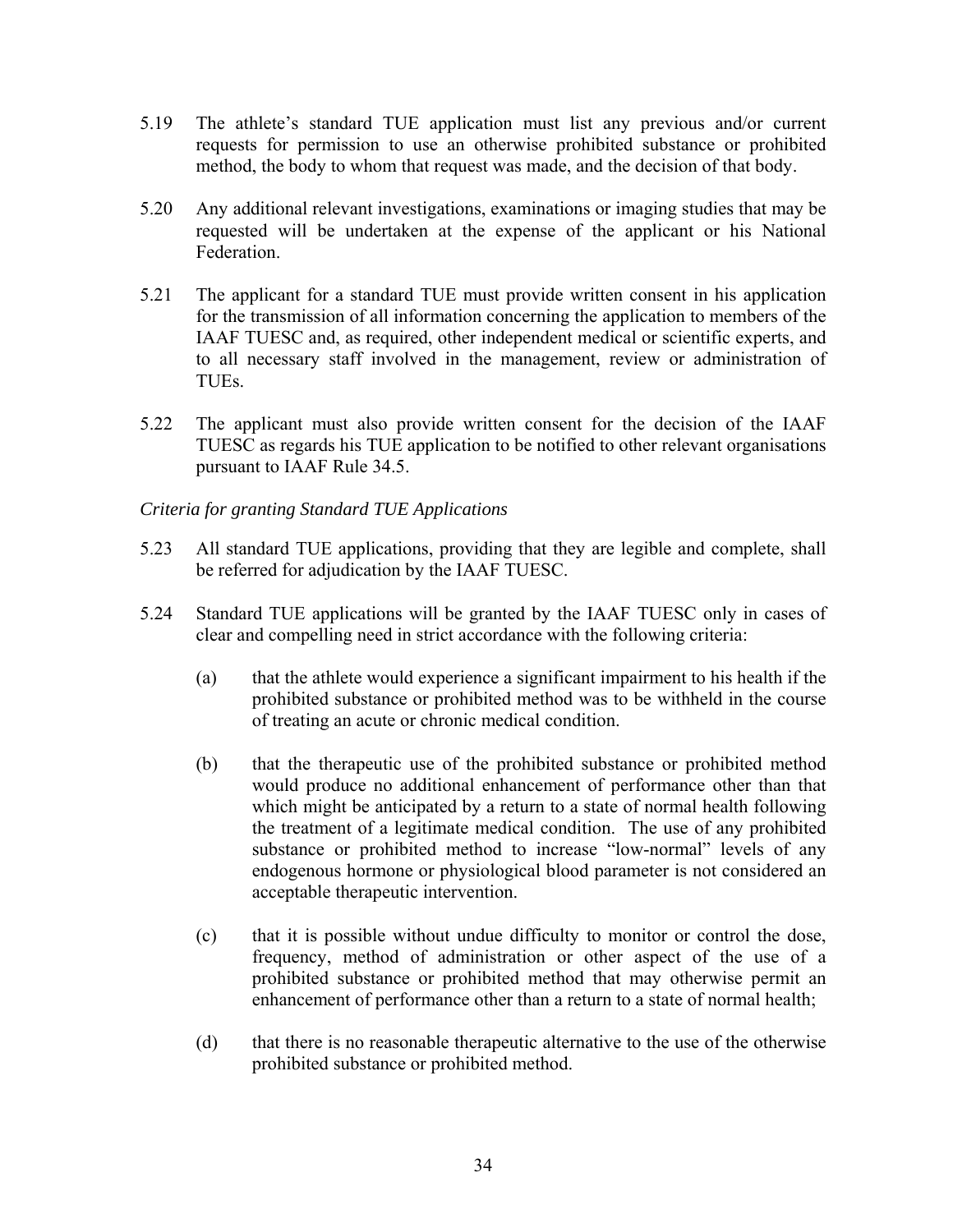- (e) that the necessity for the use of the otherwise prohibited substance or prohibited method is not a consequence, either wholly or in part, of a prior non-therapeutic use of any prohibited substance on the Prohibited List.
- (f) in no circumstances, shall a TUE be granted to an athlete if the IAAF considers that he would thereby gain a competitive advantage over another athlete.

#### *Decision of the IAAF TUESC in standard TUE applications*

- 5.25 The decision of the IAAF TUESC in respect of a standard TUE application will be conveyed to the athlete in writing, with a copy sent to his National Federation, the relevant national anti-doping organisation (if appropriate) and WADA. Where a TUE has been granted, the athlete and WADA will be provided promptly with a certificate of approval confirming the duration of the TUE and specifying any requirements or conditions that may have been attached to the granting of the TUE by the IAAF TUESC.
- 5.26 A decision of the IAAF TUESC to grant or deny a standard TUE may be appealed in accordance with IAAF Rule 60.

#### *Cancellation/Expiry of standard TUEs*

- 5.27 A standard TUE will be cancelled if:
	- (a) the athlete does not comply with any requirements or conditions imposed on the granting of the TUE by the IAAF TUESC.
	- (b) the term for which the TUE was granted by the IAAF TUESC has expired.
	- (c) the athlete is advised that the granting of the TUE by the IAAF TUESC has been withdrawn.

#### Abbreviated TUE Application Process

- 5.28 The abbreviated TUE application process shall be strictly limited to applications for the use of:
	- (a) beta-2 agonists by inhalation (formoterol, salbutamol, salmeterol and terbutaline); and

(b) glucocorticosteroids by intra-articular injection, intra-bursal injection, peritendinous injection, intra-cystic injection, pulmonary inhalation, iontophoresis or anal topical preparation.

5.29 An abbreviated TUE application to the IAAF must be submitted on the relevant IAAF TUE Abbreviated Application Form.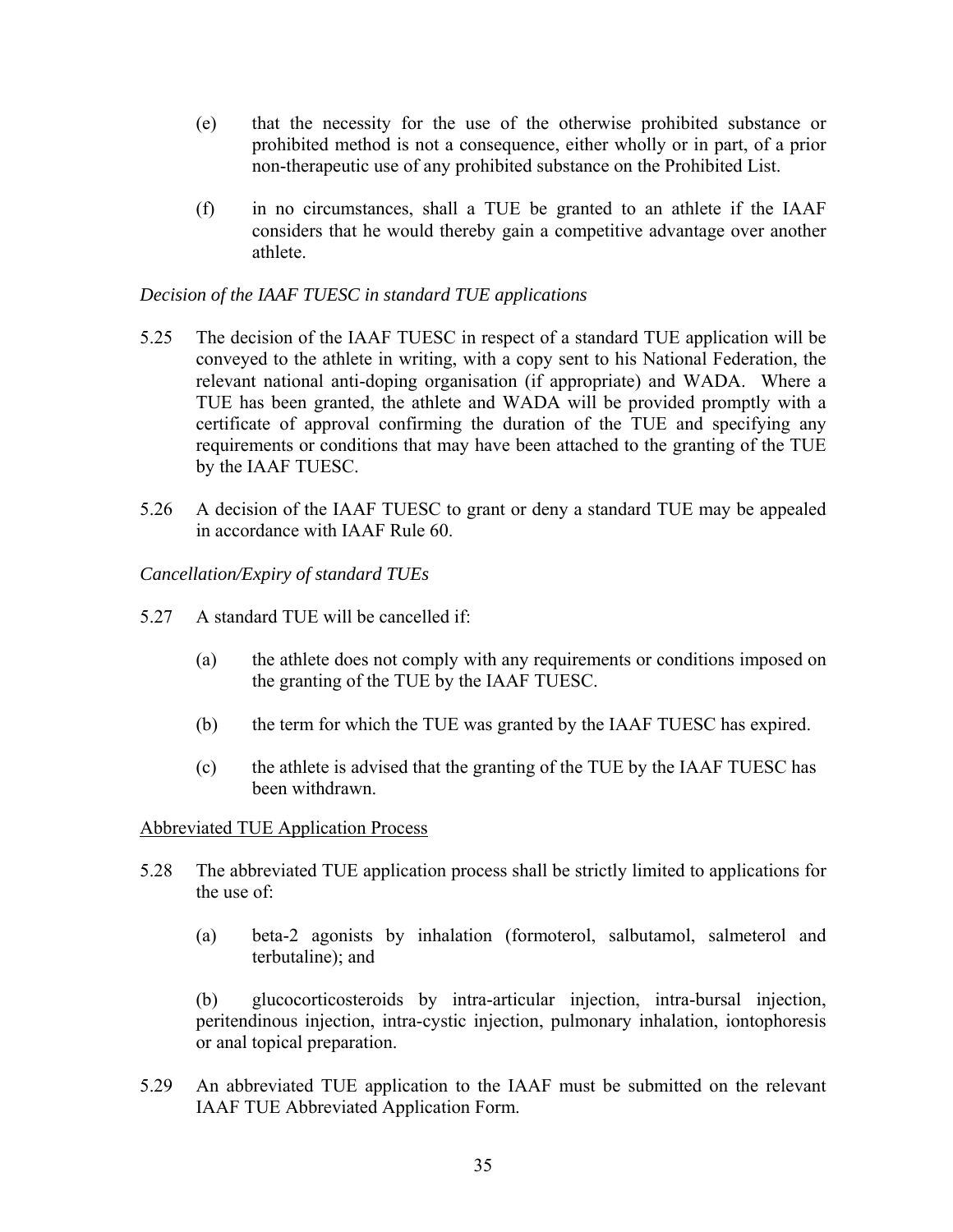- 5.30 An abbreviated TUE application to the IAAF for the use of:
	- (a) a beta-2 agonist by inhalation must be submitted to the IAAF before any use of the beta-2 agonist by the athlete either in or out-of-competition; and
	- (b) a glucocorticosteroid by non systemic (as listed in 5.28 (b) above), routes in-competition must be submitted to the IAAF before the athlete participates in-competition.
- 5.31 An abbreviated TUE application will not be considered for retroactive approval except where:
	- emergency treatment or treatment of an acute medical condition was necessary, or
	- due to exceptional circumstances, there was insufficient time or opportunity for an applicant to submit, or (where applicable) for the IAAF TUESC to receive, an application prior to the athlete's doping control.
- 5.32 The abbreviated TUE application must be legible and complete. It will only be considered to be complete if all boxes on the TUE Abbreviated Application Form have been properly filled in, including stating:
	- (a) the diagnosis and, when applicable, any tests undertaken in order to establish the diagnosis (without providing the actual results or details of the tests save in the case of an abbreviated TUE application under 5.33 below); and
	- (b) the name of the drug, the dosage, route of administration and the duration of the treatment.
- 5.33 In the case of an abbreviated TUE application to the IAAF for the use of Beta-2 agonists by inhalation, the TUE Abbreviated Application Form must in addition be accompanied by all supporting medical documents required by the IAAF Beta-2 Agonists Protocol. This documentation includes:
	- (a) the athlete's detailed medical records; and
	- (b) positive provocation test results.

For full details of the documentation required, the IAAF Beta-2 Agonists Protocol should be consulted on the IAAF website at www.iaaf.org/antidoping

5.34 If an abbreviated TUE application for the use of a glucorticosteroid by a nonsystemic route (as listed in 5.28 (b) above), is legible and complete, the IAAF shall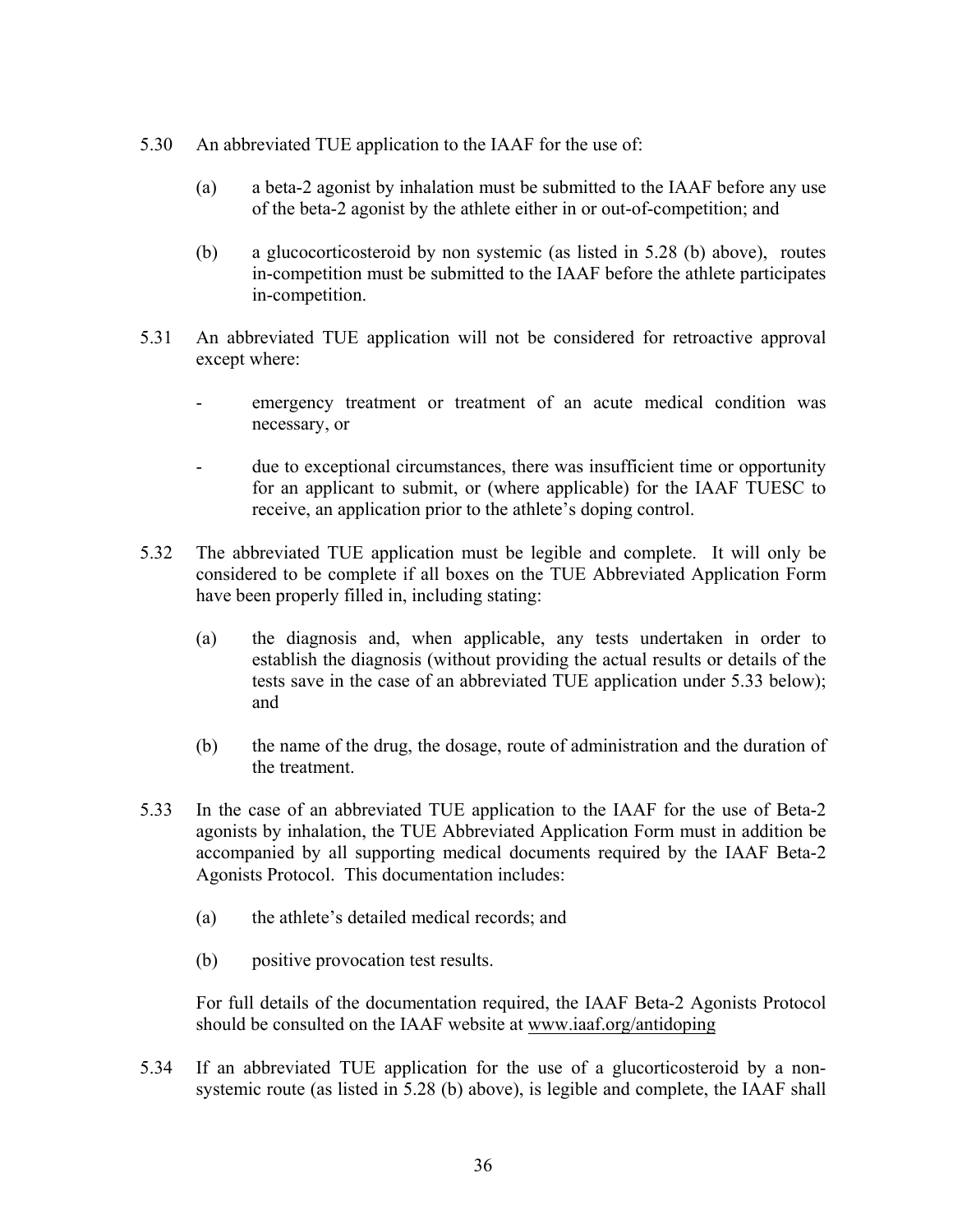write to the athlete to inform him that the TUE is effective immediately. The IAAF shall copy this notification to the athlete's National Federation, the relevant national anti-doping organisation (if appropriate) and WADA.

- 5.35 If an abbreviated TUE application for the use of Beta-2 agonists is legible and complete and includes all the supporting medical documents required by the IAAF Beta-2 Agonists Protocol, the IAAF shall write to the athlete to inform him that the TUE is effective immediately pending further review by the IAAF TUESC. The IAAF shall copy this notification to the athlete's National Federation, the relevant national anti-doping organisation (if appropriate) and WADA. Following the further review of the application by the IAAF TUESC, either the IAAF will confirm the TUE and issue the athlete with a certificate of approval confirming the duration for which the TUE is granted or it will cancel the TUE. If the IAAF confirms the TUE, the IAAF shall send a copy of the certificate of approval to the athlete's National Federation, the relevant national anti-doping organisation (if appropriate) and WADA.
- 5.36 If an abbreviated TUE application submitted to the IAAF is illegible or incomplete or is missing any of the supporting documents, it shall be returned to the applicant. In this case, there shall be no effective TUE in place for the athlete in question. If the athlete still wishes to apply for a TUE, he shall be required to re-submit his application to the IAAF in legible and complete form together with any missing information/documents.

## *Cancellation/Expiry of Abbreviated TUEs*

- 5.37 If an abbreviated TUE is cancelled following review by the IAAF TUESC, the cancellation shall take immediate effect on its notification to the athlete. The cancellation shall also be notified to the athlete's National Federation, the relevant national anti-doping organisation (if appropriate) and WADA.
- 5.38 Any athlete who has had a TUE under the abbreviated application process cancelled will nevertheless be able to re-apply for a TUE through the standard TUE application process under 5.14 above.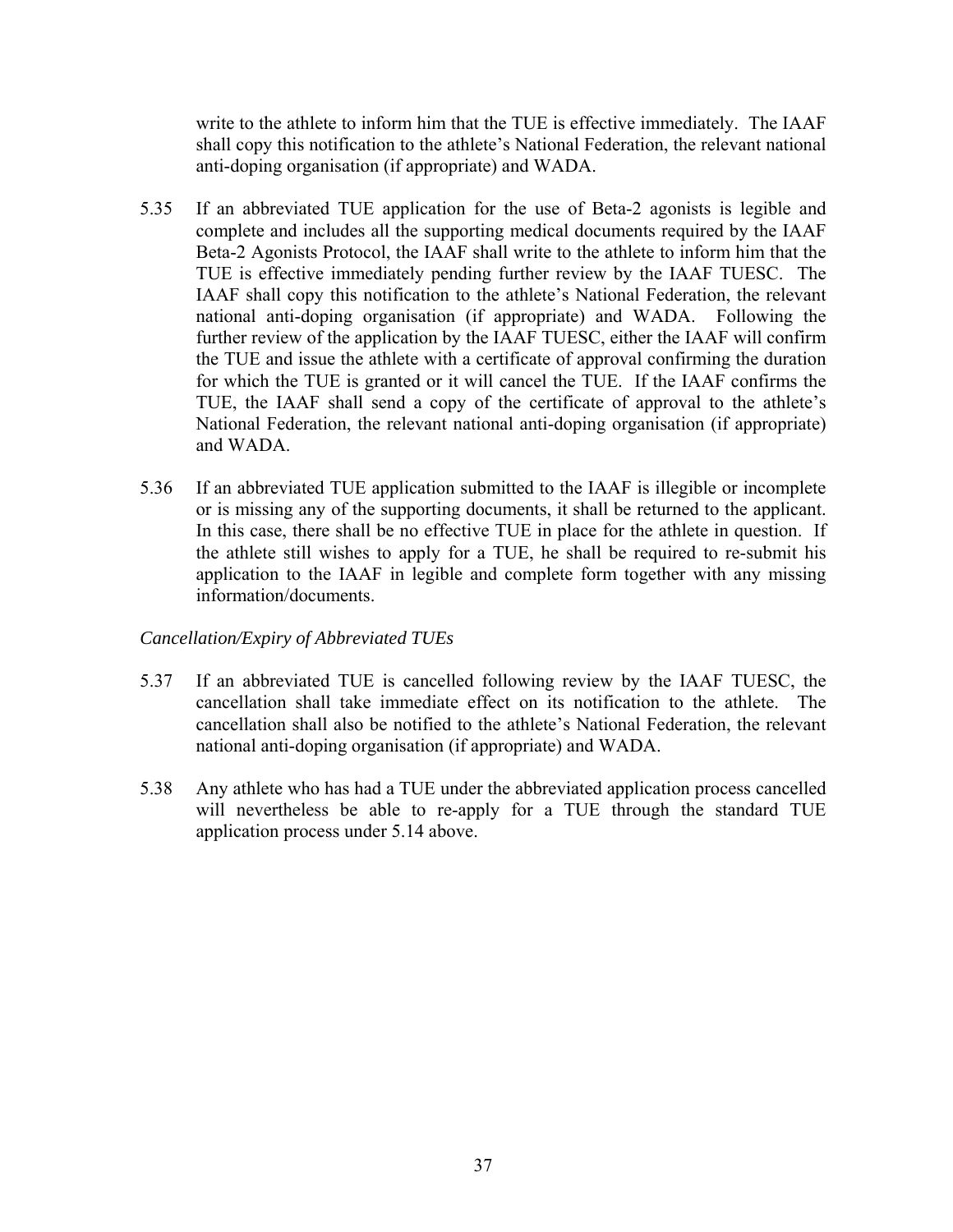# SCHEDULE 1

# THE PROHIBITED LIST

Valid 1 January 2006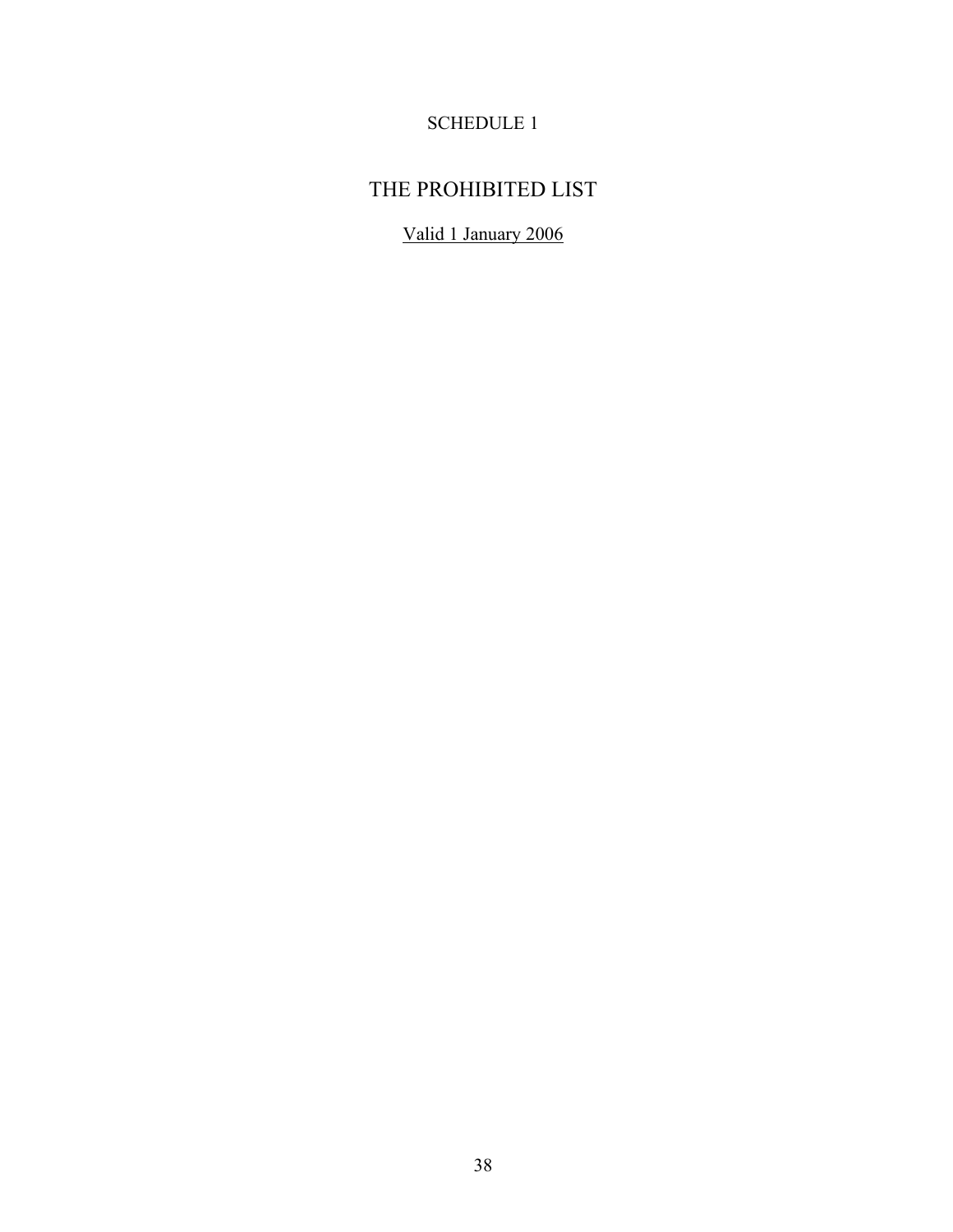#### **THE 2006 PROHIBITED LIST**

#### Valid 1 January 2006

(**Please note**: A new 2007 Prohibited List will be in place and effective from 1 January 2007. This List will be available on the IAAF website and will replace the 2006 List found below. All athletes and other personnel should take care to consult the correct List.)

## **SUBSTANCES AND METHODS PROHIBITED AT ALL TIMES (IN- AND OUT-OF-COMPETITION)**

## **PROHIBITED SUBSTANCES**

#### **S1. ANABOLIC AGENTS**

Anabolic agents are prohibited.

#### **1. Anabolic Androgenic Steroids (AAS)**

a. Exogenous<sup>\*</sup> AAS, including:

**1-androstendiol** (5α-androst-1-ene-3β,17β-diol )**; 1-androstendione** (5α-androst-1-ene-3,17-dione)**; bolandiol** (19-norandrostenediol)**; bolasterone; boldenone; boldione**  (androsta-1,4-diene-3,17-dione)**; calusterone; clostebol; danazol** (17α-ethynyl-17βhydroxyandrost-4-eno[2,3-d]isoxazole)**; dehydrochlormethyltestosterone** (4-chloro-17βhydroxy-17α-methylandrosta-1,4-dien-3-one)**; desoxymethyltestosterone** (17α-methyl-5α-androst-2-en-17β-ol)**; drostanolone; ethylestrenol** (19-nor-17α-pregn-4-en-17-ol)**; fluoxymesterone; formebolone; furazabol** (17β-hydroxy-17α-methyl-5α-androstano[2,3 c]-furazan)**; gestrinone; 4-hydroxytestosterone** (4,17β-dihydroxyandrost-4-en-3-one)**; mestanolone; mesterolone; metenolone; methandienone** (17β-hydroxy-17αmethylandrosta-1,4-dien-3-one)**; methandriol; methasterone** (2α, 17α-dimethyl-5αandrostane-3-one-17β-ol)**; methyldienolone** (17β-hydroxy-17α-methylestra-4,9-dien-3 one)**; methyl-1-testosterone** (17β-hydroxy-17α-methyl-5α-androst-1-en-3-one)**; methylnortestosterone** (17β-hydroxy-17α-methylestr-4-en-3-one)**; methyltrienolone**  (17β-hydroxy-17α-methylestra-4,9,11-trien-3-one)**; methyltestosterone; mibolerone; nandrolone; 19-norandrostenedione** (estr-4-ene-3,17-dione)**; norboletone; norclostebol; norethandrolone; oxabolone; oxandrolone; oxymesterone; oxymetholone; prostanozol**  ([3,2-c]pyrazole-5α-etioallocholane-17β-tetrahydropyranol)**; quinbolone; stanozolol; stenbolone; 1-testosterone** (17β-hydroxy-5α-androst-1-en-3-one)**; tetrahydrogestrinone**  (18a-homo-pregna-4,9,11-trien-17β-ol-3-one)**; trenbolone** and other substances with a similar chemical structure or similar biological effect(s).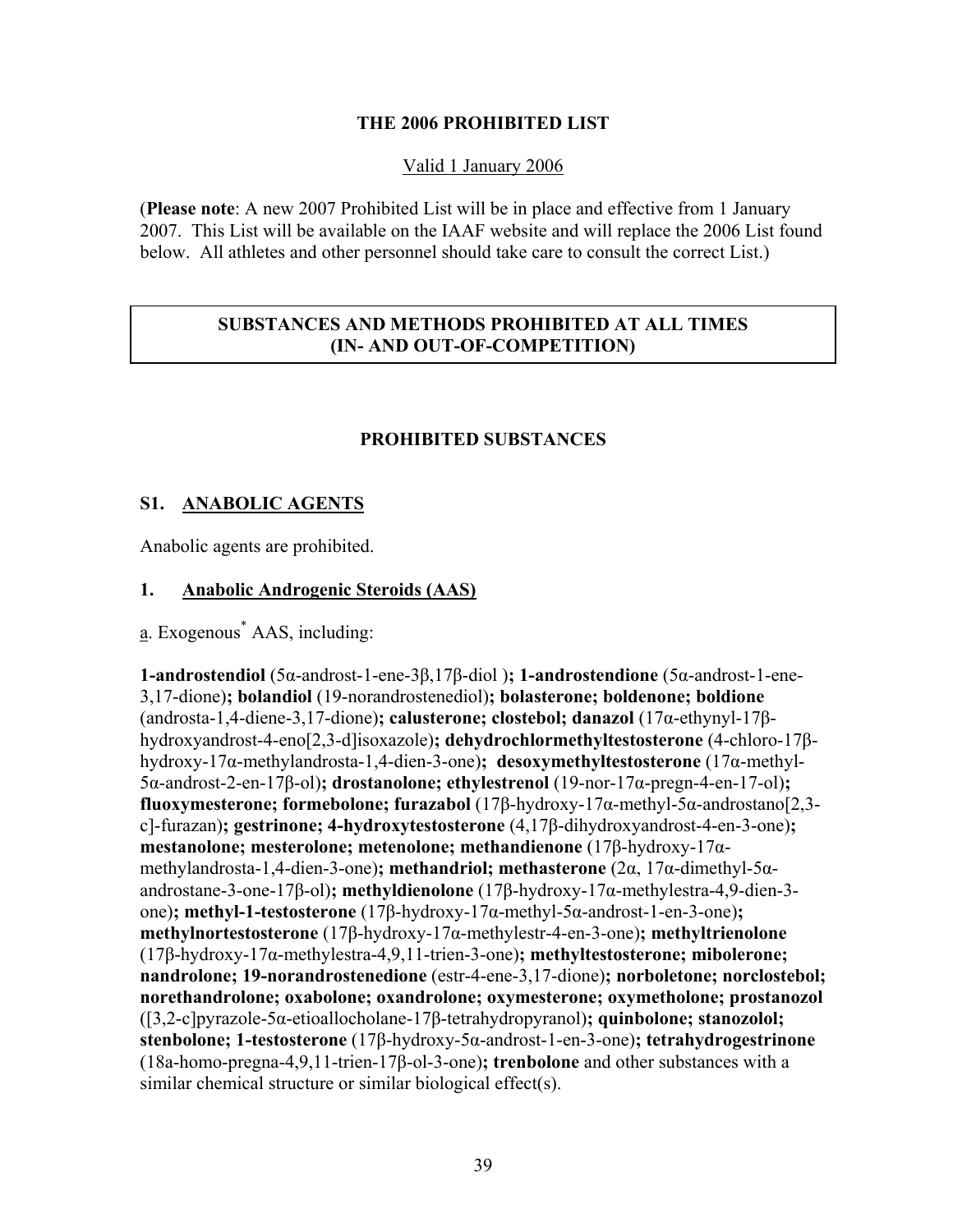# b. Endogenous<sup>\*\*</sup> AAS:

**androstenediol** (androst-5-ene-3β,17β-diol)**; androstenedione** (androst-4-ene-3,17-dione)**; dihydrotestosterone** (17β-hydroxy-5α-androstan-3-one)**; prasterone** (dehydroepiandrosterone, DHEA)**; testosterone** and the following metabolites and isomers:

**5α-androstane-3α,17α-diol; 5α-androstane-3α,17β-diol; 5α-androstane-3β,17α-diol; 5α-androstane-3β,17β-diol; androst-4-ene-3α,17α-diol; androst-4-ene-3α,17β-diol; androst-4-ene-3β,17α-diol; androst-5-ene-3α,17α-diol; androst-5-ene-3α,17β-diol; androst-5-ene-3β,17α-diol; 4-androstenediol** (androst-4-ene-3β,17β-diol)**; 5 androstenedione** (androst-5-ene-3,17-dione)**; epi-dihydrotestosterone; 3α-hydroxy-5αandrostan-17-one; 3β-hydroxy-5α-androstan-17-one; 19-norandrosterone; 19 noretiocholanolone.** 

Where an anabolic androgenic steroid is capable of being produced endogenously, a sample will be deemed to contain such prohibited substance where the concentration of such prohibited substance or its metabolites or markers and/or any other relevant ratio(s) in the athlete's sample so deviates from the range of values normally found in humans that it is unlikely to be consistent with normal endogenous production. A sample shall not be deemed to contain a prohibited substance in any such case where an athlete proves that the concentration of the prohibited substance or its metabolites or markers and/or the relevant ratio(s) in the athlete's sample is attributable to a physiological or pathological condition.

In all cases, and at any concentration, the athlete's sample will be deemed to contain a prohibited substance and the laboratory will report an adverse analytical finding if, based on any reliable analytical method (e.g. IRMS), the laboratory can show that the prohibited substance is of exogenous origin. In such case, no further investigation is necessary.

If a value in the range of levels normally found in humans is reported and the reliable analytical method (e.g. IRMS) has not determined the exogenous origin of the substance, but if there are serious indications, such as a comparison to reference steroid profiles, of a possible use of a prohibited substance*,* further investigation shall be conducted by reviewing the results of any previous test(s) or by conducting subsequent test(s) in order to determine whether the result is due to a physiological or pathological condition, or has occurred as a consequence of the exogenous origin of a prohibited substance.

When a laboratory has reported a T/E ratio greater than four (4) to one (1) and any reliable analytical method (e.g. IRMS) applied has not determined the exogenous origin of the substance, further investigation may be conducted by a review of previous tests or by conducting subsequent test(s) in order to determine whether the result is due to a physiological or pathological condition, or has occurred as a consequence of the exogenous origin of a prohibited substance. If a laboratory reports, using an additional reliable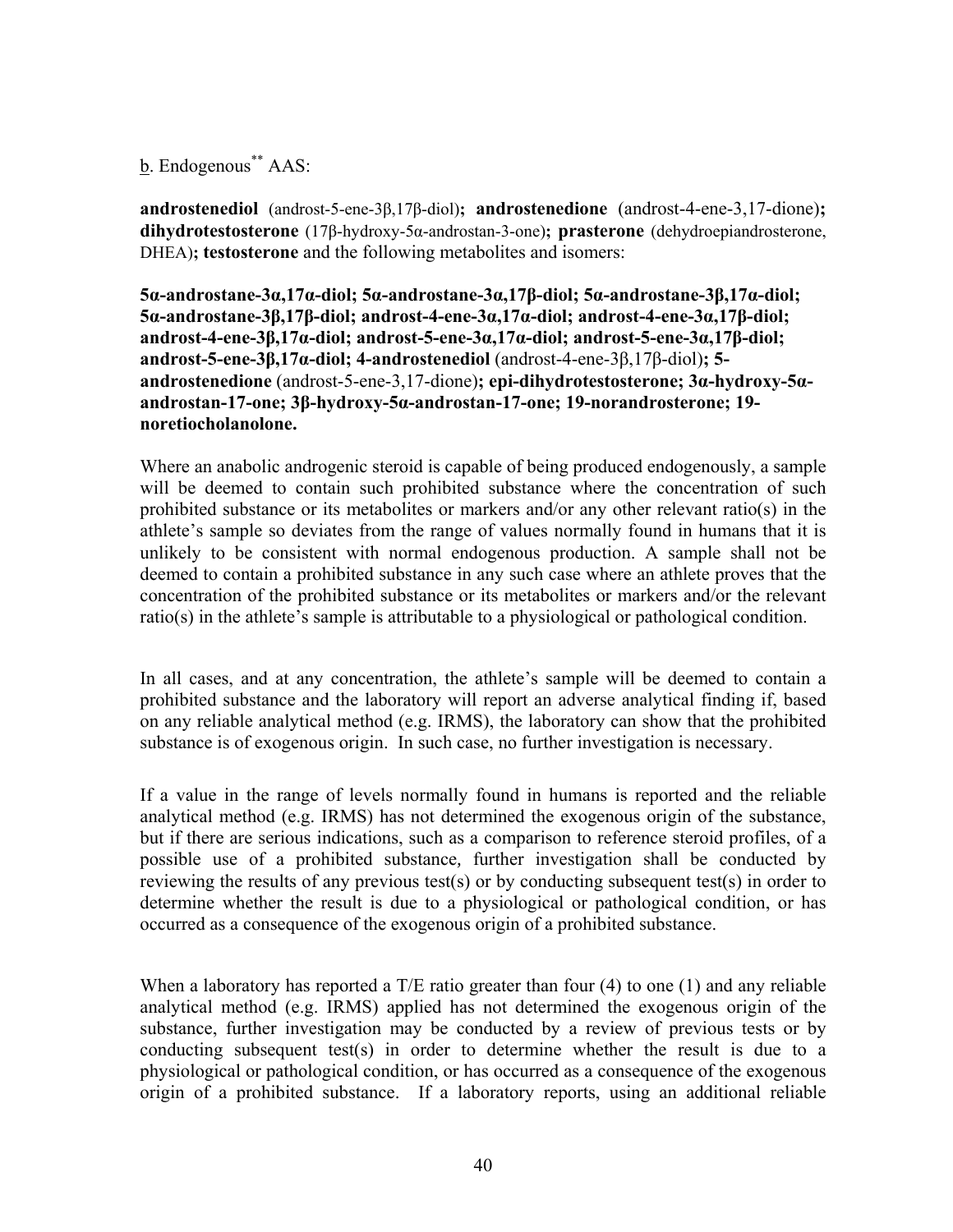analytical method (e.g. IRMS), that the prohibited substance is of exogenous origin, no further investigation is necessary and the sample will be deemed to contain such prohibited substance.

When an additional reliable analytical method (e.g. IRMS) has not been applied and a minimum of three previous test results are not available, the athlete shall be tested with no advance notice at least three times within a three-month period. If the longitudinal profile of the athlete that is subject to the subsequent tests is not physiologically normal, the result shall be reported as an adverse analytical finding.

In extremely rare individual cases, boldenone of endogenous origin can be consistently found at very low nanograms per milliliter (ng/mL) levels in urine. When such a very low concentration of boldenone is reported by a laboratory and any reliable analytical method (e.g. IRMS) applied has not determined the exogenous origin of the substance, further investigation may be conducted by a review of previous tests or by conducting subsequent test(s). When an additional reliable analytical method (e.g. IRMS) has not been applied, a minimum of three no advance notice tests in a period of three months shall be conducted. If the longitudinal profile of the athlete who is subject to the subsequent tests is not physiologically normal, the result shall be reported as an adverse analytical finding.

For 19-norandrosterone, an adverse analytical finding reported by a laboratory is considered to be scientific and valid proof of exogenous origin of the prohibited substance. In such case, no further investigation is necessary.

Should an athlete fail to cooperate in the investigations, the athlete's sample shall be deemed to contain a prohibited substance.

## **Other Anabolic Agents, including but not limited to:**

#### **Clenbuterol, tibolone, zeranol, zilpaterol.**

*For purposes of this section:* 

\* *"exogenous" refers to a substance which is not ordinarily capable of being produced by the body naturally.*

\*\* *"endogenous" refers to a substance which is capable of being produced by the body naturally.*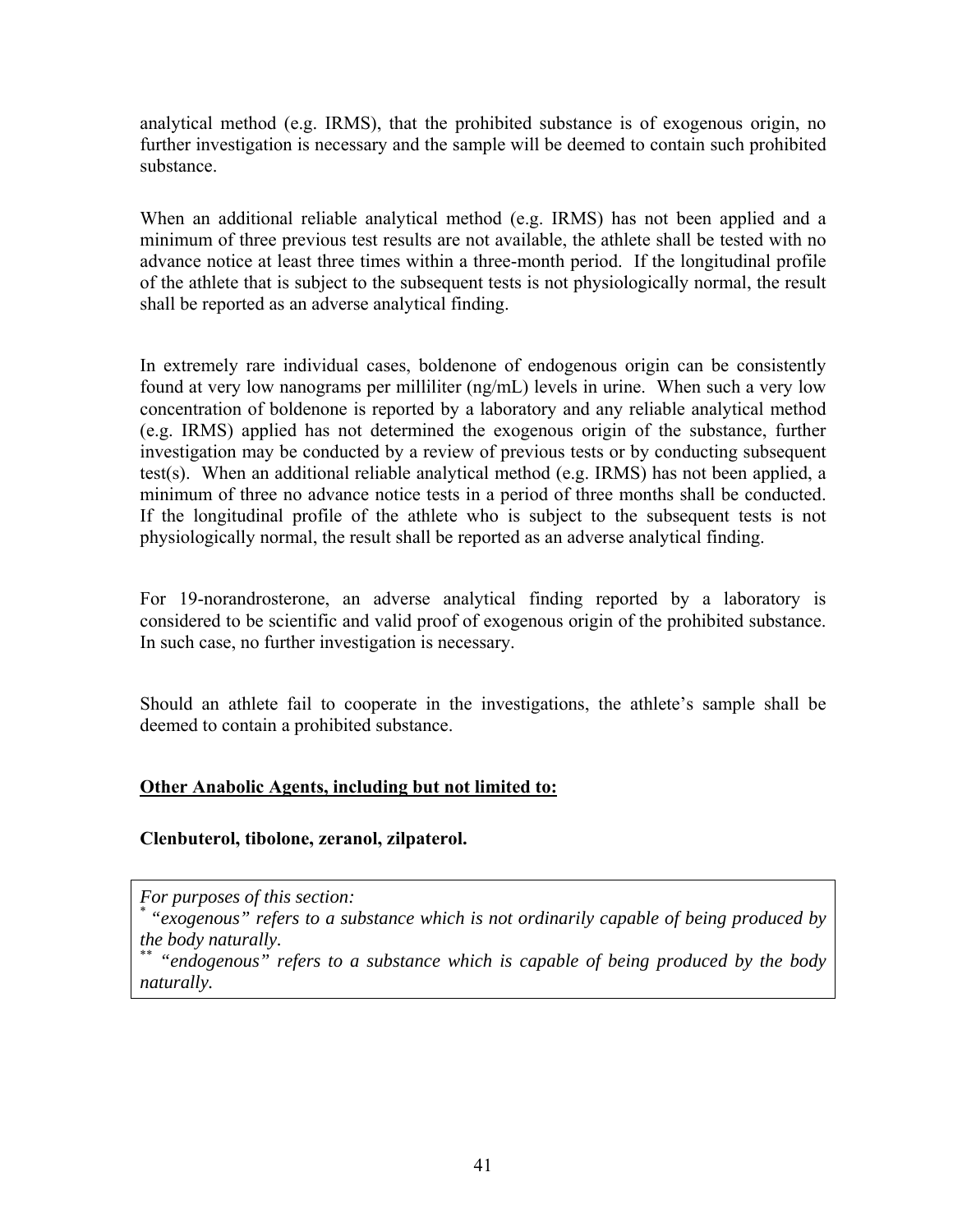## **S2. HORMONES AND RELATED SUBSTANCES**

The following substances, including other substances with a similar chemical structure or similar biological effect(s), and their releasing factors, are prohibited:

- **1. Erythropoietin (EPO);**
- **2. Growth Hormone (hGH), Insulin-like Growth Factors (**e.g. **IGF-1), Mechano Growth Factors (MGFs);**
- **3. Gonadotrophins (LH, hCG),** prohibited in males only;
- **4. Insulin;**
- **5. Corticotrophins.**

Unless the athlete can demonstrate that the concentration was due to a physiological or pathological condition, a sample will be deemed to contain a prohibited substance (as listed above) where the concentration of the prohibited substance or its metabolites and/or relevant ratios or markers in the athlete's sample so exceeds the range of values normally found in humans that it is unlikely to be consistent with normal endogenous production.

If a laboratory reports, using a reliable analytical method, that the prohibited substance is of exogenous origin, the sample will be deemed to contain a prohibited substance and shall be reported as an adverse analytical finding.

The presence of other substances with a similar chemical structure or similar biological effect(s), diagnostic marker(s) or releasing factors of a hormone listed above or of any other finding which indicate(s) that the substance detected is of exogenous origin, will be deemed to reflect the use of a prohibited substance and shall be reported as an adverse analytical finding.

## **S3. BETA-2 AGONISTS**

All beta-2 agonists including their D- and L-isomers are prohibited.

As an exception, formoterol, salbutamol, salmeterol and terbutaline, when administered by inhalation, require an abbreviated Therapeutic Use Exemption.

Despite the granting of any form of Therapeutic Use Exemption, a concentration of salbutamol (free plus glucuronide) greater than 1000 ng/mL will be considered an adverse analytical finding unless the athlete proves that the abnormal result was the consequence of the therapeutic use of inhaled salbutamol.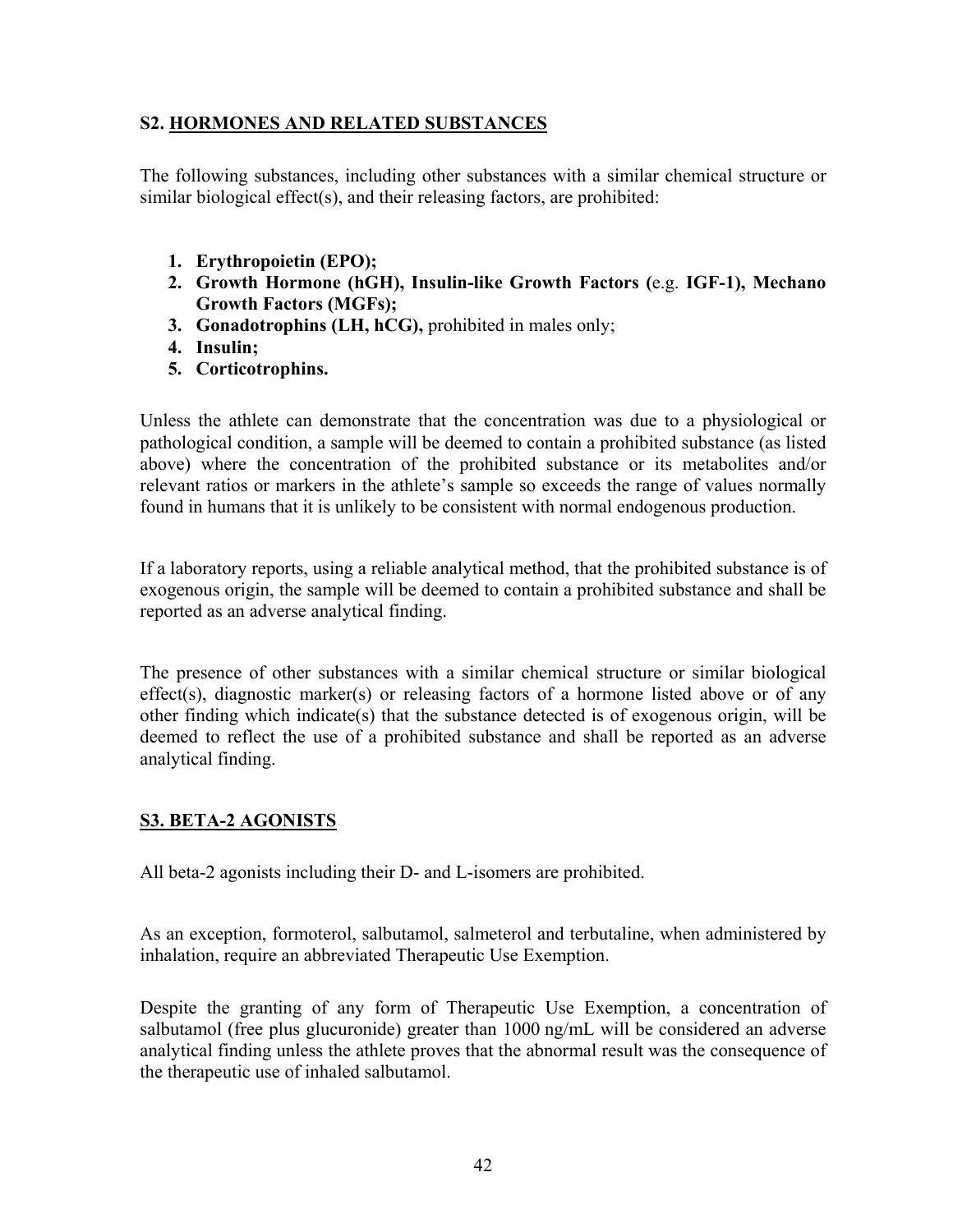## **S4. AGENTS WITH ANTI-ESTROGENIC ACTIVITY**

The following classes of anti-estrogenic substances are prohibited:

- **1. Aromatase inhibitors including, but not limited to, anastrozole, letrozole, aminoglutethimide, exemestane, formestane, testolactone.**
- **2. Selective Estrogen Receptor Modulators (SERMs) including, but not limited to, raloxifene, tamoxifen, toremifene.**
- **3. Other anti-estrogenic substances including, but not limited to, clomiphene, cyclofenil, fulvestrant.**

## **S5. DIURETICS AND OTHER MASKING AGENTS**

Masking agents include but are not limited to:

**Diuretics\* , epitestosterone, probenecid, alpha-reductase inhibitors (**e.g. **finasteride, dutasteride), plasma expanders (**e.g. **albumin, dextran, hydroxyethyl starch).** 

Diuretics include:

**acetazolamide, amiloride, bumetanide, canrenone, chlorthalidone, etacrynic acid, furosemide, indapamide, metolazone, spironolactone, thiazides (**e.g. **bendroflumethiazide, chlorothiazide, hydrochlorothiazide), triamterene**, and other substances with a similar chemical structure or similar biological effect(s) (except for drosperinone, which is not prohibited).

\* A Therapeutic Use Exemption is not valid if an athlete's urine contains a diuretic in association with threshold or sub-threshold levels of a prohibited substance (s).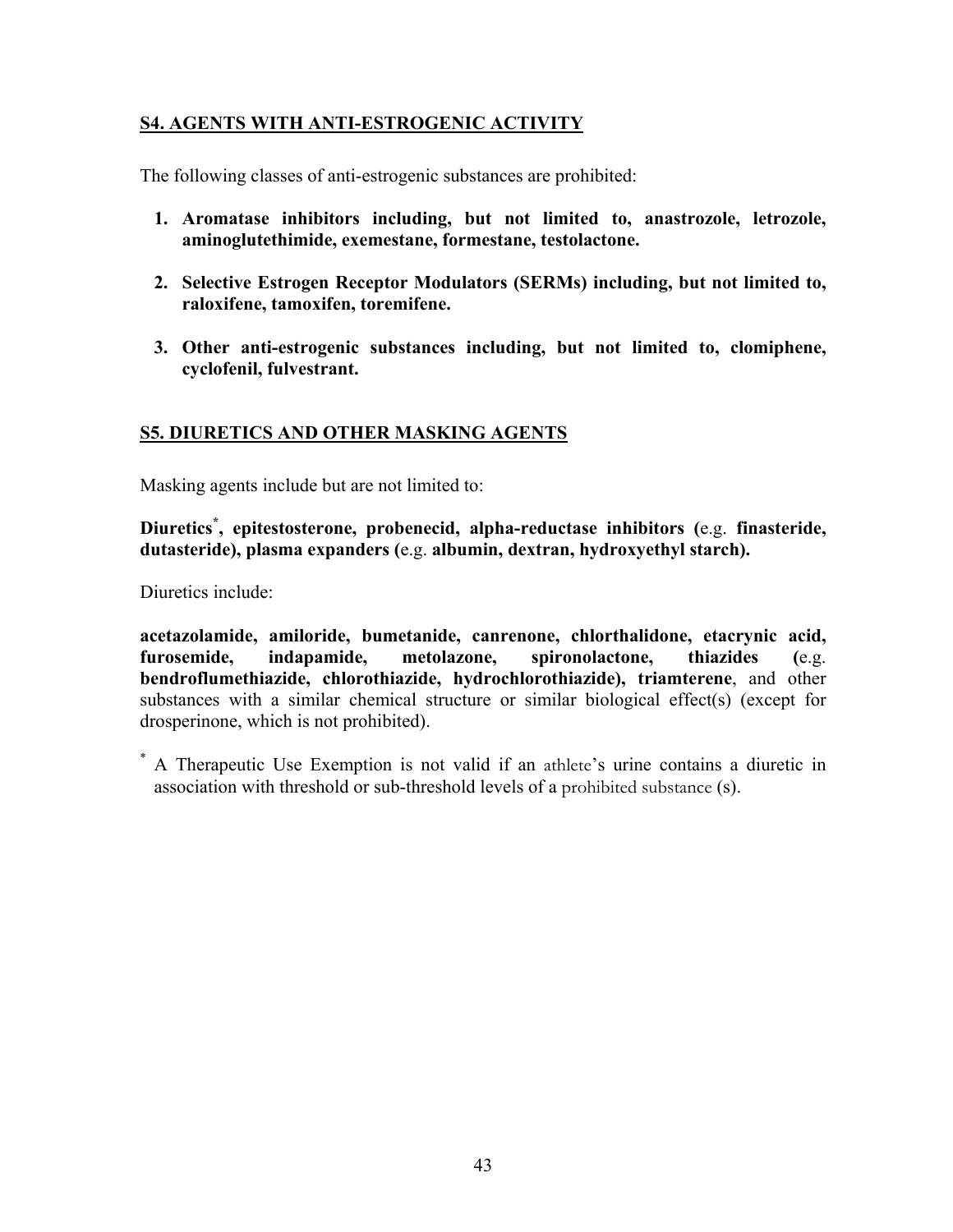## **PROHIBITED METHODS**

## **M1. ENHANCEMENT OF OXYGEN TRANSFER**

The following are prohibited:

- a. Blood doping, including the use of autologous, homologous or heterologous blood or red blood cell products of any origin.
- b. Artificially enhancing the uptake, transport or delivery of oxygen, including but not limited to perfluorochemicals, efaproxiral (RSR13) and modified haemoglobin products (e.g. haemoglobin-based blood substitutes, microencapsulated haemoglobin products).

# **M2. CHEMICAL AND PHYSICAL MANIPULATION**

- a. *Tampering,* or attempting to tamper, in order to alter the integrity and validity of samples collected during doping controls is prohibited. These include but are not limited to catheterisation, urine substitution and/or alteration.
- b. Intravenous infusions are prohibited, except as a legitimate acute medical treatment.

## **M3. GENE DOPING**

The non-therapeutic use of cells, genes, genetic elements, or of the modulation of gene expression, having the capacity to enhance athletic performance, is prohibited.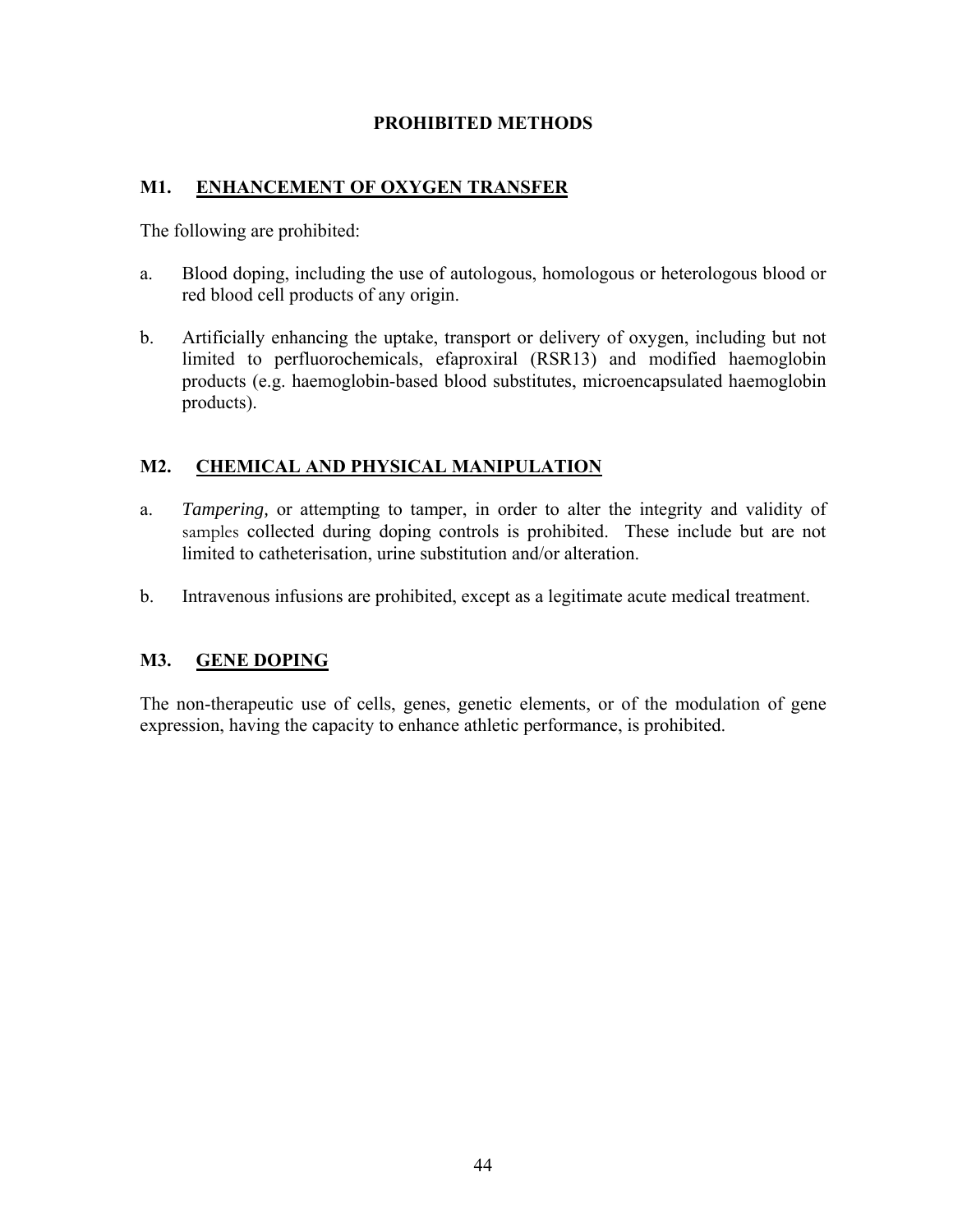## **SUBSTANCES AND METHODS PROHIBITED IN-COMPETITION**

**In addition to the categories S1 to S5 and M1 to M3 defined above, the following categories are prohibited in competition:** 

## **PROHIBITED SUBSTANCES**

#### **S6. STIMULANTS**

The following stimulants are prohibited, including both their optical (D- and L-) isomers where relevant:

**Adrafinil, adrenaline\* , amfepramone, amiphenazole, amphetamine, amphetaminil, benzphetamine, bromantan, carphedon, cathine\*\*, clobenzorex, cocaine, cropropamide, crotetamide, cyclazodone, dimethylamphetamine, ephedrine**\*\*\***, etamivan, etilamphetamine, etilefrine, famprofazone, fenbutrazate, fencamfamin, fencamine, fenetylline, fenfluramine, fenproporex, furfenorex, heptaminol, isometheptene, levmethamfetamine, meclofenoxate, mefenorex, mephentermine, mesocarb, methamphetamine (D-), methylenedioxyamphetamine, methylenedioxymethamphetamine, p-methylamphetamine, methylephedrine**\*\*\***, methylphenidate, modafinil, nikethamide, norfenefrine, norfenfluramine, octopamine, ortetamine, oxilofrine, parahydroxyamphetamine, pemoline, pentetrazol, phendimetrazine, phenmetrazine, phenpromethamine, phentermine, prolintane, propylhexedrine, selegiline**, **sibutramine, strychnine** and other substances with a similar chemical structure or similar biological effect(s)<sup>\*\*\*\*</sup>.

\* Adrenaline associated with local anaesthetic agents or by local administration (e.g. nasal, ophthalmologic) is not prohibited.

\*\* **cathine** is prohibited when its concentration in urine is greater than 5 micrograms per milliliter.

\*\*\* Each of **ephedrine** and **methylephedrine** is prohibited when its concentration in urine is greater than 10 micrograms per milliliter.

\*\*\*\* The following substances included in the 2006 Monitoring Program (bupropion, caffeine, phenylephrine, phenylpropanolamine, pipradol, pseudoephedrine, synephrine) are not considered as prohibited substances.

## **S7. NARCOTICS**

The following narcotics are prohibited:

buprenorphine, dextromoramide, diamorphine (heroin), fentanyl and its derivatives, hydromorphone, methadone, morphine, oxycodone, oxymorphone, pentazocine, pethidine.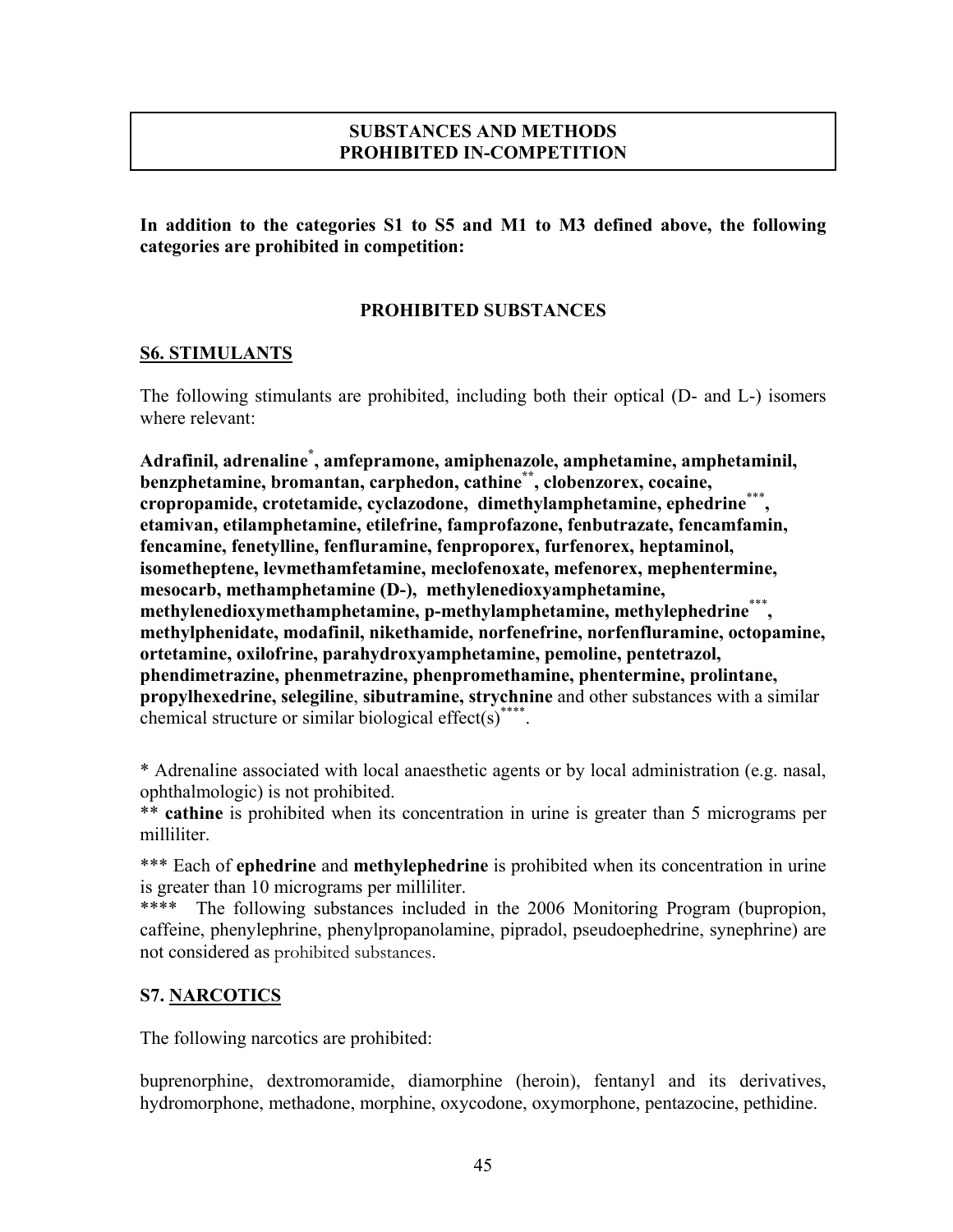## **S8. CANNABINOIDS**

Cannabinoids (e.g. hashish, marijuana) are prohibited.

## **S9. GLUCOCORTICOSTEROIDS**

All glucocorticosteroids are prohibited when administered orally, rectally, intravenously or intramuscularly. Their use requires a Therapeutic Use Exemption approval.

Except as indicated below, other routes of administration require an abbreviated Therapeutic Use Exemption.

Topical preparations when used for dermatological, aural/otic, nasal, buccal cavity and ophthalmologic disorders are not prohibited and do not require any form of Therapeutic Use Exemption.